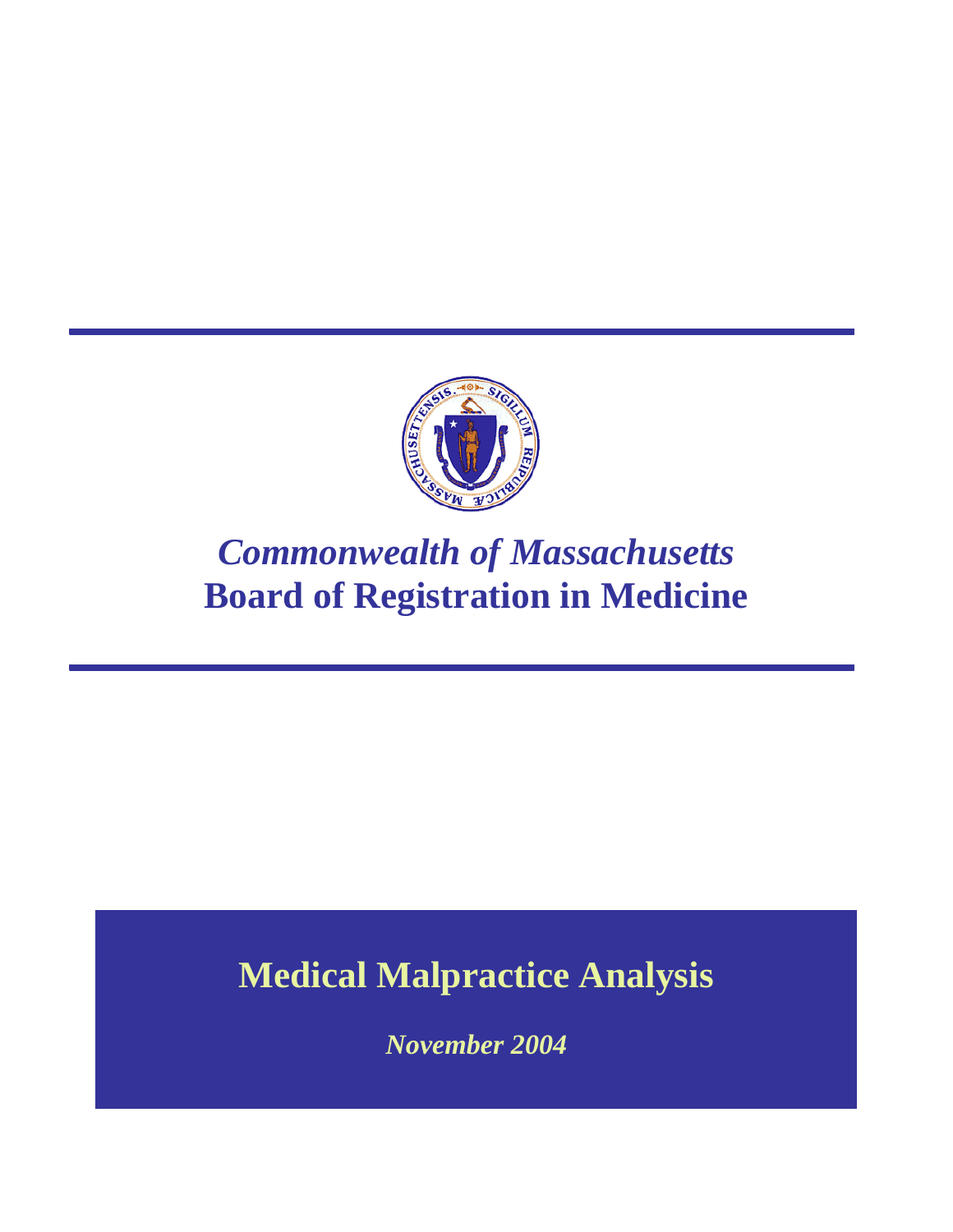#### **Members Of The Massachusetts Board Of Registration In Medicine**

#### **Martin Crane, M.D., Chairman**

Dr. Crane, who joined the Board in 2000, is Board-certified in obstetrics and gynecology. He has a private practice in Weymouth and is affiliated with South Shore Hospital. He is a graduate of Princeton University and Harvard Medical School, with training in general surgery at the University of Colorado Medical Center and a residency in obstetrics/gynecology at Boston Hospital for Women. He also

performed endocrine research at the Royal Karolinska Institute in Sweden. Dr. Crane also chairs the Board's Patient Care Assessment Committee. He has also been elected to the Board of Directors of the national Federation of State Medical Boards.

#### **Roscoe Trimmier, Jr., J.D., Vice Chair**

Mr. Trimmer, a trial lawyer and partner at Ropes & Gray, was named to the Board in 2001 as a public member. A graduate of Harvard College and Harvard Law School, Mr. Trimmier joined the esteemed law firm in 1974, shortly after graduation from law school, and became a partner in 1983. Attorney Trimmier has represented numerous health care providers in disputes concerning the operation and management of Health Maintenance Organizations. He chairs the Board's Complaint Committee.

#### **Randy Ellen Wertheimer, M.D., Secretary**

Dr. Wertheimer, who joined the Board in 2002, is a Board-certified family practitioner, is on the staff of University of Massachusetts Memorial Health Care in Worcester and the University of Massachusetts School of Medicine, where she is vice-chair of the Department of Family Medicine and Community Health. She is a graduate of the Boston University School of Medicine and was named one of the "50 Most Positive Doctors in America'' in 1996 by the American Hospital Association. Dr. Wertheimer serves on the Board's Complaint Committee.

#### **Guy Fish, M.D., Physician Member**

Dr. Fish, who was named to the Board in 2003, is a graduate of Harvard College, the Yale University School of Medicine, and the Yale School of Management. He works as a senior consultant at Fletcher Spaght Inc., Boston, with interests in health care policy, biotechnology and finance issues. Research projects completed include The Economic Rationale for Cultural Competency in Medicine; and Magnitude Estimates of Fraud, Waste, and Abuse in U.S. Healthcare. He serves on the Board's Data Repository Committee.





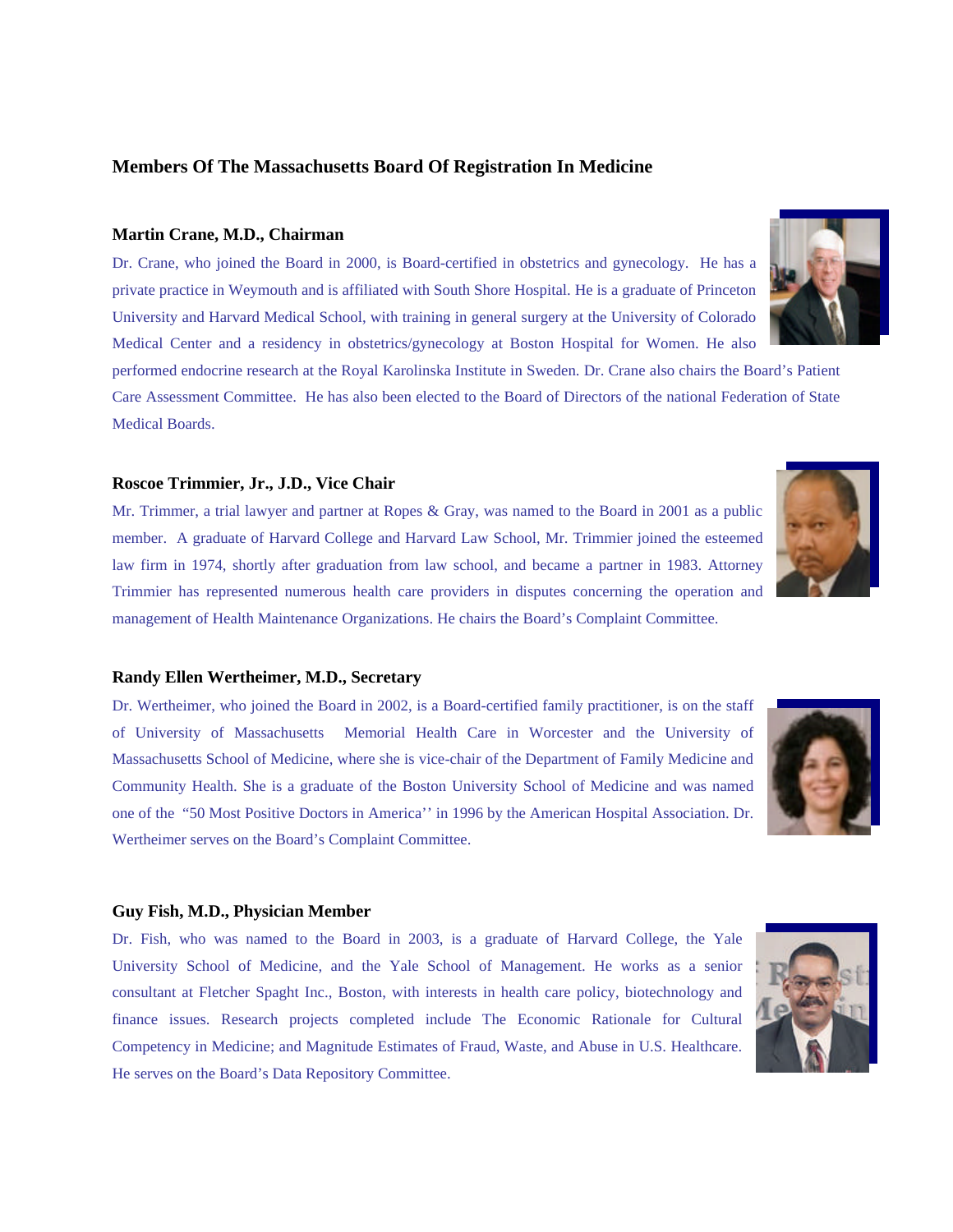

#### **Honorable E. George Daher, Public Member**

Before joining the Board in 2002, Justice Daher was Chief Justice of the Housing Court Department of Massachusetts. He is a graduate of Northeastern College of Allied Sciences (New England College of Pharmacy); Suffolk University Law School; and Boston University Graduate School of Education. Chief Justice Daher has written several books and articles concerning landlord/tenant issues and serves as a lecturer for the American Trial Lawyers

Association. He is a member of the Massachusetts Bar Association and Judicial Council and is a former member of the Board of Governors for the Shriners Burns Hospital. He is also a registered pharmacist and serves on the Board's Licensing Committee.

#### **Asha P. Wallace, M.D., Physician Member**



Dr. Wallace, who joined the Board in 2002, is a Board-certified family practitioner and graduate of the University of Adelaide Medical School. In addition to her medical practice, she served as chair of the International Medical Graduates Caucus of the American Medical Association; president of the Massachusetts Branch of the American Medical Women's Association; a member of the Board of Directors of the Tufts HMO; and president of Needham Physicians Inc., a Tufts HMO-affiliated physicians' practice at Deaconess Glover Hospital. She is also a

former member of the Committee on Ethics and Discipline and the Legislative Committee for the Massachusetts Medical Society. Dr. Wallace is a past winner of the American Medical Women's Association Award for Outstanding Service to Women in Medicine. She chairs the Board's Licensing Committee and serves on the Patient Care Assessment Committee.

#### **John B. Herman, M.D., Physician Member**



Dr. Herman, who is Board-certified in psychiatry and neurology and specializes in psychiatry and clinical pharmacology at Massachusetts General Hospital, joined the Board in 2003. A graduate of the University of Wisconsin Medical School, Dr. Herman did his medical internship at Brown University Medical School and his residency in psychiatry at MGH. He has been on staff at the MGH Psychopharmacology Clinic since 1984. Dr. Herman serves as Director of Clinical Services and Director of Postgraduate Education in the Department of Psychiatry at

MGH. He is also Medical Director for the Partners Health Care Employee Assistance Program. He is co-editor of the MGH Guide to Psychiatry in Primary Care and is past president of the American Association of Directors of Psychiatry Residence Training. He is a member of the Board's Licensing Committee and serves as the Board liaison to the Physician Health program.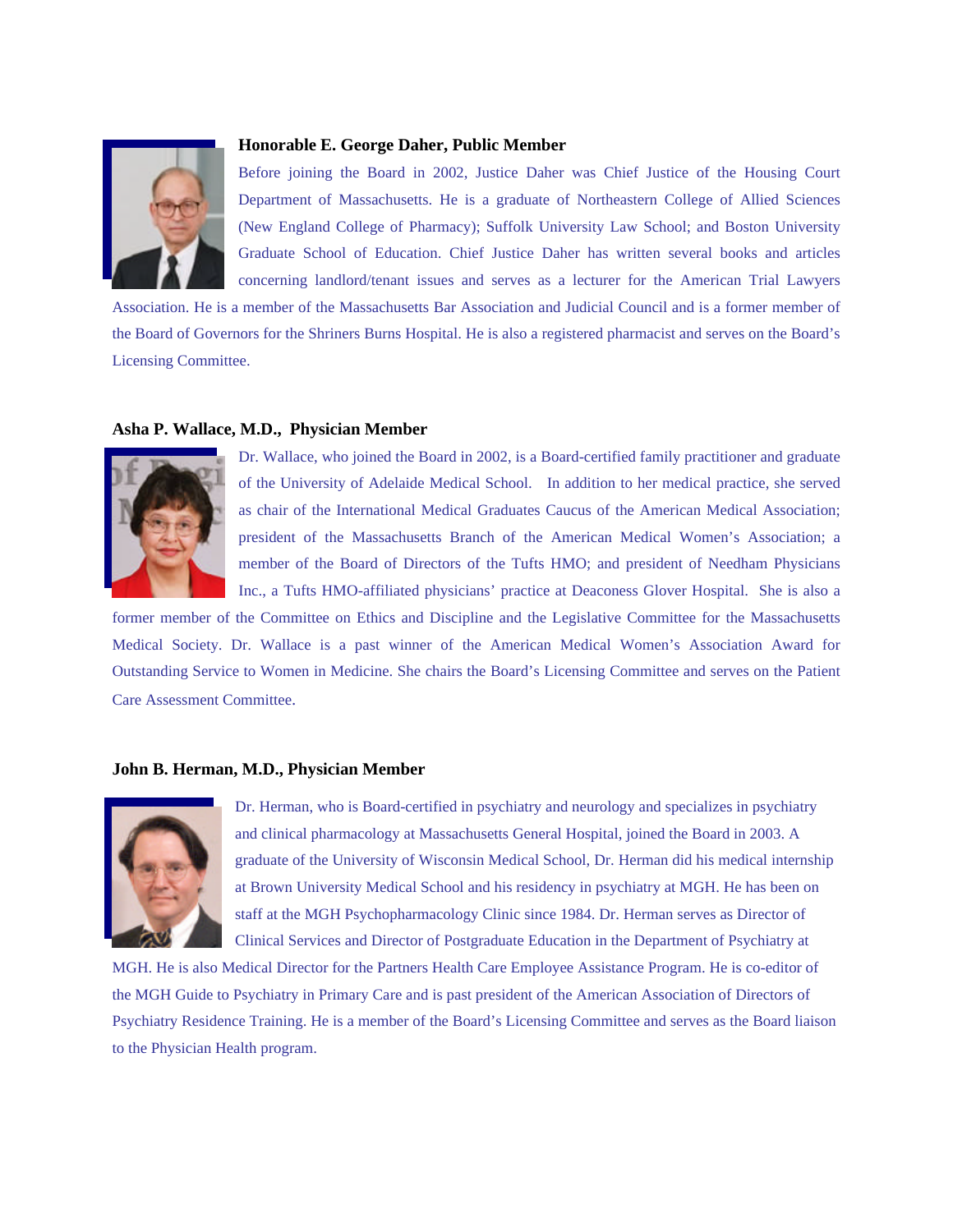

# **Massachusetts Board of Registration in Medicine**

# **Introduction**

The Board of Registration in Medicine's mission is to ensure that only qualified physicians are licensed to practice in the Commonwealth of Massachusetts and that those physicians and health care institutions in which they practice provide to their patients a high standard of care, and support an environment that maximizes the high quality of health care in Massachusetts. The Board of Registration in Medicine consists of seven members who are appointed by the Governor to three-year terms. There are two public members and five physician members. Each member also serves on one or more of the Board's committees. The Board of Registration in Medicine sets standards for medical licensure, reviews the credentials of applicants, and investigates all patient and consumer complaints against physicians. The agency also serves as the central repository of many statutorily mandated reports related to the practice of medicine in Massachusetts.

In 1986 the Massachusetts Legislature enacted the Medical Malpractice Act of 1986, a reform measure proposed in response to large and costly increases in both volume and cost medical malpractice claims. One part of the Act charged the Board of Registration in Medicine with the responsibility to collect information on malpractice payments made in Massachusetts.

Pursuant to this charge the Board became the central repository for medical malpractice data, collecting information from reports by the court system, medical malpractice insurance carriers, hospitals and other medical care facilities, and physicians themselves. The Board has methodically collected the required data, used that data in its ongoing investigatory and disciplinary duties, and analyzed it to determine patterns and trends in the number and type of malpractice claims and payments.

In 2000, the Board of Registration in Medicine released a Special Report on Medical Malpractice that analyzed data for medical liability claims paid between 1990 and 1999. The information in this 2004 report adds new data from the period of 2000 through 2003, looks at new trends and revisits issues identified in the 2000 Report.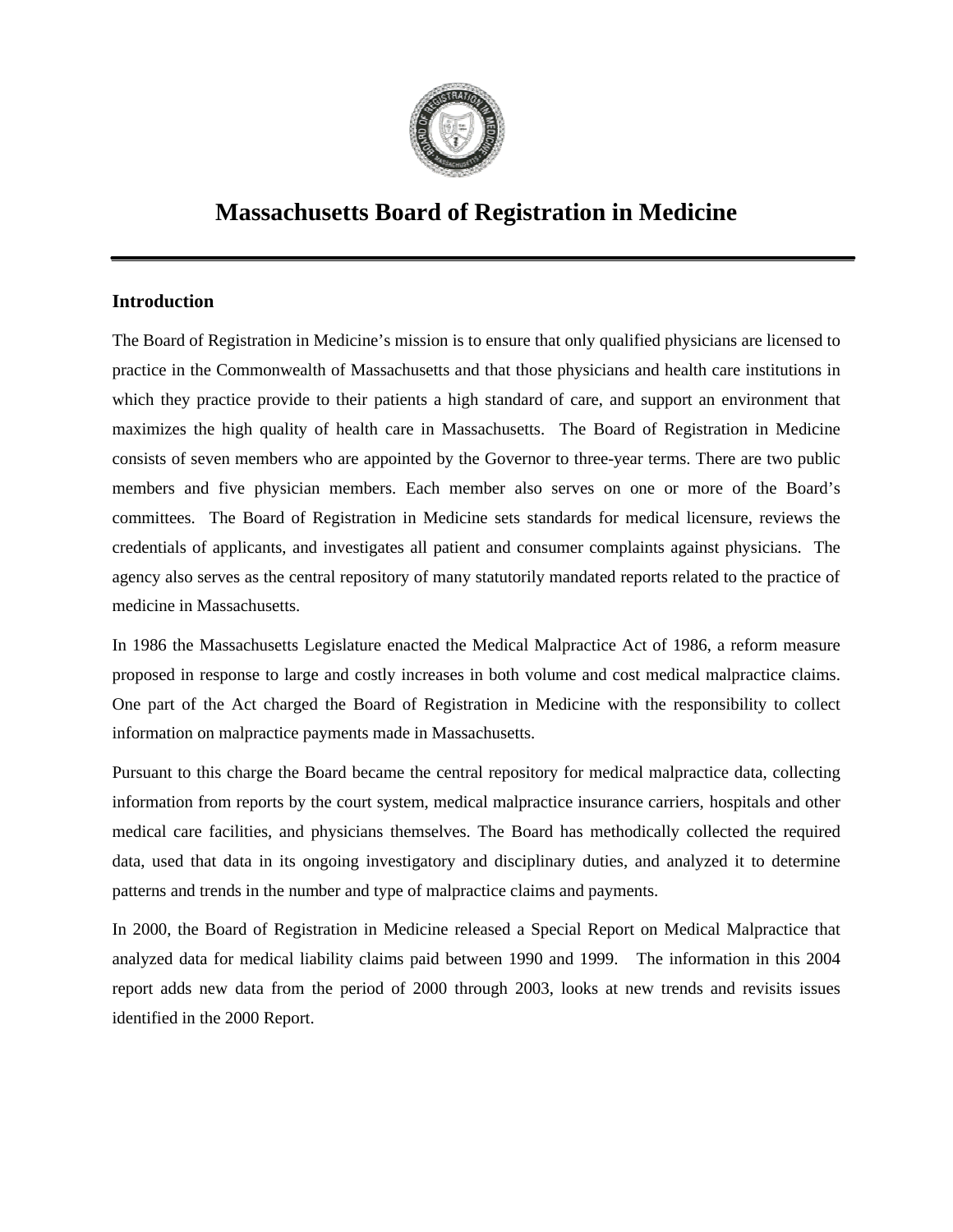# **Sources Of Malpractice Data**

The majority of mandated reports submitted to the Board's Data Repository fall into five categories:

- license renewal applications
- · court reports
- · closed claim information
- · disciplinary action reports
- · health care provider reports regarding peers

Most of these reporting obligations were established by the Medical Malpractice Act of 1986 and the regulations promulgated thereunder. Statutory authority for the collection and storage of these various reports is derived from Massachusetts General Laws (M.G.L.) Chapter 112 s. 5, which provides in pertinent part:

> *There shall be established within the board of registration in medicine a data repository which will be responsible for the compilation of all data required under sections five A through five J, inclusive, and any other law or regulation which requires that information be reported to the board.*

M.G.L. Chapter 112, s. 5C requires closed claim reports to be filed by insurers and risk management organizations, which provide professional liability protection for physicians. Any claim or action for damages for personal injuries alleged to have been caused by error, omission or negligence in the performance of professional services must be filed within 30 days of a final judgment, a settlement or a final disposition not resulting in payment.

Each Closed Claim Report must include the following:

- name, address, specialty and policy number of the physician
- name, address and age of the claimant/plaintiff
- nature and substance of the claim
- date and place of the incident leading to the claim
- amounts paid, and date and manner of disposition, judgment or settlement
- date and reason for final disposition, if no judgment was entered or settlement reached
- any additional information the Board may require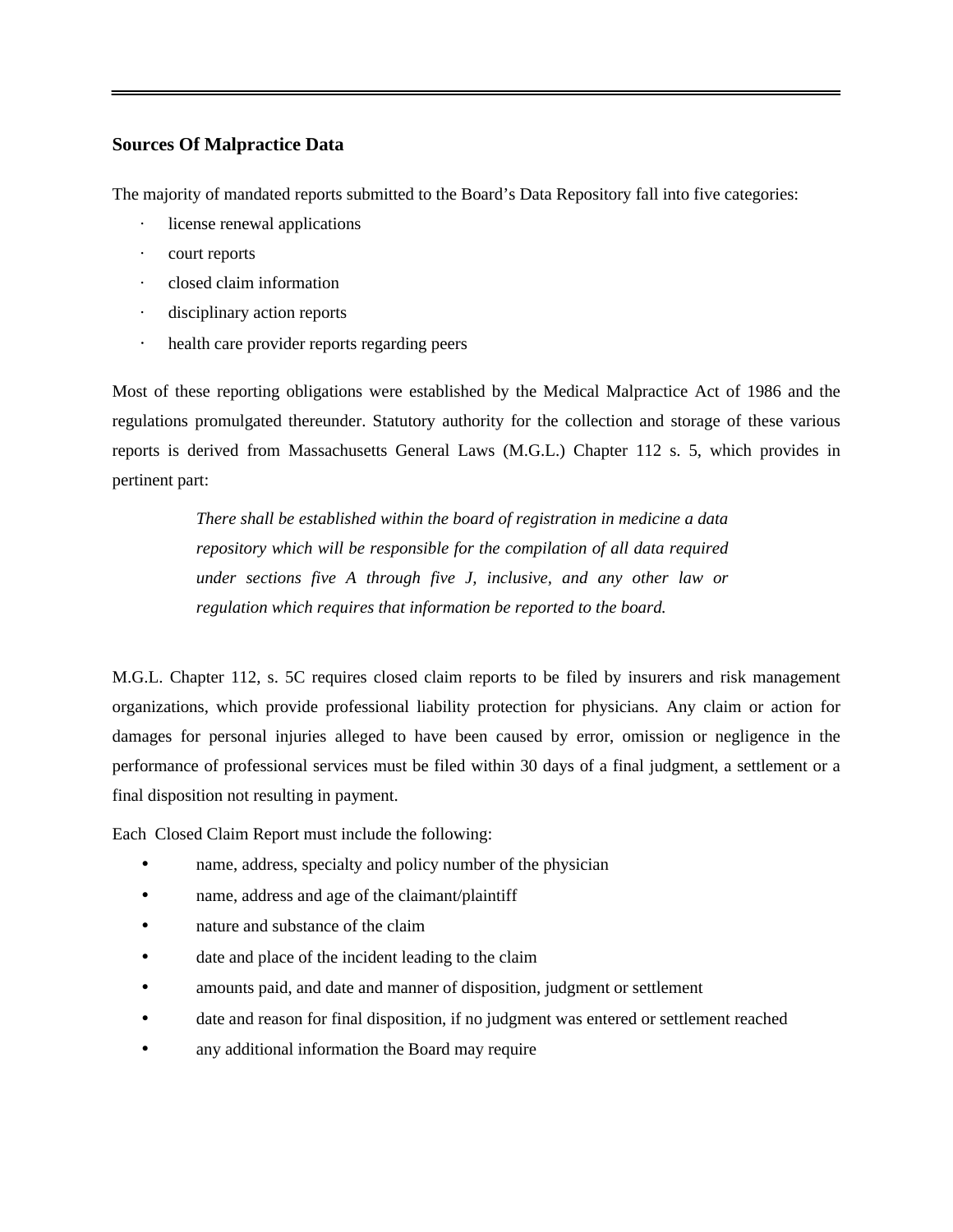Pursuant to M.G.L. Chapter 112 s. 5E, any physician without professional liability insurance must report every settlement or arbitration award of a claim or action for damages related to his or her practice of medicine. The report must be made within 30 days of a written settlement agreement or within 30 days of a service of the arbitration award on all parties. (N.B.: pursuant to 243 CMR 2.07(16), a physician who does not have professional liability insurance must obtain a bond or letter of credit unless he or she falls into one of three exceptions.)

The Federal Health Care Quality Improvement Act of 1986 established a National Practitioner Data Bank (NPDB) to collect adverse information about physicians and other health care providers. Regulations implementing the act were codified in Chapter 45 of the Code of Federal Regulations (CFR) part 60. 45 CFR 60.7 mandates reporting by "[e]ach person or entity…which makes payment under an insurance policy, self-insurance, or otherwise, for the benefit of a physician…in settlement of or in satisfaction in whole or in part of a claim or a judgment against such a physician...for medical practice." A copy of the report sent to the NPDB must be forwarded to the licensing board in the state where the alleged act or omission took place.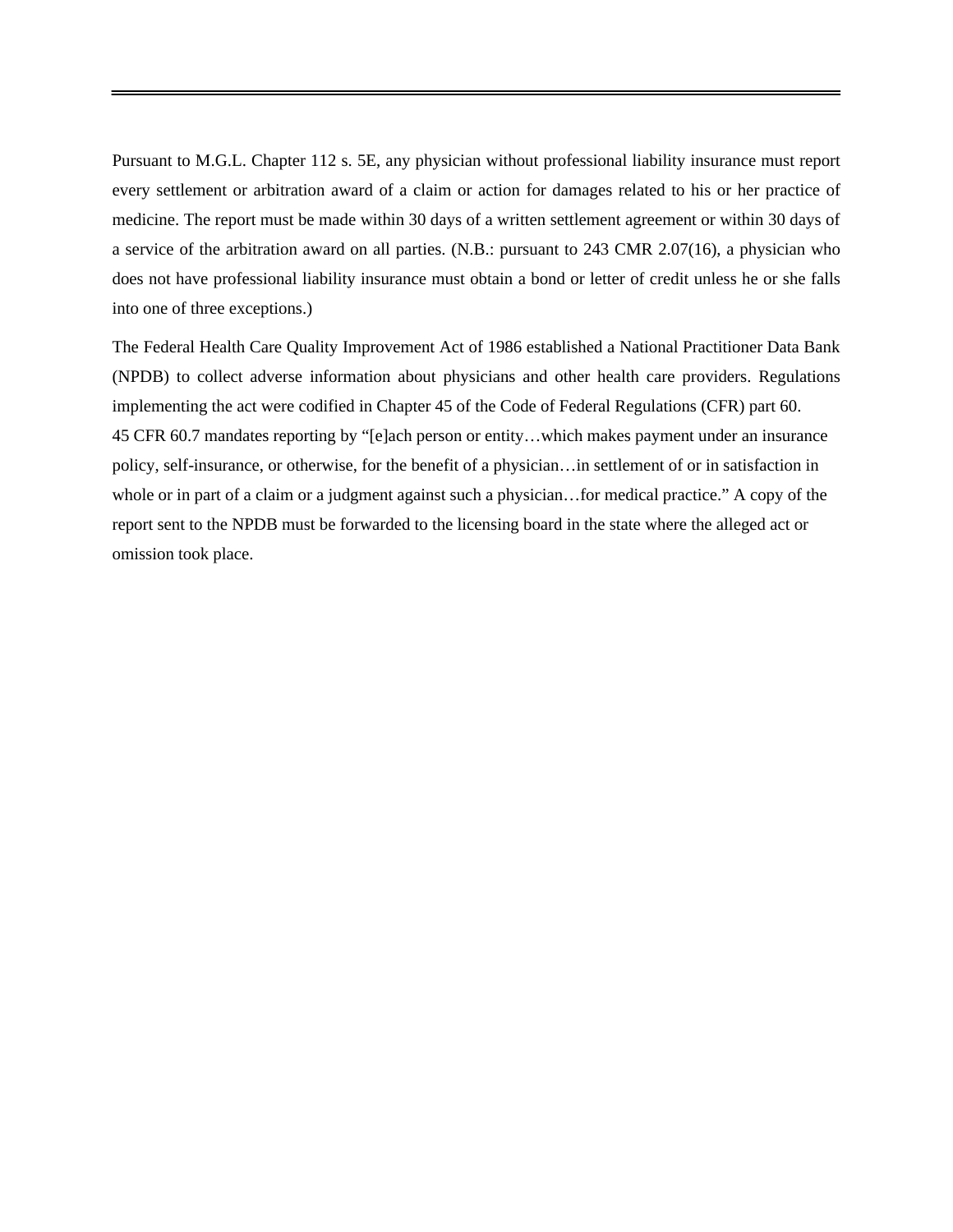# **Special Report On Medical Malpractice**

# *Major Findings of the 1990-1999 Report*

In 2000, having collected medical malpractice payment information sufficient for cogent analysis, the Board issued its Special Report on Medical Malpractice Payments. The report, which analyzed payment data for the period 1990 through 1999, came to several conclusions, among them:

- A single paid claim, or even two, on a physician's record is not prima facie evidence of either professional misconduct or substandard care.
- The system by which medical malpractice claims are adjudicated does not lend itself to sound professional or clinical scrutiny, and any reports of paid claims must be carefully evaluated before considering them in a disciplinary context.
- Physicians with more than two paid claims, however, do warrant scrutiny, and tend to have a higher incidence of other problems that often become evident before their histories of malpractice are generally known.
- Even if physicians with multiple payments are determined not to be providing substandard care, they still represent a huge cost to the overall healthcare system.

# *Response of the Board of Medicine to the 1990-1999 Findings*

In light of these conclusions, the Board began flagging any physician when a third malpractice payment was reported to the Board. The performance of any physician with more than three paid claims in a tenyear period undergoes a clinical review. The results of this review may be used as the basis for a recommendation of formal disciplinary action.

The Board of Registration in Medicine has also worked with members of the plaintiff's bar to obtain copies of Orders of Proof as soon as a medical malpractice case is filed after an incident that may rise to a level of gross negligence. Such a finding may meet the Board's statutory threshold for disciplinary action for a single adverse incident. The Board continues to work with the Courts to improve both timeliness and compliance in the reporting of pending malpractice cases.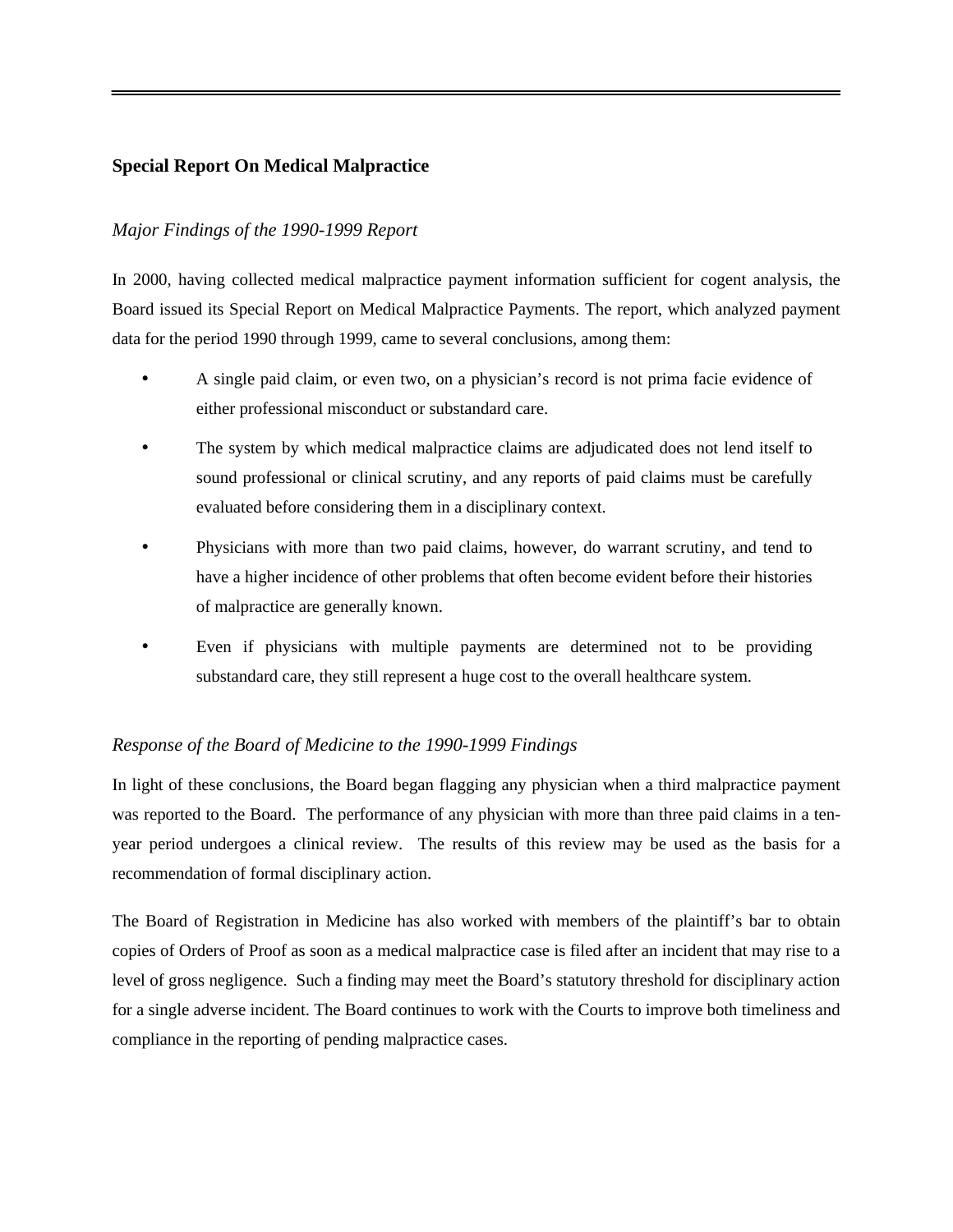#### **Cost Implications of Medical Malpractice Payments**

From 1994 to 2003, 2,307 physicians made 2,876 malpractice payments totaling \$1,035,453,336. This represents an overall health care cost component of approximately \$161 for every man, woman and child in the Commonwealth. That much is known with certainty. One can only speculate whether the mere fact of this aggregate payment drives health care costs even higher. Do physicians practice what is popularly known as "defensive medicine," ordering tests and/or procedures that are medically unnecessary, but might shield the physician from a particular line of legal attack? It is a question this report, perhaps no report, can answer, but one which reasonable people might believe the answer to is yes.

Medical malpractice payments are a significant driver of malpractice insurance premiums, and malpractice premiums are a definite component of health care costs. Moreover, "cost" is not limited strictly to monetary awards -- no money may change hands, but surely there is a cost when a physician abandons his or her practice because of high insurance premiums. And in the end, of course, only one person actually pays for all of these costs: the patient.



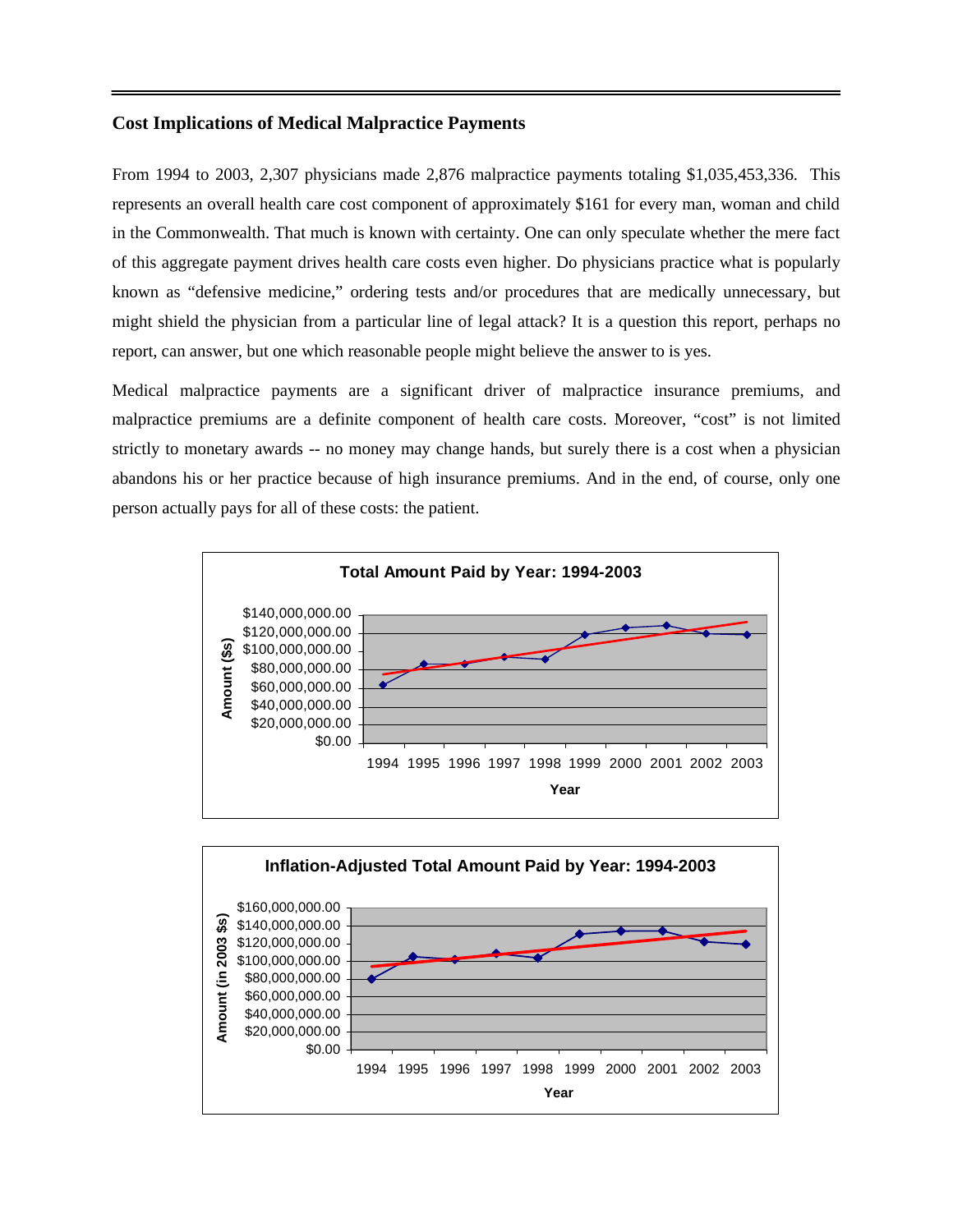#### **Medical Specialty Differences in Malpractice Payments**

The Board's previous malpractice report clearly showed that certain specialties generate a disproportionate number of malpractice suits and payments, and in many of those same specialties a higher than average percentage of physicians make malpractice payments. Among these high incidence specialties were:

- Obstetrics & Gynecology
- Orthopedic Surgery
- Neurological Surgery
- · Otorhinolaryngology/Otolaryngology

The disproportionate distribution of malpractice claims across specialties is just as clear today. This report takes a deeper look into the Board's malpractice database for the period 1994-2003. A more complex analysis of the data allows for more than a "follow the dollars" approach to determining what factors affect medical malpractice payments. To that end, in addition to gross totals of payments by specialty and other broad demographic variables, included here are other statistical analyses to demonstrate the strength (or weakness) of relationships between and among variables. For example, malpractice payments appear unrelated to whether a physician attended a medical school inside or outside the United States.

By 1990, the Board's data collection system had matured to the point where compliance with Board reporting requirements and the reliability of the data were both very high. At that time, ten years was deemed a time long enough to identify patterns and trends in the data. The quality of the Board's data has only improved during the intervening years, and a ten-year longitudinal study period remains a sufficiently robust one from which to draw conclusions.

The reader must bear in mind, however, that medicine is divided into many specialties, some with very few active physicians. One or two malpractice payments can skew statistics significantly in such a small specialty. Ten years of data does help to minimize these effects, and this report focuses more sharply on larger specialties, but in some cases the actual numbers remain small. The underlying physician population in a given specialty must be noted before conclusions are drawn from the statistical incidence of malpractice in that specialty.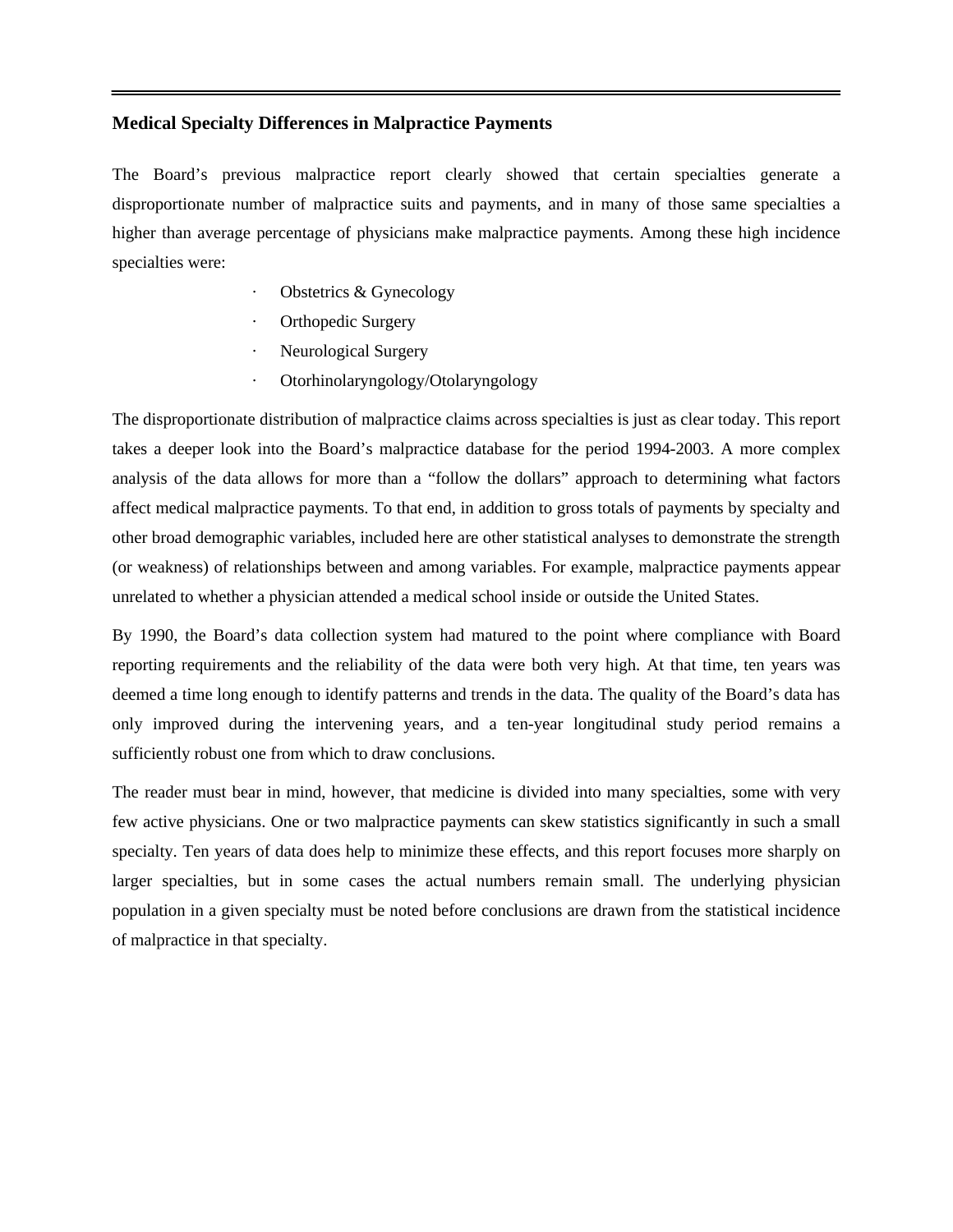#### **Analysis of Selected Specialties – Ten-Year Trends**

Eleven specialties were selected for more refined trend analysis: Anesthesiology, Diagnostic Radiology, Emergency Medicine, Family Practice, General Surgery, Internal Medicine, Neurological Surgery, Obstetrics/Gynecology, Orthopedic Surgery, Pediatrics and Psychiatry.

These specialties were selected because they have a large number of physicians, experienced a significant number of malpractice payments or a combination of both. Together these eleven specialties cover over 24,500 individual physicians practicing between 1994 and 2003. The data within the charts summarizing these eleven specialties account for 73% of all malpractice payments made, and 72% of all physicians making a payment during the 10-year period analyzed.

Figures 1 through 22 display the 10-year trends for number of paid claims and the average paid claim amount in 2003 inflation adjusted dollars. The inflation adjustment used is the standard Consumer Price Index (CPI) from the U.S. Department of Labor, Bureau of Labor Statistics. The linear trend line (in red) overlays the data displayed on the graph, and attempts to "model" the relationship between the two variables, as does the R2 value. The R2 value is a measure of association between the variables, in this case the number of claims and year, and the average paid claim and year. For example, the R2 value for inflation adjusted Anesthesiology claims is 0.0992. In other words, less than 10% of the increase in average claims is the result of time, and this is considered a non-significant relationship.

Internal Medicine is the only specialty that shows a significant upward trend in both number of claims and average amount of claim. Psychiatry is the only specialty showing a significant downward trend for both number of claims and average amount.

Anesthesiology, Diagnostic Radiology and Emergency Medicine all show upward trends in number of claims and non-significant trends in average claim. General Surgery and Obstetrics/Gynecology show significant upward trends in average claims paid, but non-significant trends in number of claims. In Orthopedic Surgery, Neurological Surgery, Pediatrics and Family Practice, the trend data are inconclusive.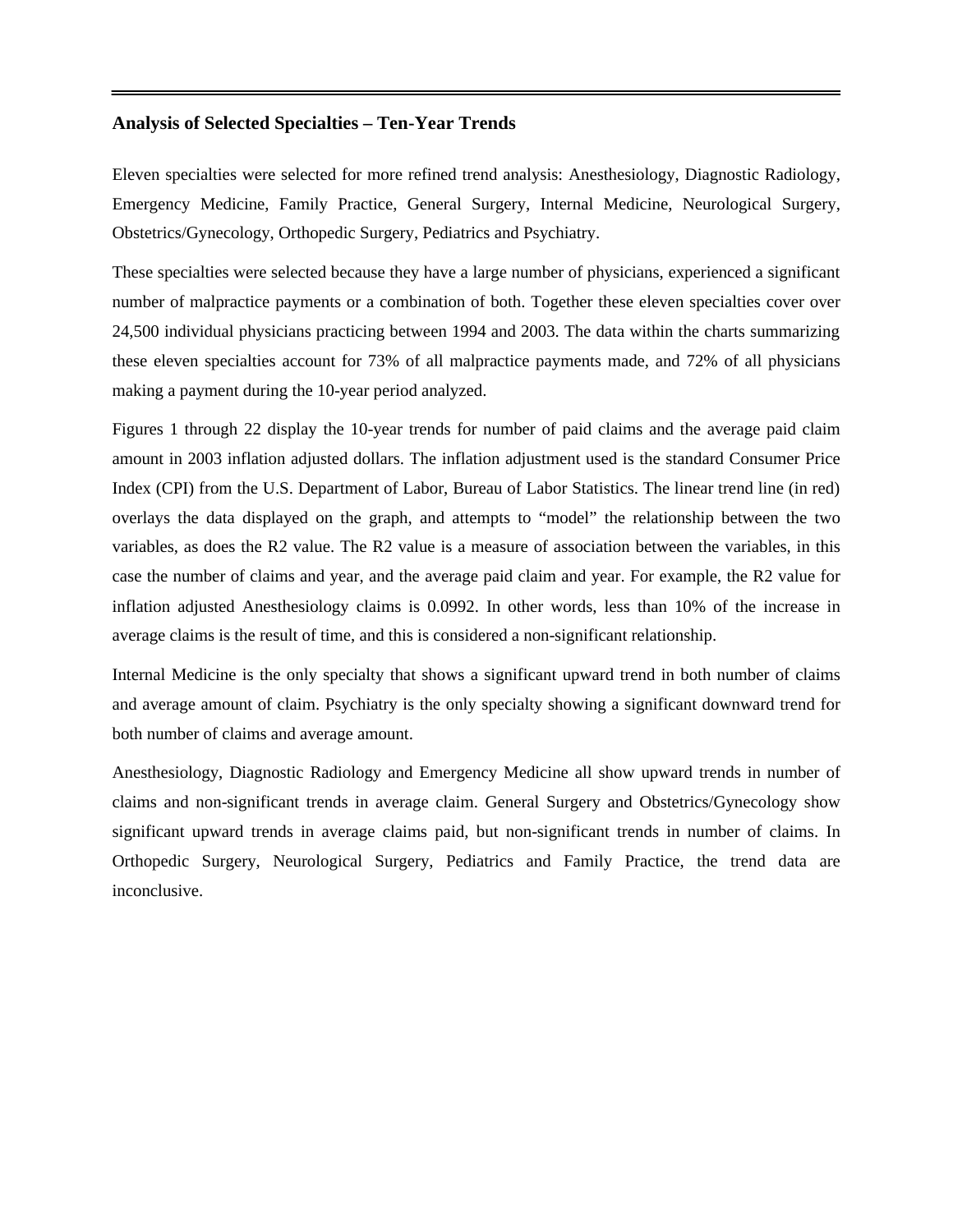#### **Anesthesiology**

In general, the field of Anesthesiology has demonstrated great leadership in the field of patient safety and medical error reduction. Figure 1, demonstrates the number of paid claims per year, and may indicate that these efforts are successful in reducing adverse outcomes. There is a significant downturn in the number of paid claims in 2002 and 2003. It is reasonable to expect a three to five year delay for before the impact of error reduction efforts shows in malpractice claims. A recent Congressional study found that the median period from incident date to payment date was 51 months for a jury verdict.



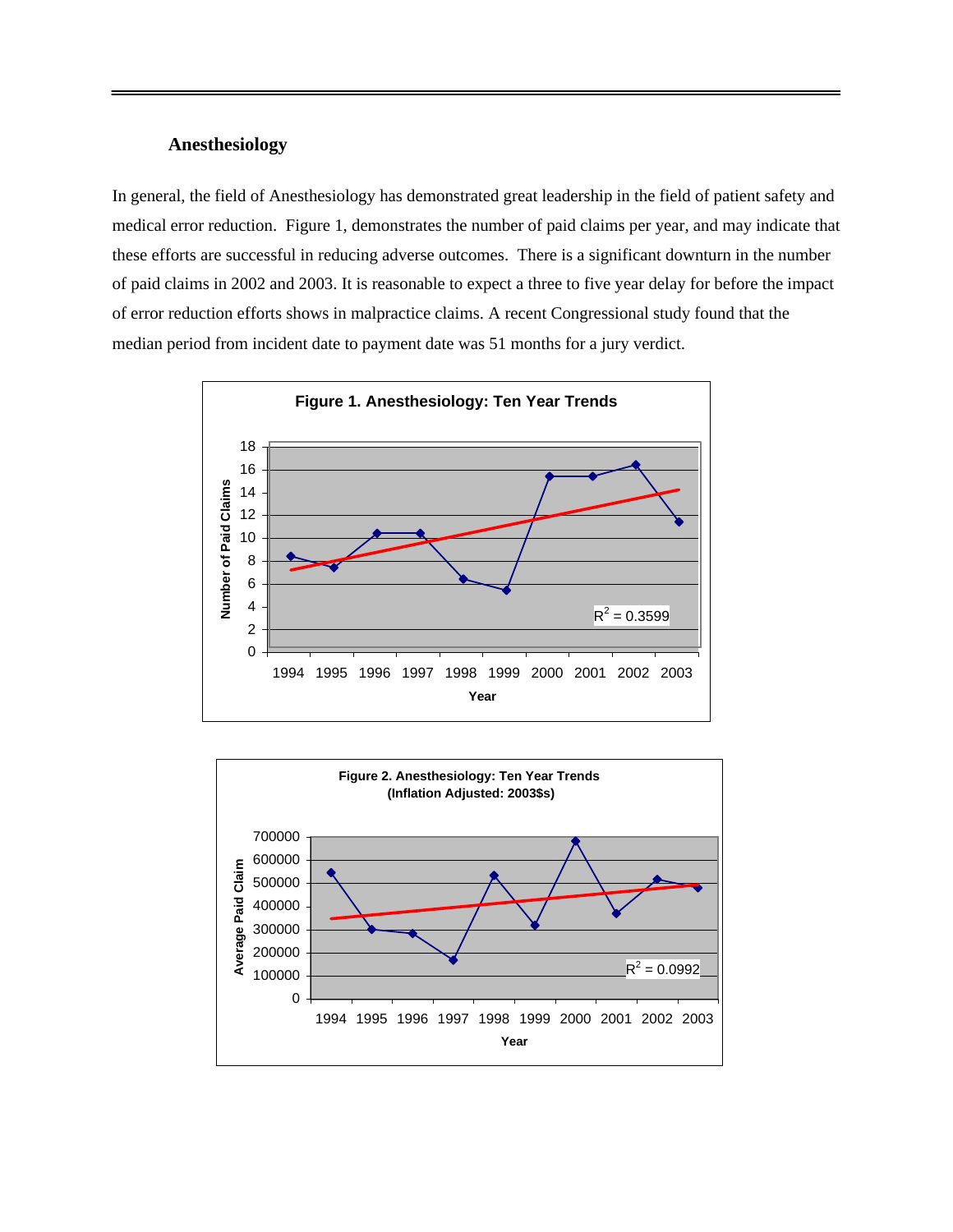# **Diagnostic Radiology**

The exponential growth in frequency (i.e. number of malpractice claims) and average payment per claim in the late 1990s is most likely the result of a large number of cases related to the failure to diagnose cancer. In particular, patient education and awareness efforts during the early and mid-1990s raised patient awareness about appropriate screening and treatment protocols for breast cancer. It appears that both frequency and severity in these claims began to stabilize between 2000 and 2003.



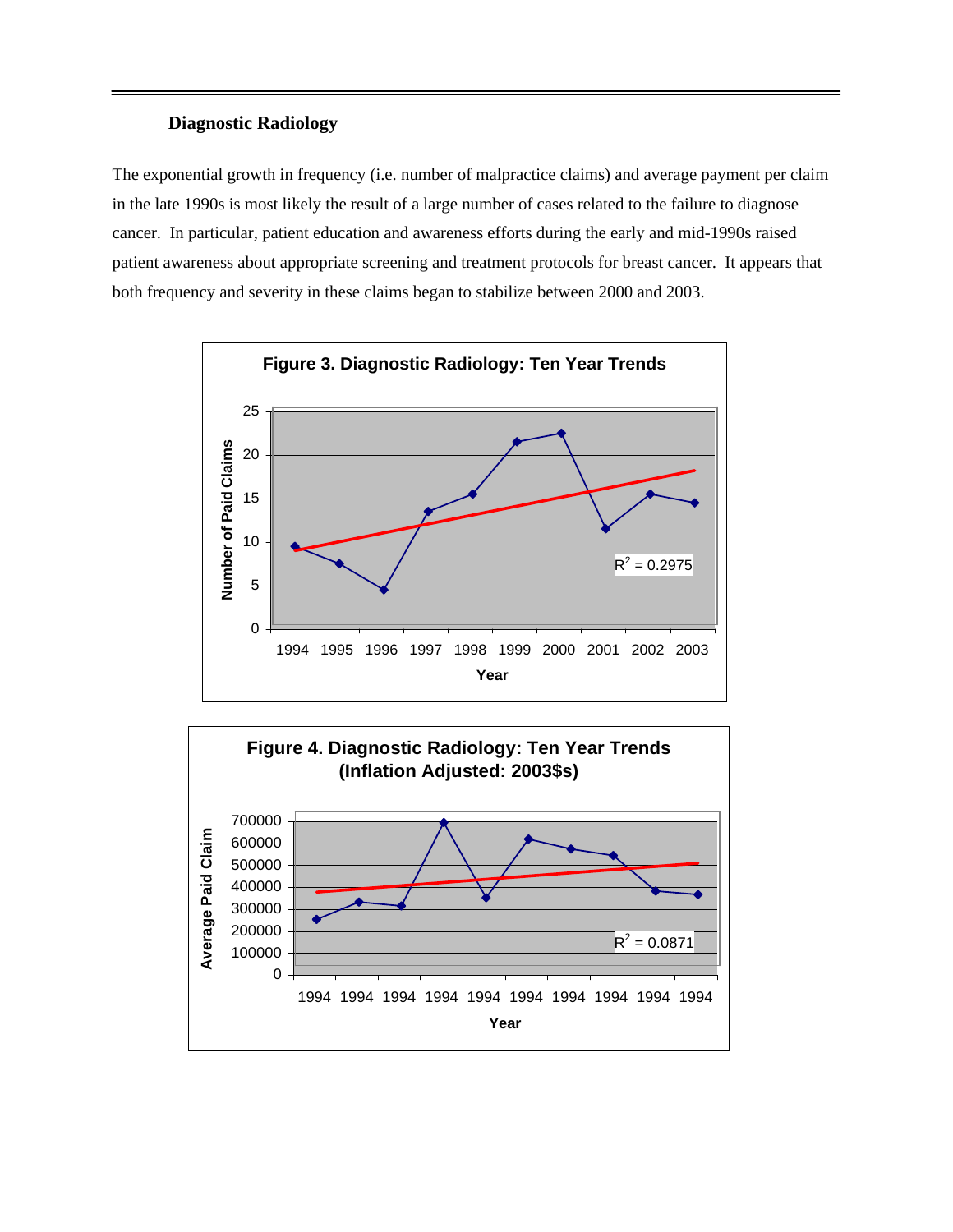# **Emergency Medicine**

Emergency Medicine has stabilized in terms of severity (*i.e*. average dollars paid per claim) but is trending upward in terms of frequency. External factors, such as growing numbers of uninsured patients using Emergency Departments in lieu of regular primary care, may be driving this trend, and it is one worth closer scrutiny over time to see if that trend continues.



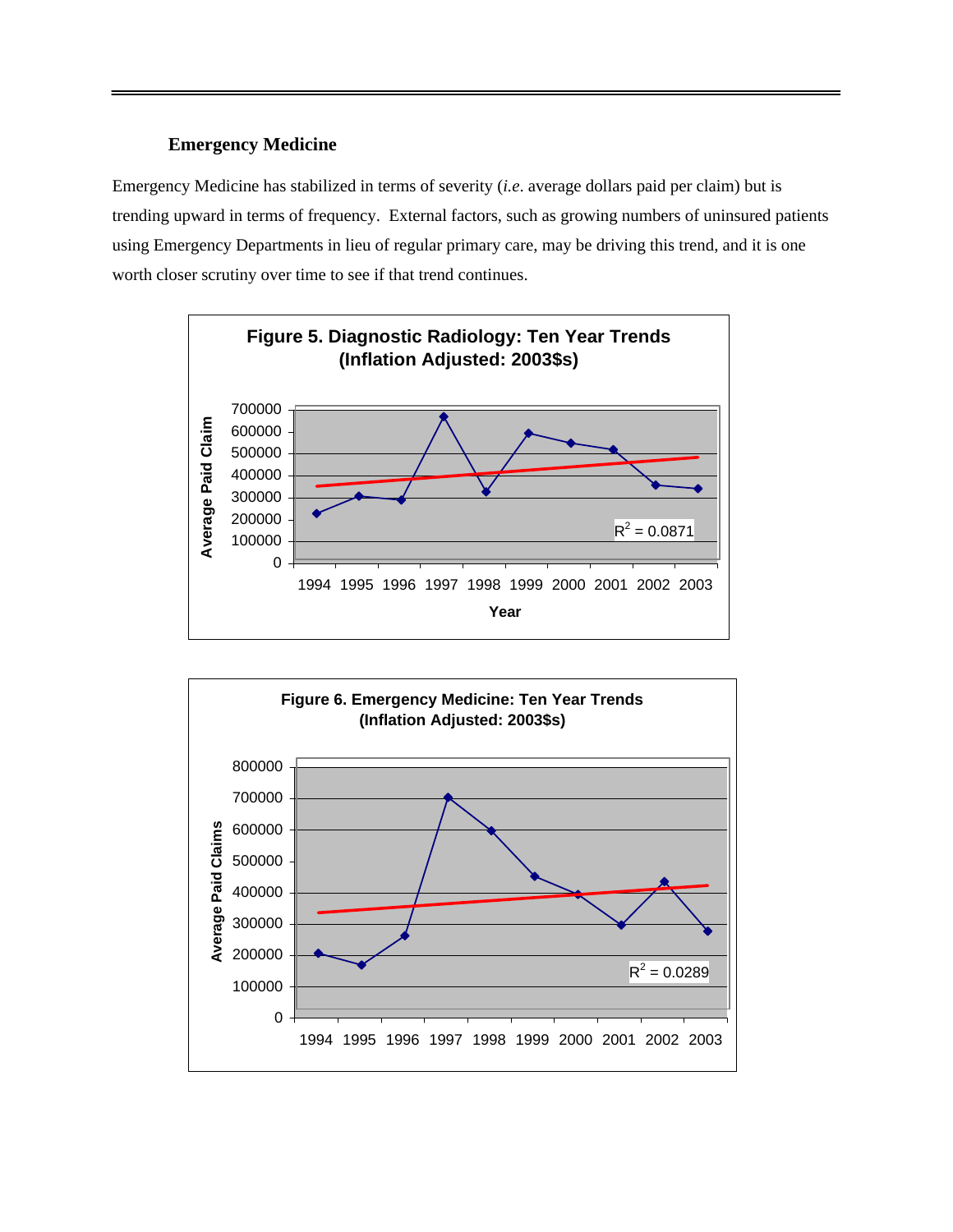# **Family Practice**

Trend data in the Family Practice specialty are notable for erratic swings upward and downward in both the number of claims per year and average amount of payments. This is due at least in part to the relatively small number of claims reported, which make the data particularly sensitive to small year-toyear changes in malpractice cases. The trends in this specialty are therefore inconclusive.



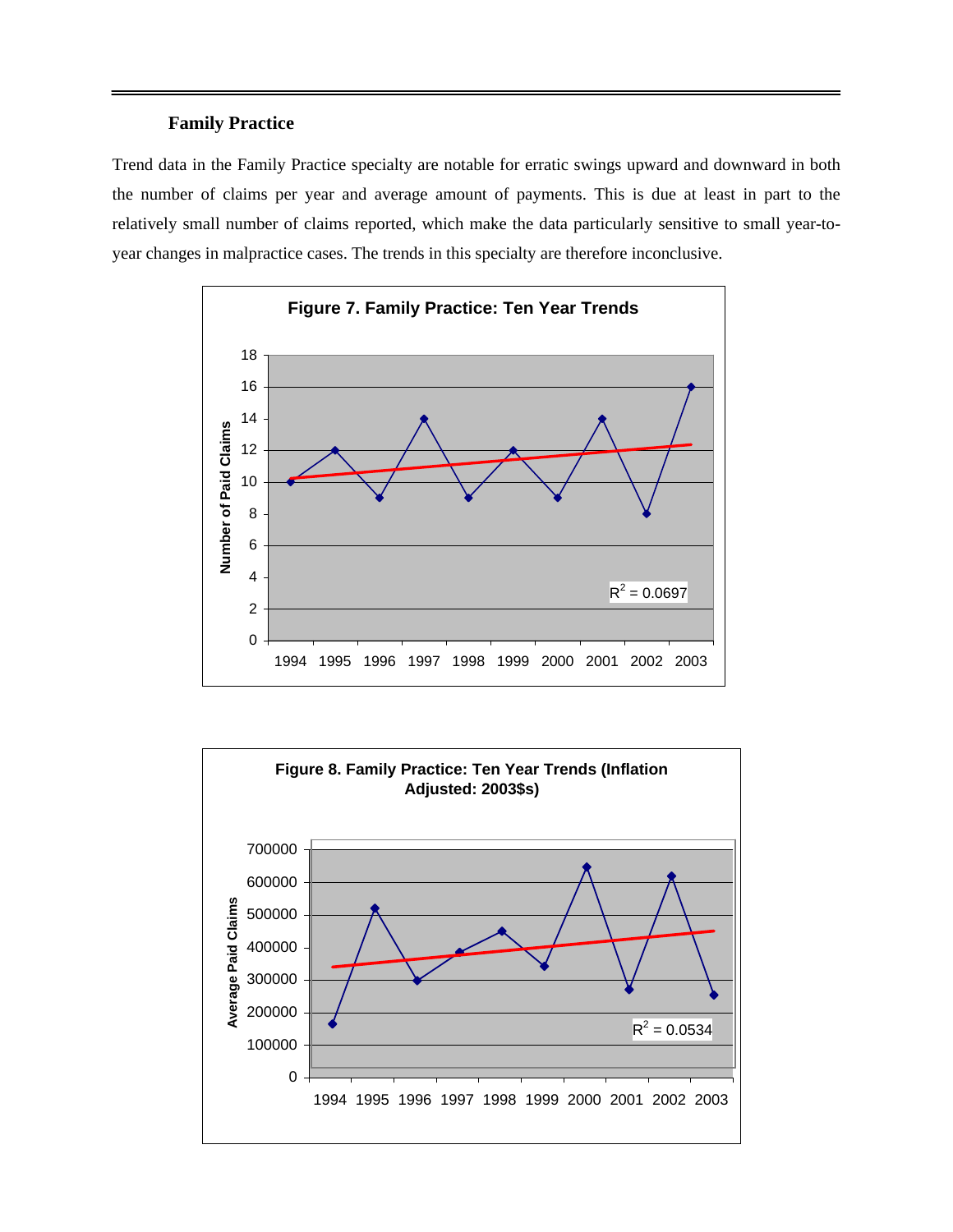#### **General Surgery**

General Surgery has a large number of practicing physicians, and a diverse patient base. Claims appear to be trending flat although, as in the overall physician population, declining in recent years. This is unsurprising, given that one might expect a specialty like General Surgery to mirror, at least in part, the experience of the larger physician community. This holds true for the average payment, as well, in which one sees a significant upward trend, even after accounting for decreases in 2002 and 2003.



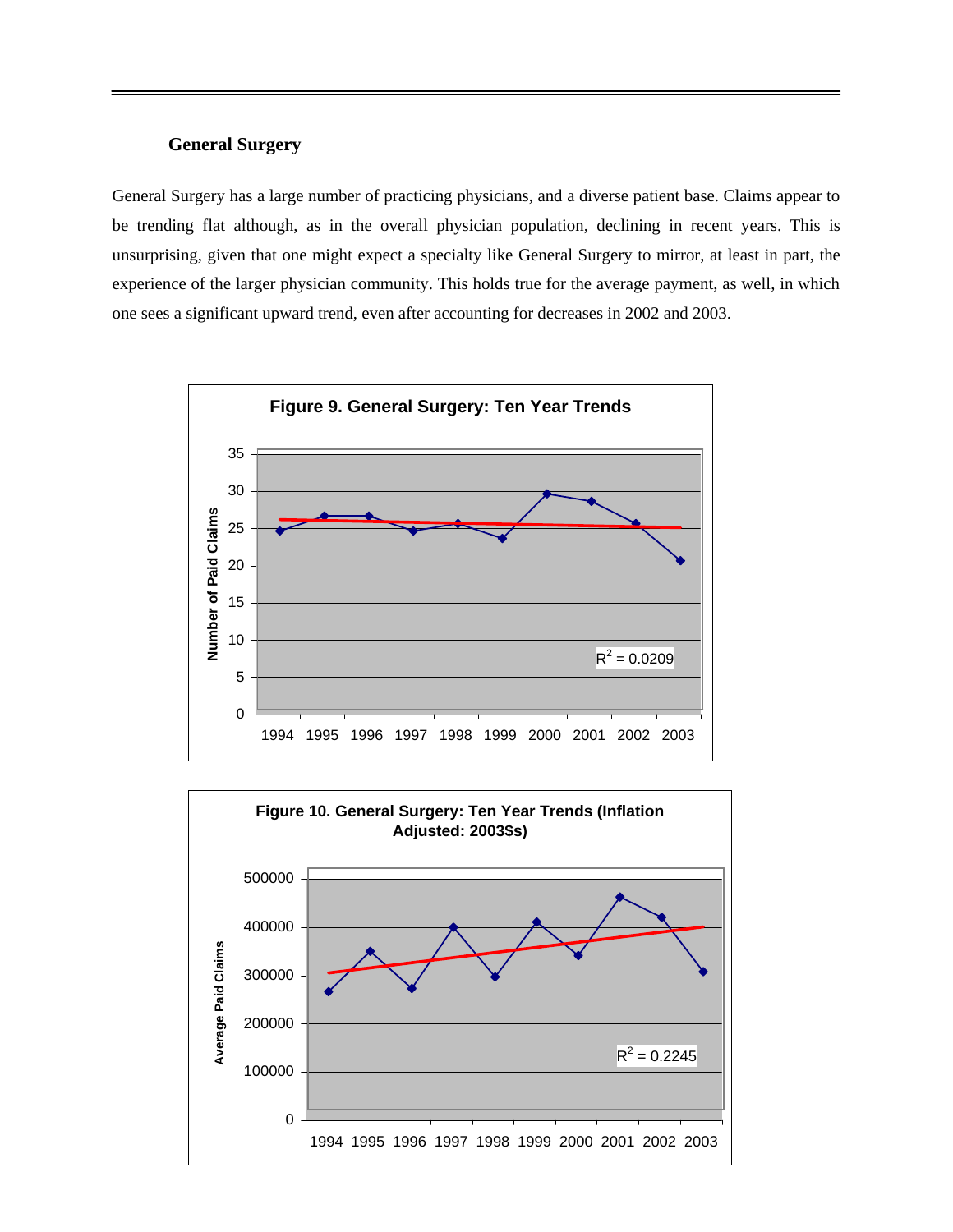# **Internal Medicine**

Internal Medicine is the largest single specialty, with over 7,500 physicians, and those physicians see the broadest range of patients. It is also the only large specialty with significant upward trends in both the number of claims and average size of payments.



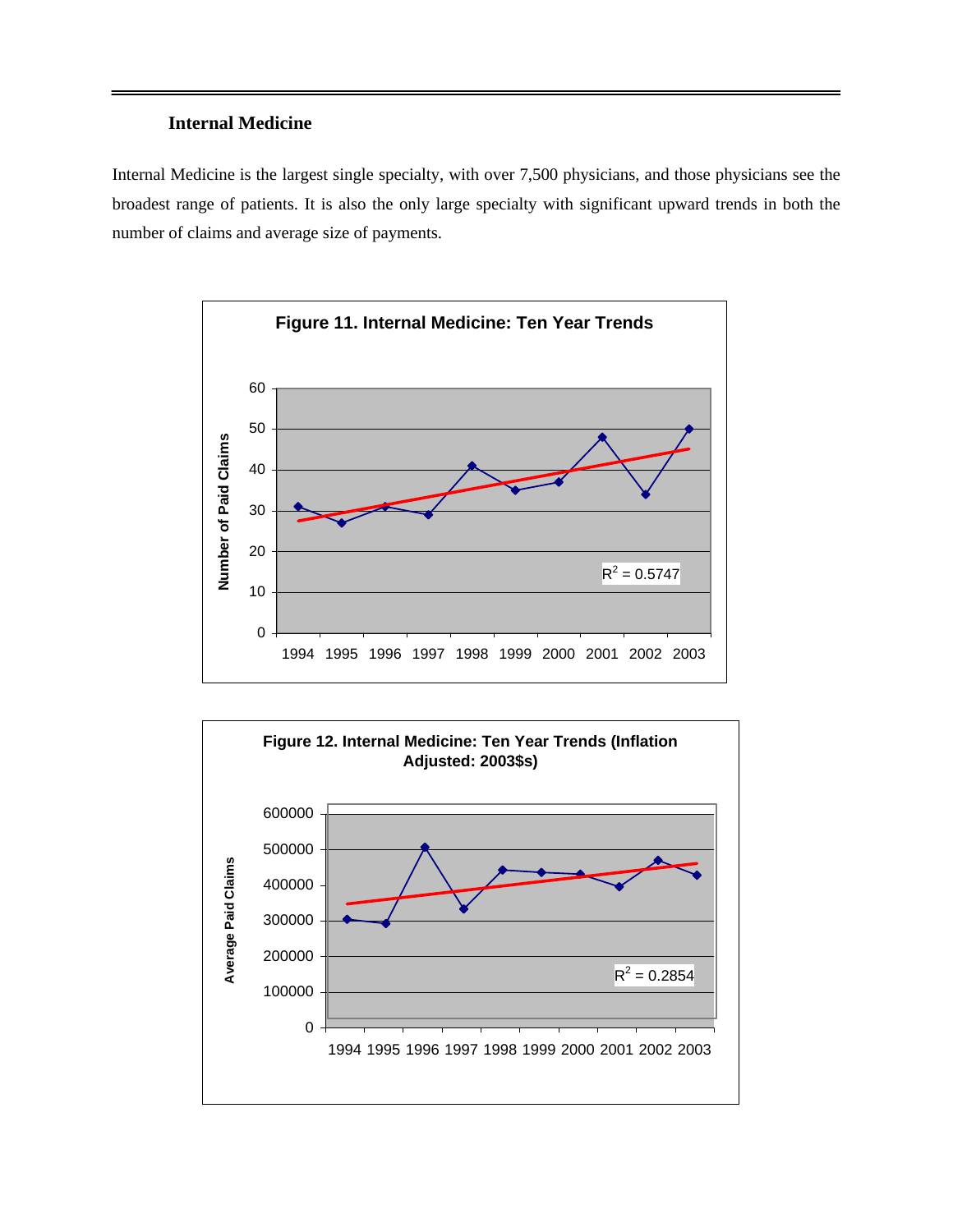# **Neurosurgery**

While there is an apparent sharp drop in the number of claims, and a recent spike in the average payment, statistically the data for Neurological Surgery are inconclusive. The actual numbers of claims and payments are small and likely influenced by a few very large and very small payments.



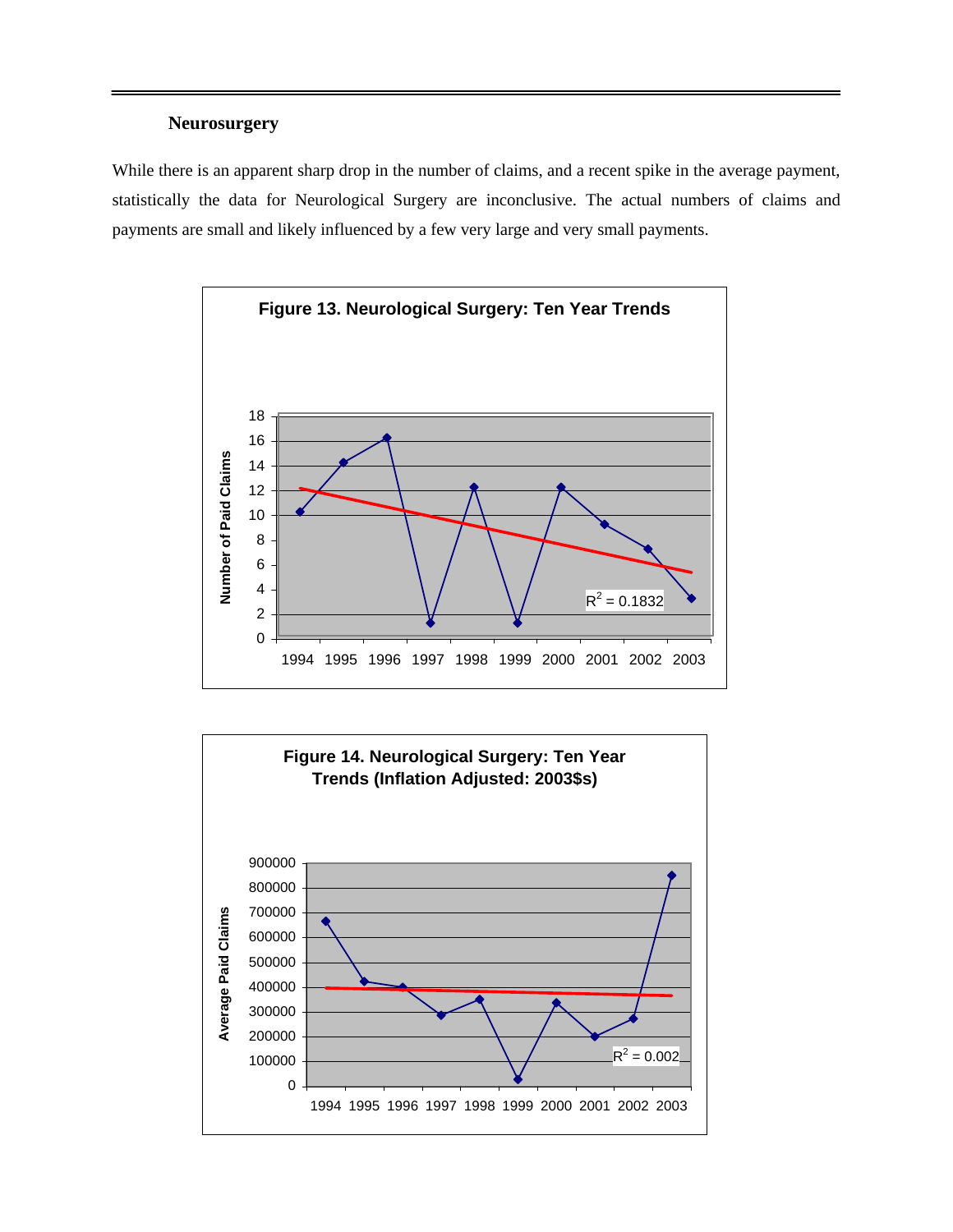# **Obstetrics & Gynecology**

OB/GYN is consistently among the specialties with the highest rates of malpractice claims and high average payments. The data indicate that while the number of claims is fairly stable over time, the size of payments has trended upward significantly – although down recently from a 2001 high. It is hoped this recent decline continues, and reflects a new caution on the part of physicians and education on the part of patients.



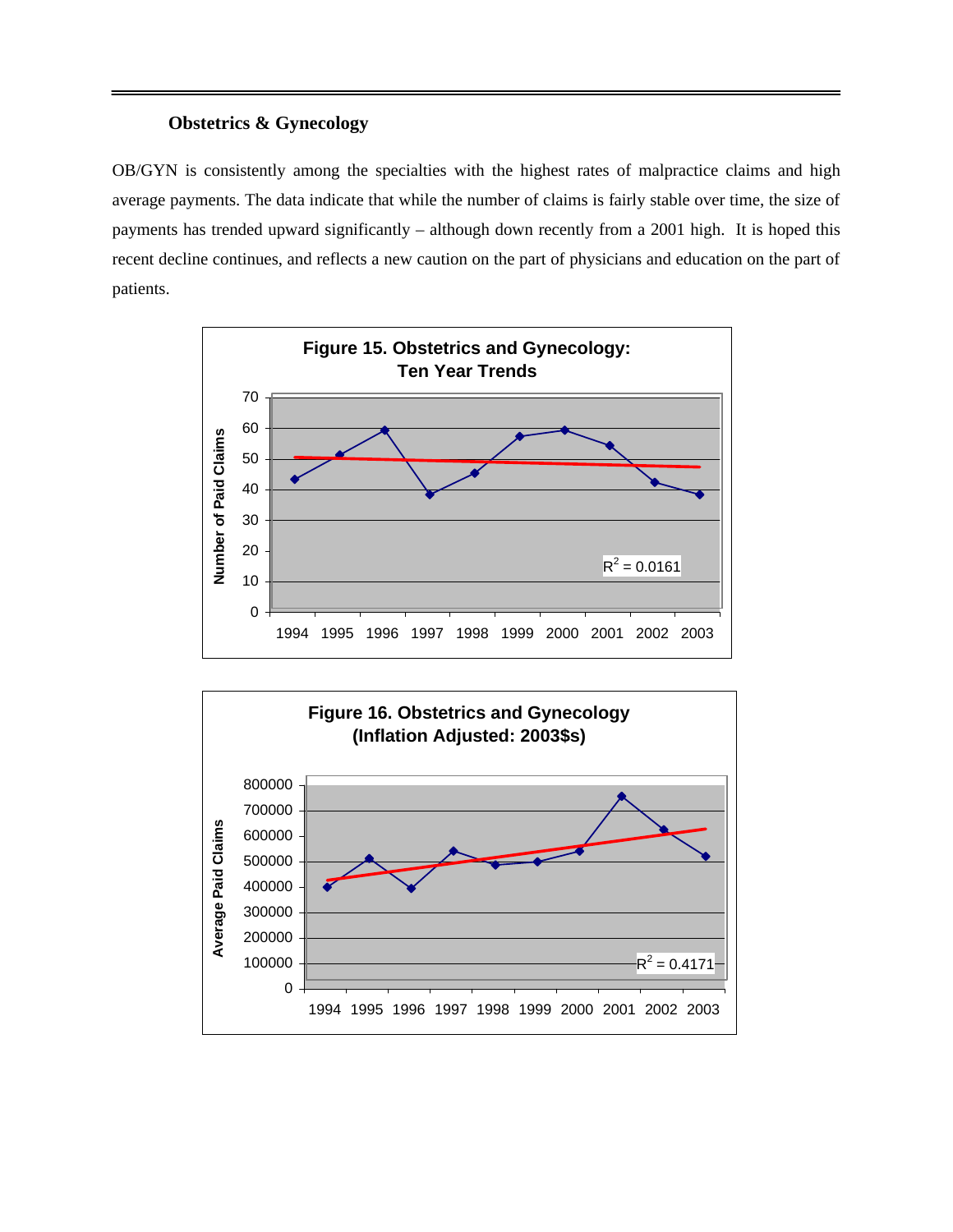# **Orthopedic Surgery**

In Orthopedic Surgery the ten-year statistical trend of claims is constant, but this specialty is seeing a recent drop in claims since 2001. Unfortunately, however, the average payment is increasing overall. The statistical significance of the increase is not strong, however, and perhaps this trend will moderate.



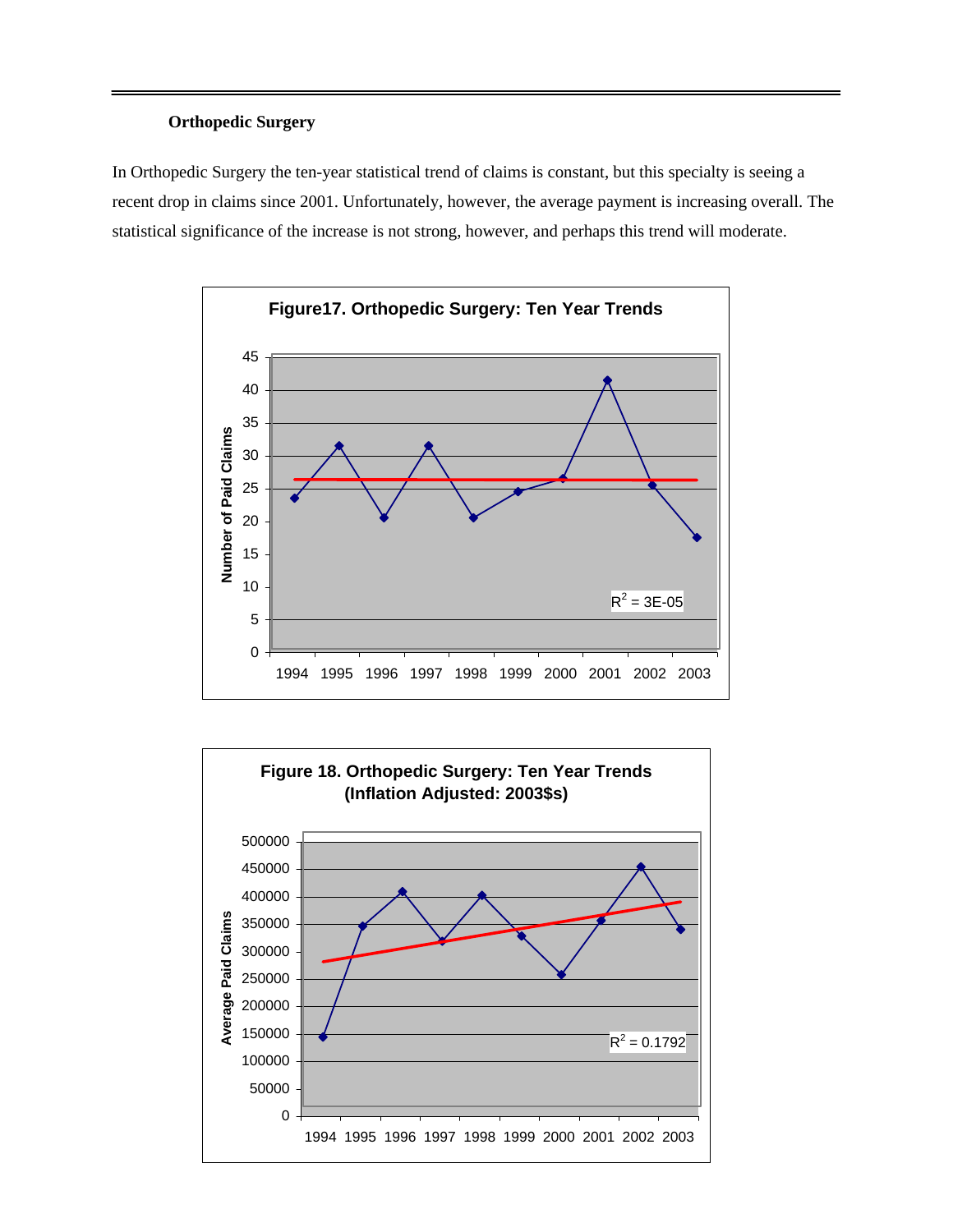# **Pediatrics**

Very little can be drawn from the trend data in Pediatrics. On the surface, claims are trending down and average payments are trending up, but the statistical relationships are weak. Pediatrics is, obviously, a sensitive specialty for everyone, but happily it is a relatively low malpractice incidence specialty. The overall stability of the data might suggest there is a certain base level of malpractice experience and, if so, nothing unusual is revealed by these trends.



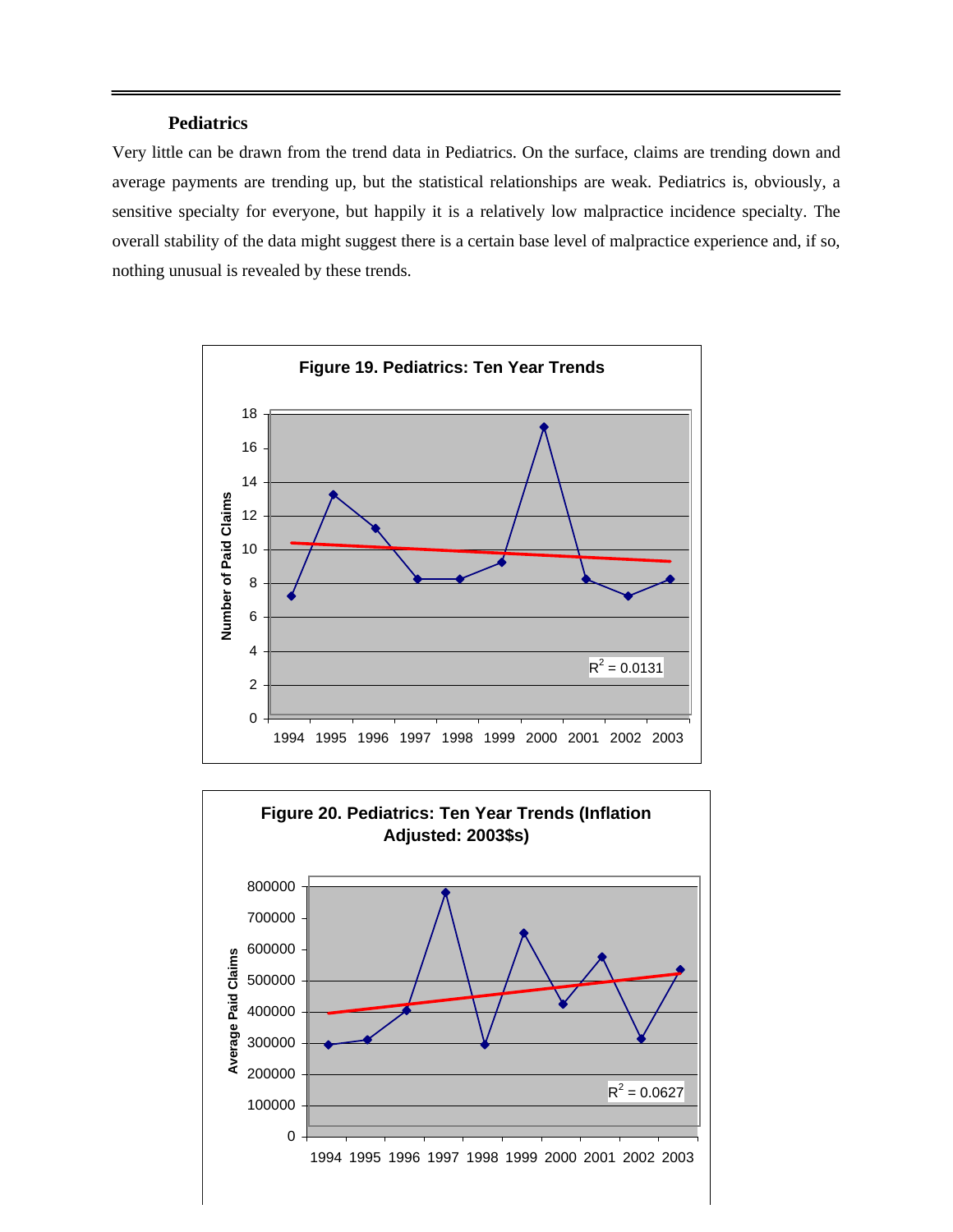# **Psychiatry**

Psychiatry is the only large specialty in which both the number of claims and the average size of claims is trending downward significantly. A keener awareness on the part of consumers and a deeper commitment by regulators and the profession to report and police incidences of inappropriate behavior in the profession may be responsible for these positive trends.



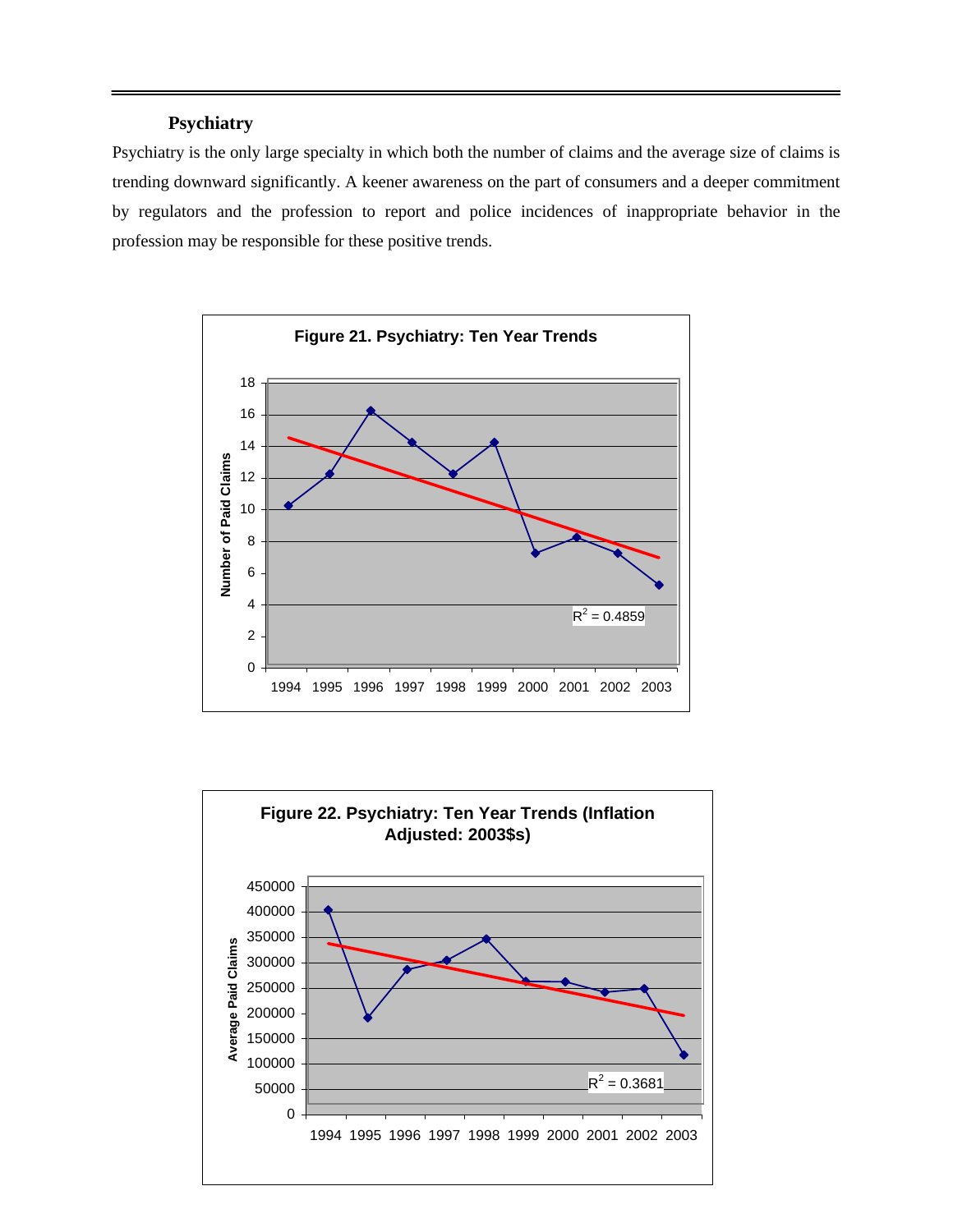#### **THE COMPLEXITY OF MEDICAL MALPRACTICE ISSUES**

*Competence, like truth, beauty and contact lenses, is in the eye of the beholder.* 

Medical malpractice is not a subject that lends itself to easy analysis, understanding, adjudication or remediation. Moreover, the system of medical malpractice insurance, investigation and adjudication is not one that lends itself to easy reform. As noted, a major finding of the Board's 1990-1999 Malpractice Payment report was that there is, "no discernible 'cause and effect' link between the occurrence of a paid medical malpractice claim and the proper practice of medicine."

*Laurence J. Peter*

The 1990-1999 report rightly pointed out that negative medical outcomes can have truly tragic results. Those results, however, may be caused by culpable negligence -- or by circumstances beyond the control of any physician. Tribunal review of malpractice suits, designed to separate out meritless cases, is not intended to be conclusive. Ultimately, the judgment of a malpractice suit is made by a jury, or by the economics of the insurance industry in the case of a settlement. As the 1990-1999 report noted, "In neither case is the outcome the result of a deliberate and dispassionate clinical professional evaluation on the merits."

By their very nature, medical malpractice cases are emotional, often passion-filled, proceedings. The death of a child, the permanent impairment of a spouse or the trauma inflicted on an elderly parent on the one side; a physician defending his reputation, competence and livelihood on the other. Put a jury with almost certainly no member possessing any clinical experience into the mix, and it is not hard to understand the conclusion that a malpractice payment may or may not have anything to do with the proper practice of medicine.

It is important to remember that there are both economic damages (medical costs, lost wages, etc.) and non-economic damages (pain and suffering, etc.) addressed by medical malpractice payments. It is possible, if not likely, that payments made in certain specialties may have unique characteristics in terms of the relative weight given to either type of damage. Further study is needed to determine the impact of these disparities on the medical malpractice system. Moreover, the disparity in payments among specialties is not the only variable. While some specialties are atypical in the size of malpractice payments awarded, others are atypical with respect to the likelihood of a physician in that specialty making a payment.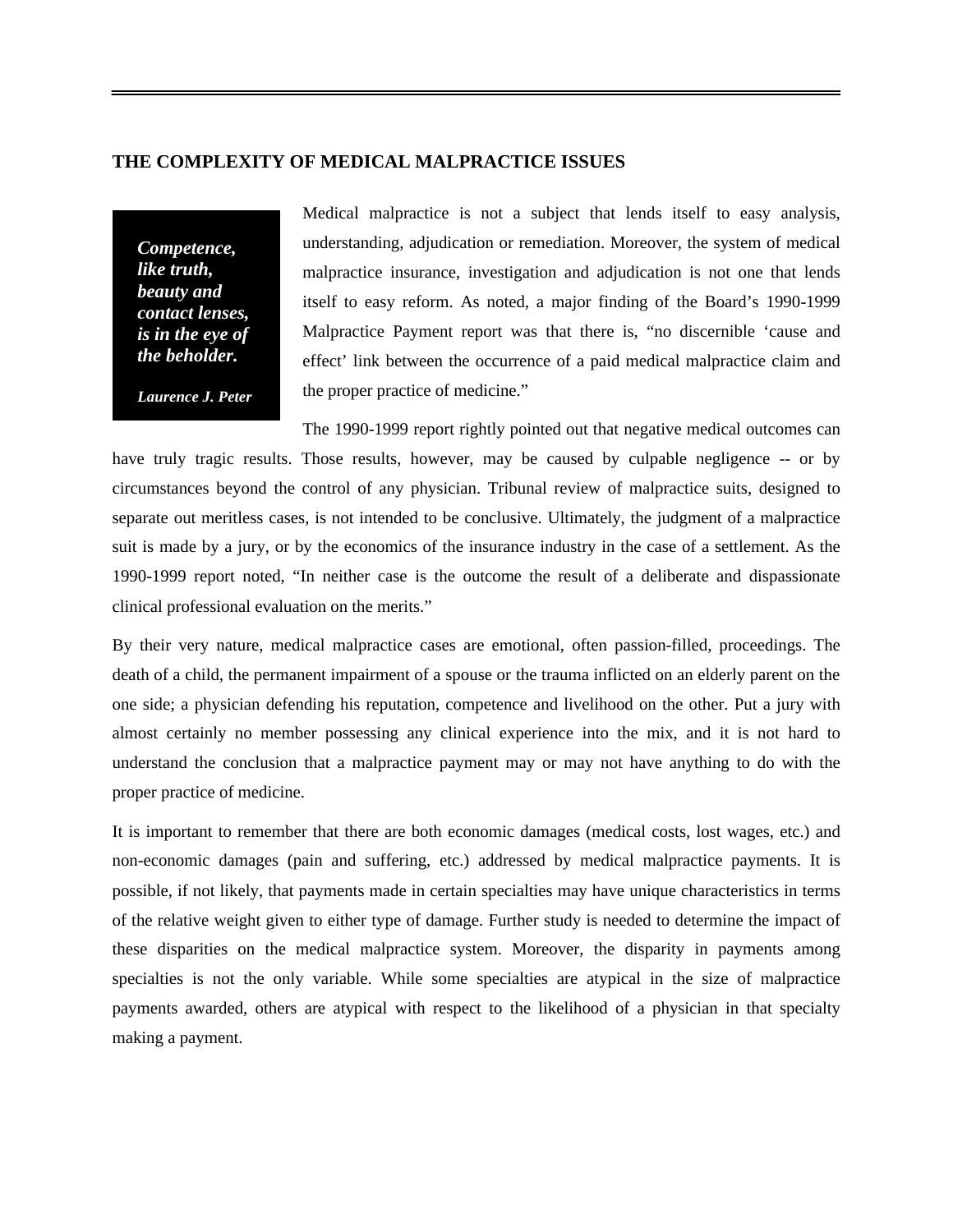Two examples of the data presented in this report seem to illustrate of this point. Almost one quarter of all Obstetrics & Gynecology specialists made a malpractice payment between 1994 and 2003. Sixteen percent of Neurosurgeons did. But only about three percent of Pediatricians and Oncologists made a payment. What explains the disparities in malpractice payments among the specialties? Do juries and insurers view specialties, and the malpractice cases that arise from them, differently? Are the medical conditions of the typical neurosurgery patient more complex than a typical oncology patient, and hence more likely to result in an adverse outcome? Is there simply more negligence in some specialties than in others?

These are not questions that can be answered merely by statistical analysis, but statistics can help illuminate the complex, conflicting issues that dominate the medical malpractice system and its outcomes. The Board has compiled this report and offers it to the medical community, the insurance industry, policy makers and the public to use as a tool for considering reasonable -- and to the greatest extent possible, factually-based -- changes to the Massachusetts medical malpractice system.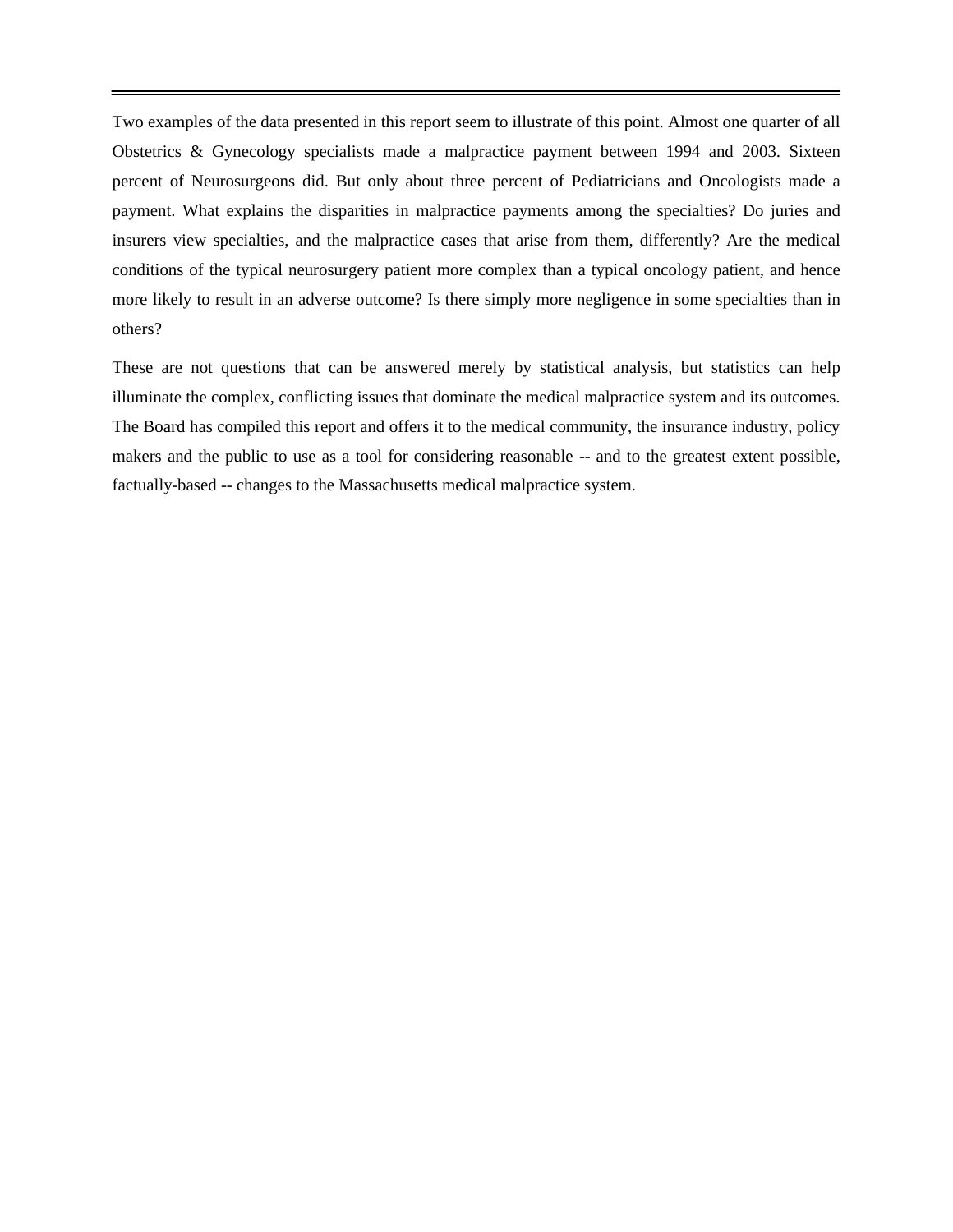# **Medical Malpractice – Number of Payments by Physician**

An encouraging fact that can easily be overlooked among the various statistics regarding medical malpractice is the relative rarity of it. From 1994 to 2003 only 6.7% of all physicians made a payment. Although this is an increase over the 1990-1999 period, it is a small one and, one might argue, merely a reflection of society's general tilt toward litigation. Further, the vast majority of those making a payment made only one. Even more encouraging, Figures 22 and 23 show how the proportion of physicians making more than one payment is shrinking.



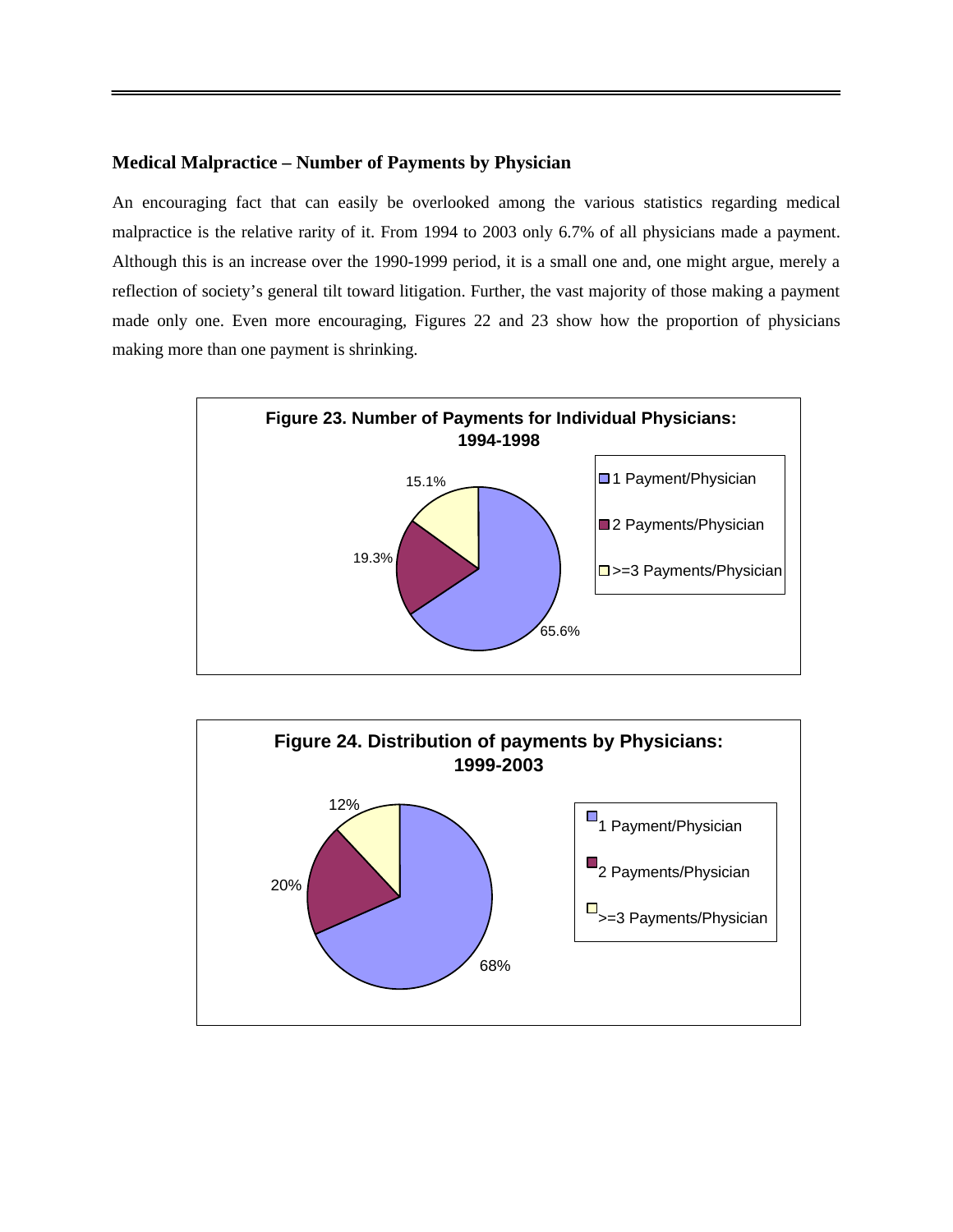#### **The Medical Malpractice Insurance Market In Massachusetts**

The market for malpractice insurance in Massachusetts is divided between commercial carriers that insure physicians in the open market, and so-called "captives," or insurers affiliated with teaching hospitals, HMOs and other health care entities. A commercial insurer covers the physician in solo or independent group practice. A captive insures physicians from within the universe of an individual captive's affiliates, such as an HMO.

Today there are only two active commercial carriers writing malpractice policies in Massachusetts: Boston-based ProMutual Group, and a small carrier based in Connecticut, Connecticut Medical Insurance Co. In 2005 these two companies are expected to insure over 40% of all practicing physicians in the Commonwealth.

#### **Commercial Medical Malpractice Insurance Market**

ProMutual Group is by far the single largest malpractice insurer, commercial or captive, in the state. Currently ProMutual insures 38% of all physicians in Massachusetts. Two other commercial carriers, however, are leaving the Commonwealth. The Massachusetts Medical Society reports that more than 1,600 Massachusetts physicians will be forced to find another insurer because the Medical Liability Mutual Insurance Co. is leaving the state. Further, GE Medical Protective, the third largest commercial carrier is also leaving. Soon 2000 or more physicians will be forced to procure malpractice insurance from another carrier in the wake of these two companies leaving the state. Ultimately ProMutual is expected to insure nearly 100% of the commercial market here.

#### **Captive Medical Malpractice Insurance Market**

The remaining 50+% of all practicing physicians in the Commonwealth are insured by a variety of captives, the largest of which, the Controlled Risk Insurance Company (CRICO), insures physicians affiliated with Harvard University and various affiliated institutions. CRICO insures approximately 29% of all physicians. The second largest captive is the UMass-Memorial Medical Center Self-Insurance Trust Fund, which insures roughly 7% of all physicians. Other captives include affiliates of Boston University, the Lahey Clinic, Baystate Health Care and a variety of HMOs.

Clearly, physicians seeking a malpractice insurance carrier today have fewer -- and different -- options to choose among than in years past. How this does and will affect malpractice insurance premiums, physician recruitment efforts, the configuration of the health care provider network and the actual delivery and quality of health care in Massachusetts, is open to speculation. One need not strain to imagine, however, that the change in the malpractice insurance market is not occurring in a vacuum, but having effects in the broader health care delivery system.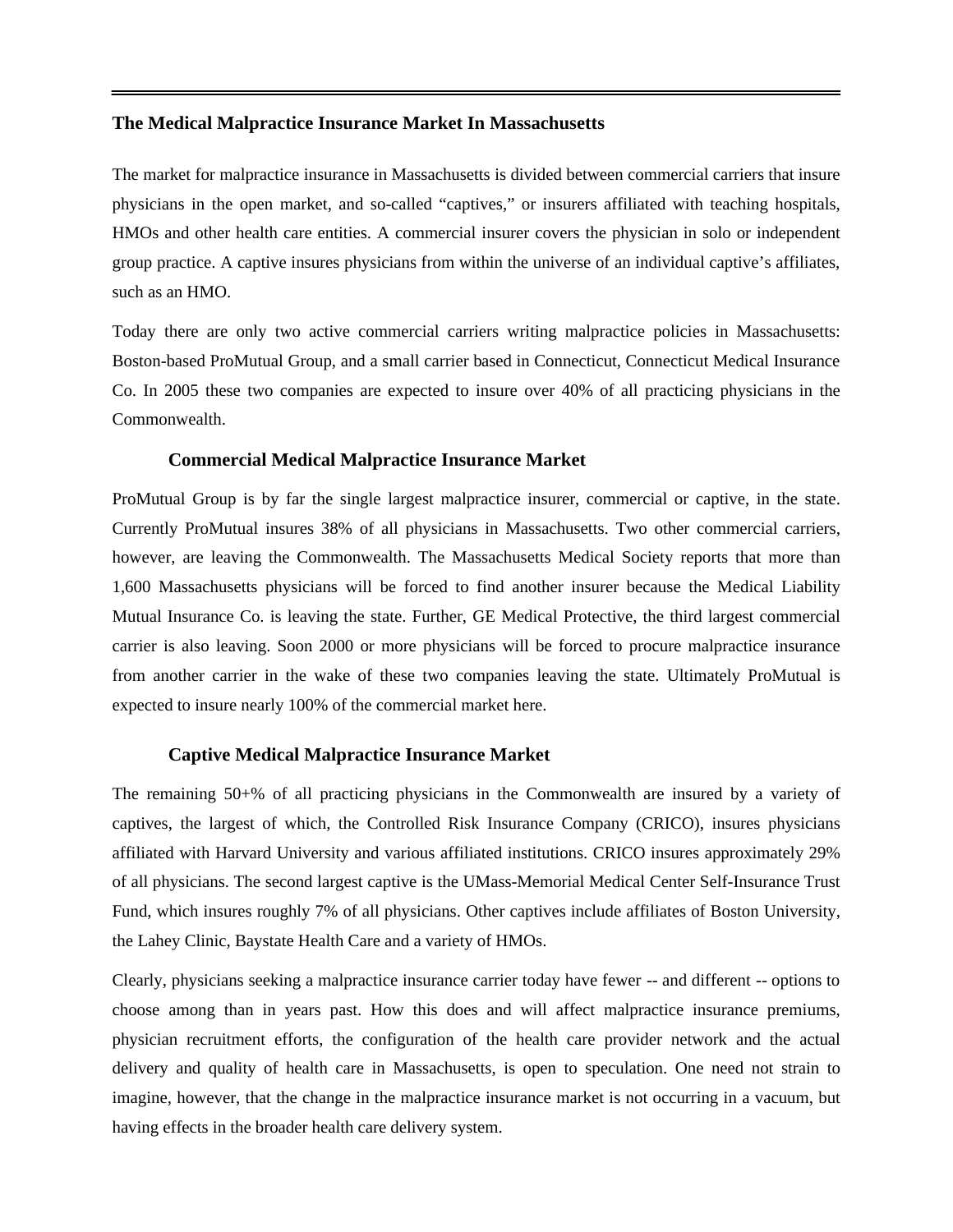# **Medical Malpractice Claims In Massachusetts, 1994-2003**

*Summary of Significant Findings*

# **Physicians Making Payments**

- The number of physicians making payments from 1994-2003 increased by 5% over 1990-1999, from 2,183 to 2,307.
- During this time the total number of physicians remained fairly constant.
- The percentage of physicians making payments increased from 5.4% to 6.17%.
- Regardless of specialty, age and gender are very significantly related to number of payments.
- Only 98 physicians, or 4.2% of the 2,307 physicians who made a payment, and one quarter of one percent of all physicians, had more than two paid claims.
- These 98 physicians, however, were responsible for 388, or 13.5%, of all paid claims, and \$133,988,105, or 12.9%, of all dollars paid.
- Of the 98, 50 remain in active practice, of whom 9 have been disciplined by the Board. The remaining 48 were removed from practice by Board action, retired, allowed their licenses to lapse, are inactive or are deceased.
- The three specialties with the most paid claims are still Obstetrics & Gynecology, Internal Medicine and General Surgery.
- The three specialties with the highest percentage of physicians making payments are still Gynecology, Obstetrics/Gynecology and Neurological Surgery. Note: two specialties with fewer than 100 physicians have higher percentages, but the small number of physicians and payments make percentages unreliable.

| <b>Specialty</b>       | Total #<br>Physicians in<br><b>Specialty</b> | % Change in<br><b>Number of</b><br><b>Physicians</b> | # of Claims | % Change in<br><b>Number of Paid</b><br><b>Claims</b> |
|------------------------|----------------------------------------------|------------------------------------------------------|-------------|-------------------------------------------------------|
| OB/GYN                 | 1,404                                        | 3.0%                                                 | 476         | 3.0%                                                  |
| Gynecology             | 203                                          | $-9.0\%$                                             | 64          | 33.0%                                                 |
| Neurological Surgery   | 253                                          | 5.4%                                                 | 85          | 29.0%                                                 |
| <b>General Surgery</b> | 1,363                                        | no change                                            | 250         | 8.2%                                                  |
| Orthopedic Surgery     | 1,208                                        | 4.0%                                                 | 258         | 3.6%                                                  |

# **Table 1. Five Specialties with the Highest Percentage\* of Physicians Making Payments in 1994-2003 compared to 1990-1999. (***\* among specialties with more than 200 physicians)*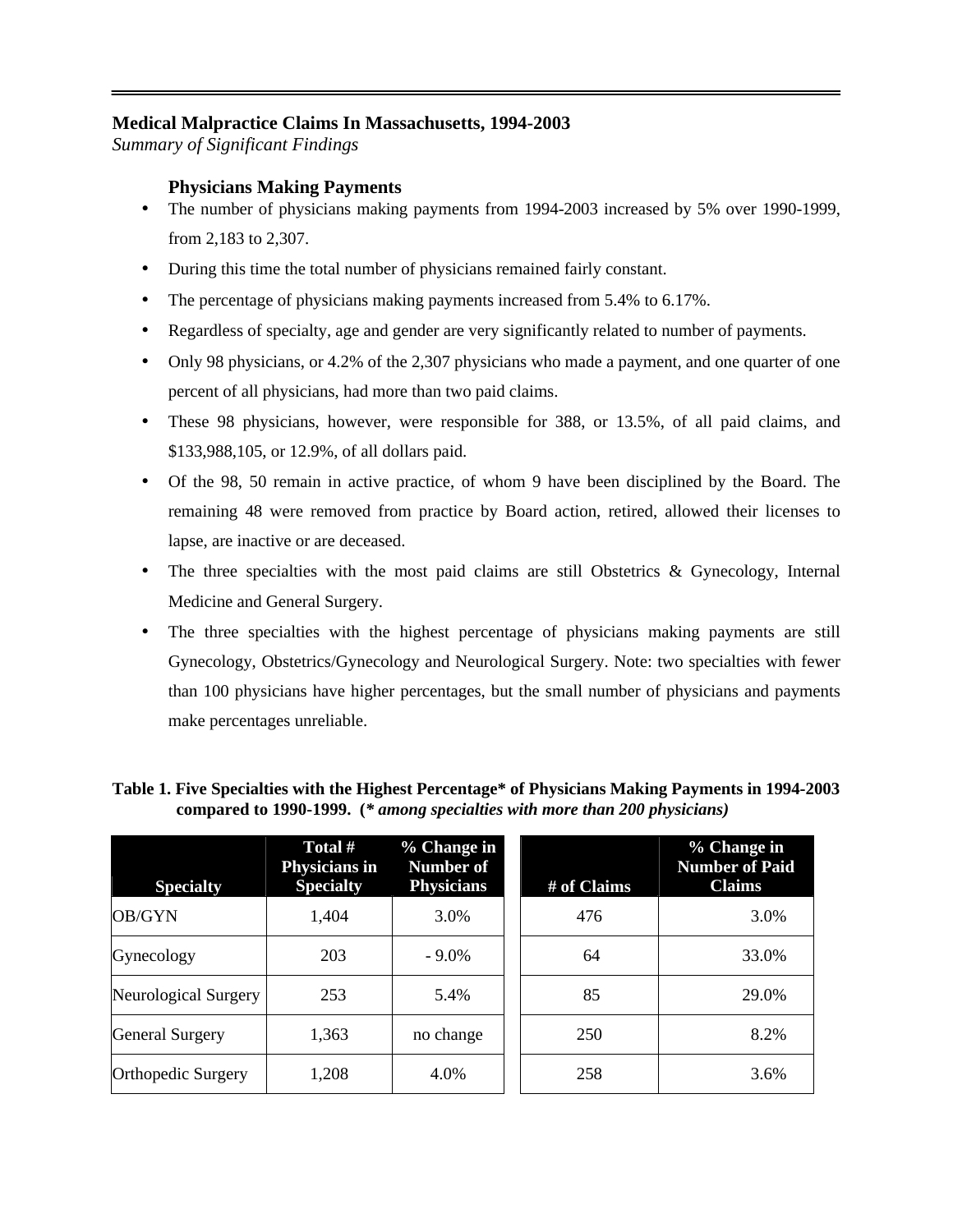### **Medical Malpractice Payments – 1994 through 2003**

The results of the data analysis of the ten-year period from 1994-2003 are remarkably similar to the 1990- 1999 results. The same medical specialties were identified as most highly correlated to malpractice payments. Again, most physicians had no malpractice payments; among physicians reporting a paid claim, the overwhelming majority had only a single paid claim.

#### *General Findings*

- Total aggregated payments over the 1994 to 2003 period were \$1,035,453,336, an increase of 27% over 1990-1999.
- Total annual payments from 1994 to 2003, however, grew by 85.3%. Even adjusted for inflation, annual payments jumped 50%.
- Annual payments peaked in 2001 at \$129,095,469. Since then payments have dropped by 7.8%.
- Total aggregated number of payments from 1994 to 2003 rose 4%, from 2,766 to 2,876.
- The annual number of payments from 1994 to 2003 grew by 8.2%.
- Annual payments peaked at 332 in 2001, and have since declined by nearly 17%.
- Over the 10-year period the average payment was \$360,000. In 2003 the average was \$431,016.
- In 2001 the average payment in the U.S. was approximately \$300,000. In Massachusetts it was \$388,841.
- The number of payments over  $$1,000,000$  grew from 163 or 5.9% of all payments to 244, or 8.5% of all payments (a 50% increase).
- Payments ranging from \$500,000 to \$1,000,000 rose from 368 to 455, a 19% increase.
- Payments under  $$100,000$  dropped from 1,013 (36.6% of total) to 841 (29%).
- Only 57 (2%) of the 2,876 malpractice payments were the result of a jury verdict, but jury verdicts are strongly related to higher payment amounts.
- The average jury award from 1994-2003 in Massachusetts was \$976,147. The average jury award nationally in 2001 was about \$500,000.
- There is no significant relationship between board certification and the incidence of malpractice payments.
- There is no significant relationship between paid claims and whether a physician graduated from a domestic or international medical school.
- A relationship between physicians' years of experience and paid claims is difficult to demonstrate statistically. Years of experience is so closely related to age that the correlation values become unstable and of no use.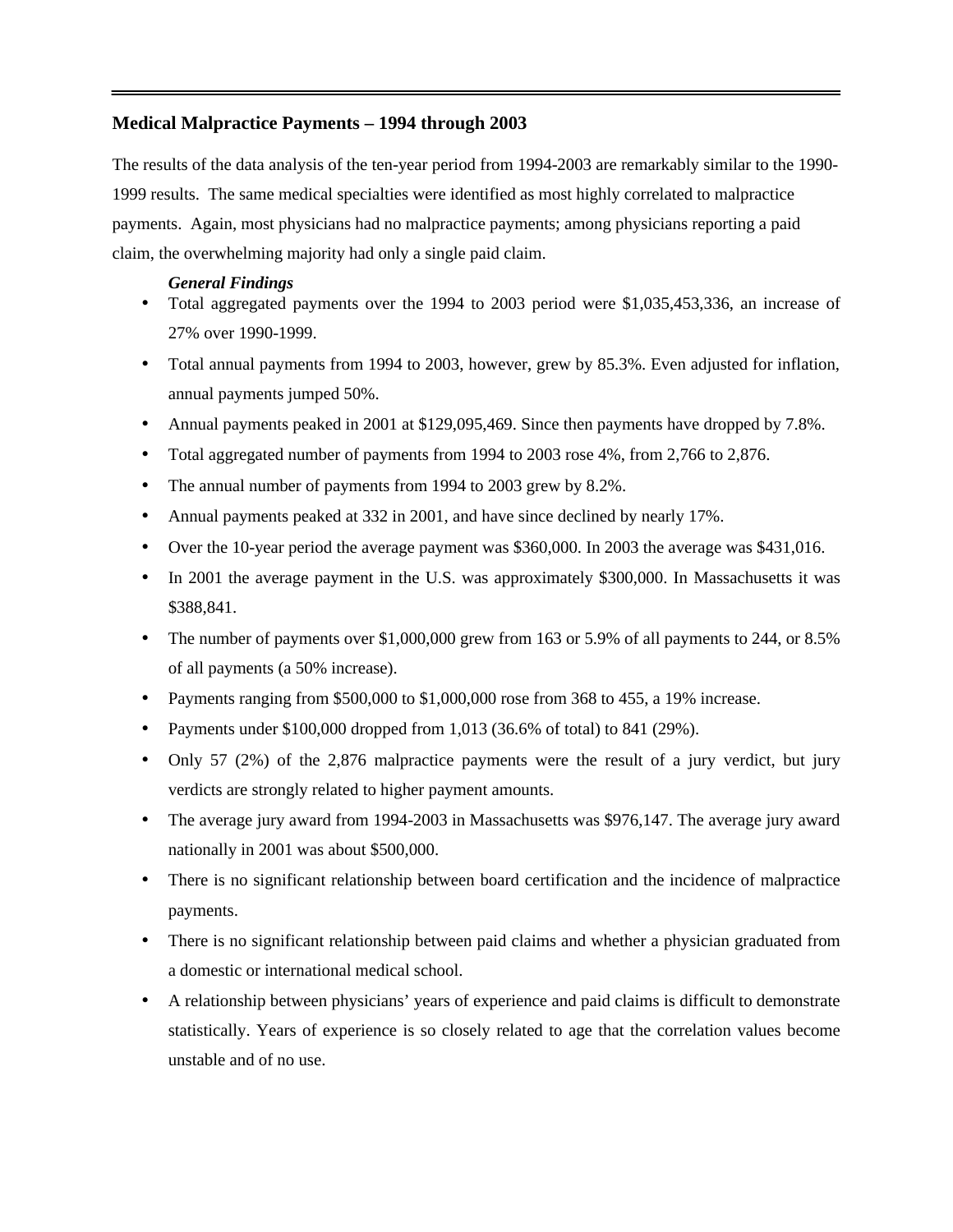#### **MEDICAL MALPRACTICE CLAIMS IN MASSACHUSETTS, 1994-2003**

#### **Physician Population**

During the period from January 1, 1994 to December 31, 2003, the total physician population in Massachusetts included 37,369 individual practitioners, down 7.6% from the period 1990-1999. For comparison, in October 2004 the total number of active physicians was 31,080.

- The gender mix of physicians in 2003 was 68.6% male and 31.4% female. This marks an increase in the proportion of women of over 5 percentage points from 1990-1999.
- 80% of this population graduated from U.S. or Canadian medical schools, while 20% graduated from international medical schools. This is roughly equivalent to 1990-1999.
- 75% were board certified in at least one specialty.
- 98% of the active physicians were Medical Doctors (M.D. degree) and 2% were Osteopathic Doctors (D.O. degree).
- Table 2 (next page) presents the total physician population sorted alphabetically by specialty, and includes total physician population, number paying claims, number of claims paid, and the percentage of physicians making a payment. Table 3 displays the 15 specialties with the highest percentage of physicians making a payment.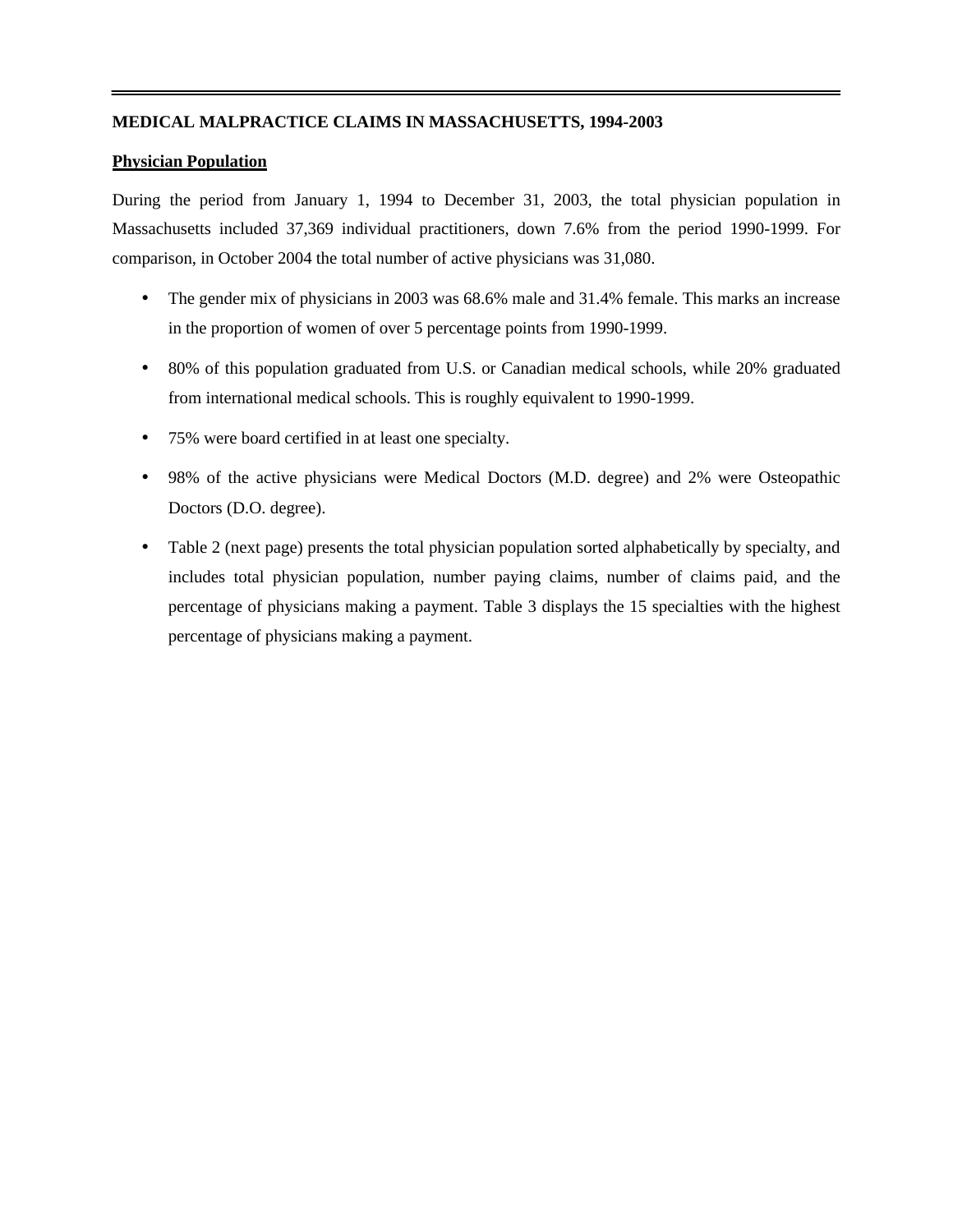# **Table 2. Malpractice Claims by Medical Specialty, 1994-2003**

|                                | <b>Total Physician</b> |                            | <b>Total Number of</b> | % of Physicians with Paid<br><b>Claims</b> |  |
|--------------------------------|------------------------|----------------------------|------------------------|--------------------------------------------|--|
| <b>Specialty</b>               | Population             | Physicians who Paid Claims | <b>Paid Claims</b>     | [# of Total Population]                    |  |
| <b>Abdominal Surgery</b>       | $\overline{22}$        | 3                          | $\overline{4}$         | 13.6%                                      |  |
| Aerospace Medicine             | 20                     | $\overline{c}$             | 3                      | 10.0%                                      |  |
| Allergy and Immunology         | 119                    | $\overline{2}$             | $\overline{c}$         | 1.7%                                       |  |
| <b>Anatomic Pathology</b>      | 416                    | 9                          | 11                     | 2.2%                                       |  |
| Anesthesiology                 | 2256                   | 100                        | 103                    | 4.4%                                       |  |
| <b>Cardiovascular Diseases</b> | 1178                   | 54                         | 60                     | 4.6%                                       |  |
| Cardiovascular Surgery         | 135                    | 11                         | 11                     | 8.1%                                       |  |
| <b>Child Neurology</b>         | 107                    | $\mathbf{1}$               | $\mathbf{1}$           | 0.9%                                       |  |
| Child Psychiatry               | 293                    | $\overline{4}$             | $\overline{4}$         | 1.4%                                       |  |
| <b>Clinical Pathology</b>      | 74                     | 1                          | 1                      | 1.4%                                       |  |
| Colon and Rectal Surgery       | 38                     | 3                          | $\overline{4}$         | 7.9%                                       |  |
| <b>Critical Care Medicine</b>  | 105                    | 3                          | 3                      | 2.9%                                       |  |
| Dermatology                    | 569                    | 32                         | 44                     | 5.6%                                       |  |
| Diagnostic Radiology           | 1389                   | 117                        | 131                    | 8.4%                                       |  |
| <b>Emergency Medicine</b>      | 1327                   | 97                         | 119                    | 7.3%                                       |  |
| Endocrinology                  | 295                    | 13                         | 15                     | 4.4%                                       |  |
| <b>Facial Plastic Surgery</b>  | $\overline{7}$         | $\overline{2}$             | $\overline{c}$         | 28.6%                                      |  |
| <b>Family Practice</b>         | 1679                   | 100                        | 113                    | 6.0%                                       |  |
| Family/General Practice        | 37                     | $\overline{2}$             | $\overline{2}$         | 5.4%                                       |  |
| <b>Forensic Pathology</b>      | $\overline{30}$        | 1                          | $\mathbf{1}$           | 3.3%                                       |  |
| Gastroenterology               | 440                    | 23                         | 25                     | 5.2%                                       |  |
| <b>General Practice</b>        | 441                    | 20                         | 21                     | 4.5%                                       |  |
| <b>General Surgery</b>         | 1363                   | 199                        | 250                    | 14.6%                                      |  |
| Geriatrics                     | 114                    | 5                          | 5                      | 4.4%                                       |  |
| <b>Gynecological Oncology</b>  | 43                     | 5                          | $\tau$                 | 11.6%                                      |  |
| Gynecology                     | 203                    | 42                         | 64                     | 20.7%                                      |  |
| <b>Hand Surgery</b>            | 62                     | 4                          | 5                      | 6.5%                                       |  |
| Head and Neck Surgery          | 19                     | 1                          | $\overline{c}$         | 5.3%                                       |  |
| Hematology                     | 262                    | $\overline{6}$             | 6                      | 2.3%                                       |  |
| <b>Infectious Diseases</b>     | 312                    | $\overline{8}$             | $\bf 8$                | 2.6%                                       |  |
| <b>Internal Medicine</b>       | 7532                   | 324                        | 363                    | 4.3%                                       |  |
| Maternal and Fetal Medicine    | 39                     | $\overline{2}$             | $\overline{2}$         | 5.1%                                       |  |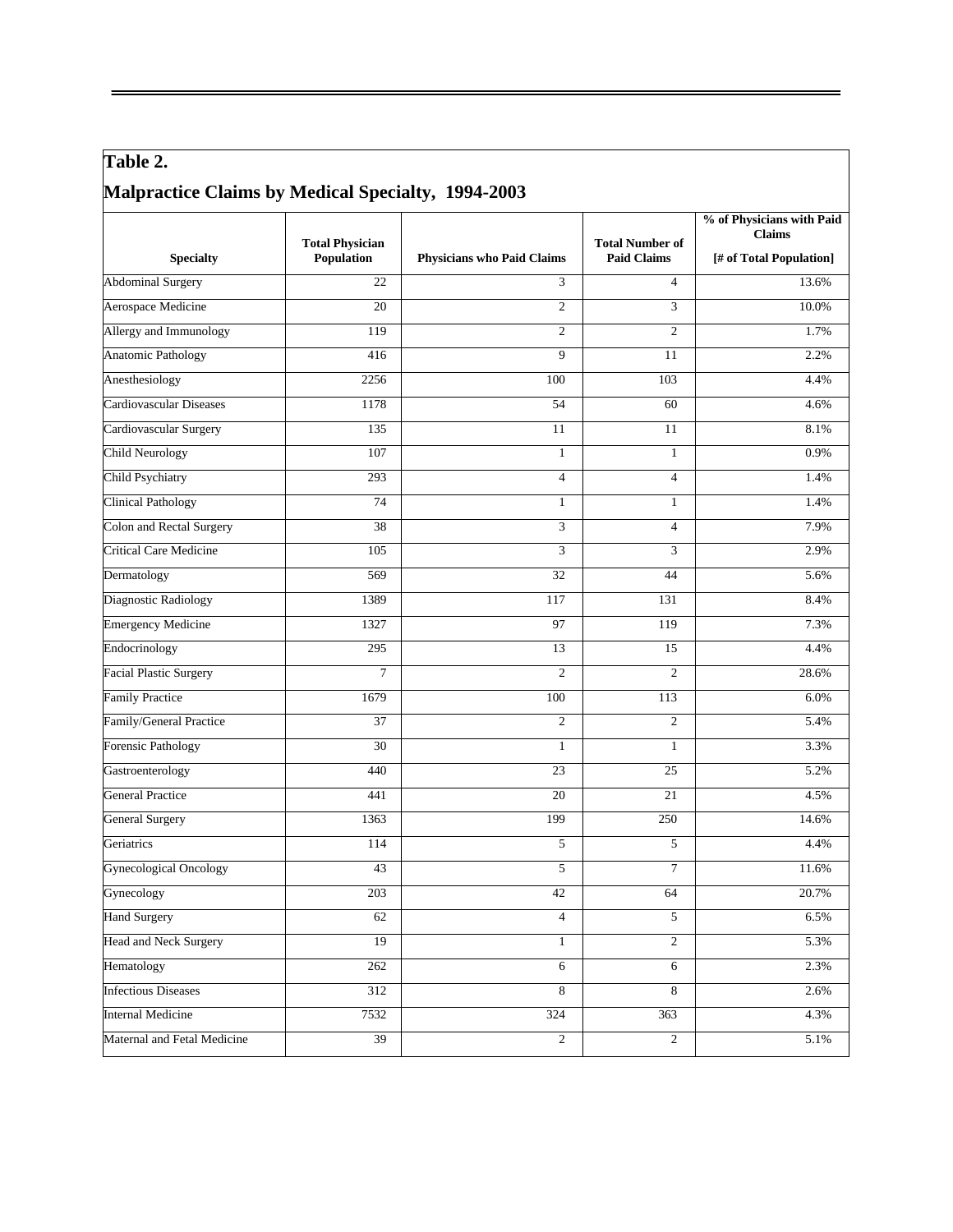| <b>Specialty</b>               | <b>Total Physician</b><br>Population | <b>Physicians who Paid Claims</b> | <b>Total Number of</b><br><b>Paid Claims</b> | % of Physicians with Paid<br>Claims [# of Total<br><b>Population</b> ] |
|--------------------------------|--------------------------------------|-----------------------------------|----------------------------------------------|------------------------------------------------------------------------|
| Neonatal-Perinatal Medicine    | 160                                  | 6                                 | 6                                            | 3.8%                                                                   |
| Nephrology                     | 263                                  | $\overline{7}$                    | $\overline{7}$                               | 2.7%                                                                   |
| Neurological Surgery           | 253                                  | 41                                | 85                                           | 16.2%                                                                  |
| Neurology                      | 846                                  | 33                                | 37                                           | 3.9%                                                                   |
| Nuclear Medicine               | 78                                   | $\mathbf{1}$                      | $\overline{2}$                               | 1.3%                                                                   |
| Nutrition                      | 27                                   | $\mathbf{1}$                      | $\mathbf{1}$                                 | 3.7%                                                                   |
| Obstetrics                     | 23                                   | 9                                 | 15                                           | 39.1%                                                                  |
| Obstetrics and Gynecology      | 1404                                 | 339                               | 476                                          | 24.1%                                                                  |
| Occupational Medicine          | 185                                  | 3                                 | $\overline{4}$                               | 1.6%                                                                   |
| Oncology                       | 368                                  | 11                                | 11                                           | 3.0%                                                                   |
| Ophthalmology                  | 1082                                 | $\overline{34}$                   | 40                                           | 3.1%                                                                   |
| <b>Orthopedic Surgery</b>      | 1208                                 | 163                               | 258                                          | 13.5%                                                                  |
| Orthopedics (No Surgery)       | 66                                   | $\overline{2}$                    | $\overline{2}$                               | 3.0%                                                                   |
| Other Specialty                | 294                                  | 12                                | 14                                           | 4.1%                                                                   |
| Otolaryngology                 | 126                                  | 6                                 | 9                                            | 4.8%                                                                   |
| Otorhinolaryngology            | 157                                  | $\overline{23}$                   | $\overline{25}$                              | 14.6%                                                                  |
| Oto/Otorhinolaryngology        | 91                                   | 15                                | 20                                           | 16.5%                                                                  |
| Pathology                      | 555                                  | 24                                | 26                                           | 4.3%                                                                   |
| Pediatric Allergy              | 13                                   | $\mathbf{1}$                      | $\mathbf{1}$                                 | 7.7%                                                                   |
| Pediatric Cardiology           | 108                                  | $\overline{4}$                    | $\overline{4}$                               | 3.7%                                                                   |
| Pediatric Hematology-Oncology  | 107                                  | $\mathbf{1}$                      | $\mathbf{1}$                                 | 0.9%                                                                   |
| Pediatric Surgery              | 61                                   | $\overline{4}$                    | $\overline{4}$                               | 6.6%                                                                   |
| Pediatrics                     | 2839                                 | 90                                | 96                                           | 3.2%                                                                   |
| Physical Medicine & Rehab      | 347                                  | 9                                 | 12                                           | 2.6%                                                                   |
| <b>Plastic Surgery</b>         | 291                                  | 30                                | 45                                           | 10.3%                                                                  |
| Psychiatry                     | 3265                                 | 85                                | 105                                          | 2.6%                                                                   |
| <b>Pulmonary Diseases</b>      | 393                                  | 15                                | 18                                           | 3.8%                                                                   |
| <b>Radiation Oncology</b>      | 161                                  | 3                                 | 3                                            | 1.9%                                                                   |
| Radiology                      | 565                                  | 32                                | 36                                           | 5.7%                                                                   |
| Reproductive Endocrinology     | 49                                   | $\mathfrak{Z}$                    | 5                                            | 6.1%                                                                   |
| Rheumatology                   | 197                                  | 6                                 | $\overline{6}$                               | 3.0%                                                                   |
| Therapeutic Radiology          | 105                                  | 5                                 | 5                                            | 4.8%                                                                   |
| Thoracic Surgery               | 129                                  | 11                                | 11                                           | 8.5%                                                                   |
| Trauma Surgery                 | 24                                   | $\overline{c}$                    | $\overline{c}$                               | 8.3%                                                                   |
| <b>Urological Surgery</b>      | 216                                  | 28                                | 33                                           | 13.0%                                                                  |
| Urology                        | 221                                  | 34                                | 41                                           | 15.4%                                                                  |
| Vascular Surgery               | 148                                  | 17                                | 17                                           | 11.5%                                                                  |
| Vascular/Intervent'l Radiology | 18                                   | $\mathbf{1}$                      | 1                                            | 5.6%                                                                   |
| <b>TOTAL</b>                   | 37,369                               | 2,307                             | 2,876                                        |                                                                        |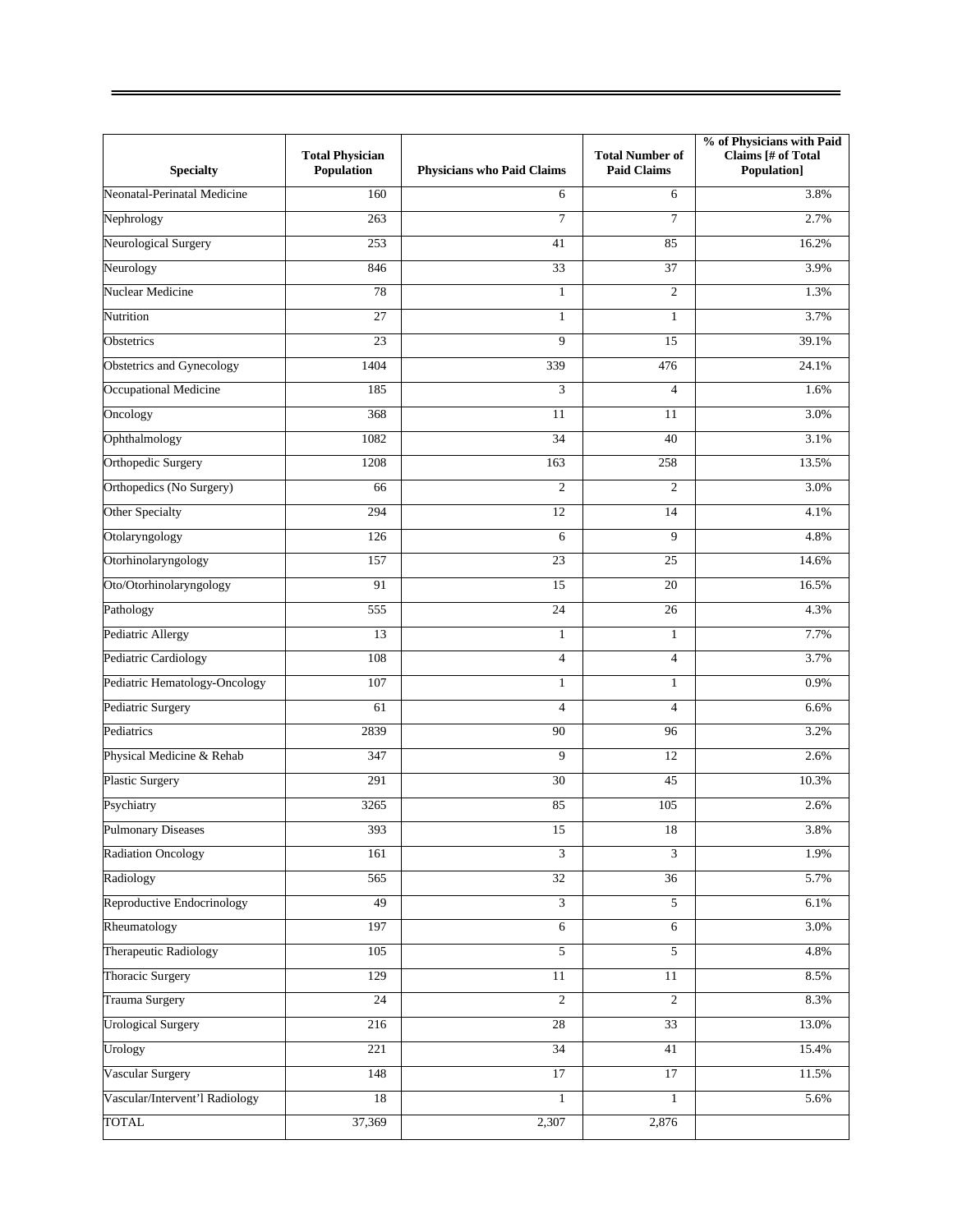| Table 3. Fifteen Highest Ranked Specialties for Number of Claims 1994-2003 |  |  |  |  |
|----------------------------------------------------------------------------|--|--|--|--|
|                                                                            |  |  |  |  |

**(sorted by % of Physicians w Paid Claims)**

| <b>Specialty</b>          | <b>Total Population</b> | # of Physicians who Paid<br><b>Claims</b> | <b>Total # of Paid Claims</b> | % of Physicians with<br>Paid Claims* |
|---------------------------|-------------------------|-------------------------------------------|-------------------------------|--------------------------------------|
| Obstetrics and Gynecology | 1404                    | 339                                       | 476                           | 24.1%                                |
| Gynecology                | 203                     | 42                                        | 64                            | 20.7%                                |
| Neurological Surgery      | 253                     | 41                                        | 85                            | 16.2%                                |
| General Surgery           | 1363                    | 199                                       | 250                           | 14.6%                                |
| Orthopedic Surgery        | 1208                    | 163                                       | 258                           | 13.5%                                |
| Plastic Surgery           | 291                     | 30                                        | 45                            | 10.3%                                |
| Diagnostic Radiology      | 1389                    | 117                                       | 131                           | 8.4%                                 |
| <b>Emergency Medicine</b> | 1327                    | 97                                        | 119                           | 7.3%                                 |
| <b>Family Practice</b>    | 1679                    | 100                                       | 113                           | 6.0%                                 |
| Dermatology               | 569                     | 32                                        | 44                            | 5.6%                                 |
| Cardiovascular Diseases   | 1178                    | 54                                        | 60                            | 4.6%                                 |
| Anesthesiology            | 2256                    | 100                                       | 103                           | 4.4%                                 |
| <b>Internal Medicine</b>  | 7532                    | 324                                       | 363                           | 4.3%                                 |
| Pediatrics                | 2839                    | 90                                        | 96                            | 3.2%                                 |
| Psychiatry                | 3265                    | 85                                        | 105                           | 2.6%                                 |

*\*as a percentage of the total physician population in that specialty*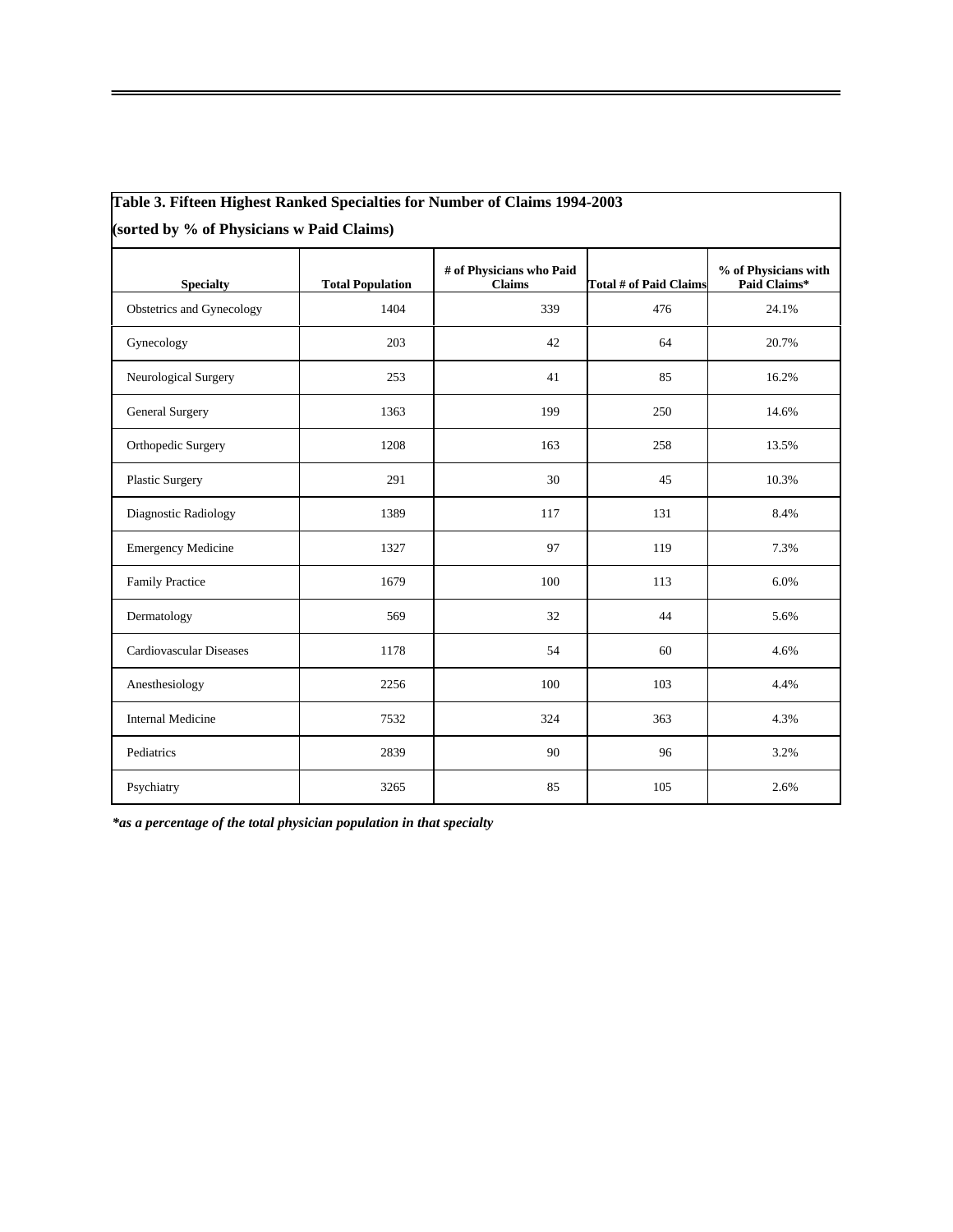# **Age and Gender**

The relationship between age, gender and both the number of payments and total dollars paid were explored via descriptive tables and figures below, and as a series of simple univariate and multiple regressions. Age was computed as the age during the midpoint of the 10-year data series (age as of January 1, 1999). The relationships are complex because of the different age distributions within a gender. In addition, the relationships may be further complicated by the differences in gender distribution in various specialties.

| Age          | <b>Number of</b><br><b>Payments</b> | $%$ of<br>Physicians w/ Total Physicians<br>w/ Payments |
|--------------|-------------------------------------|---------------------------------------------------------|
| < 39         | 339                                 | 14.7                                                    |
| $40 - 49$    | 808                                 | 35.0                                                    |
| 50-59        | 636                                 | 27.6                                                    |
| $60 - 69$    | 416                                 | 18.0                                                    |
| >70          | 108                                 | 4.7                                                     |
| <b>TOTAL</b> | 2,307                               | 100.0                                                   |

### **Table 4. Number of Physicians Making Payments by Age Group**

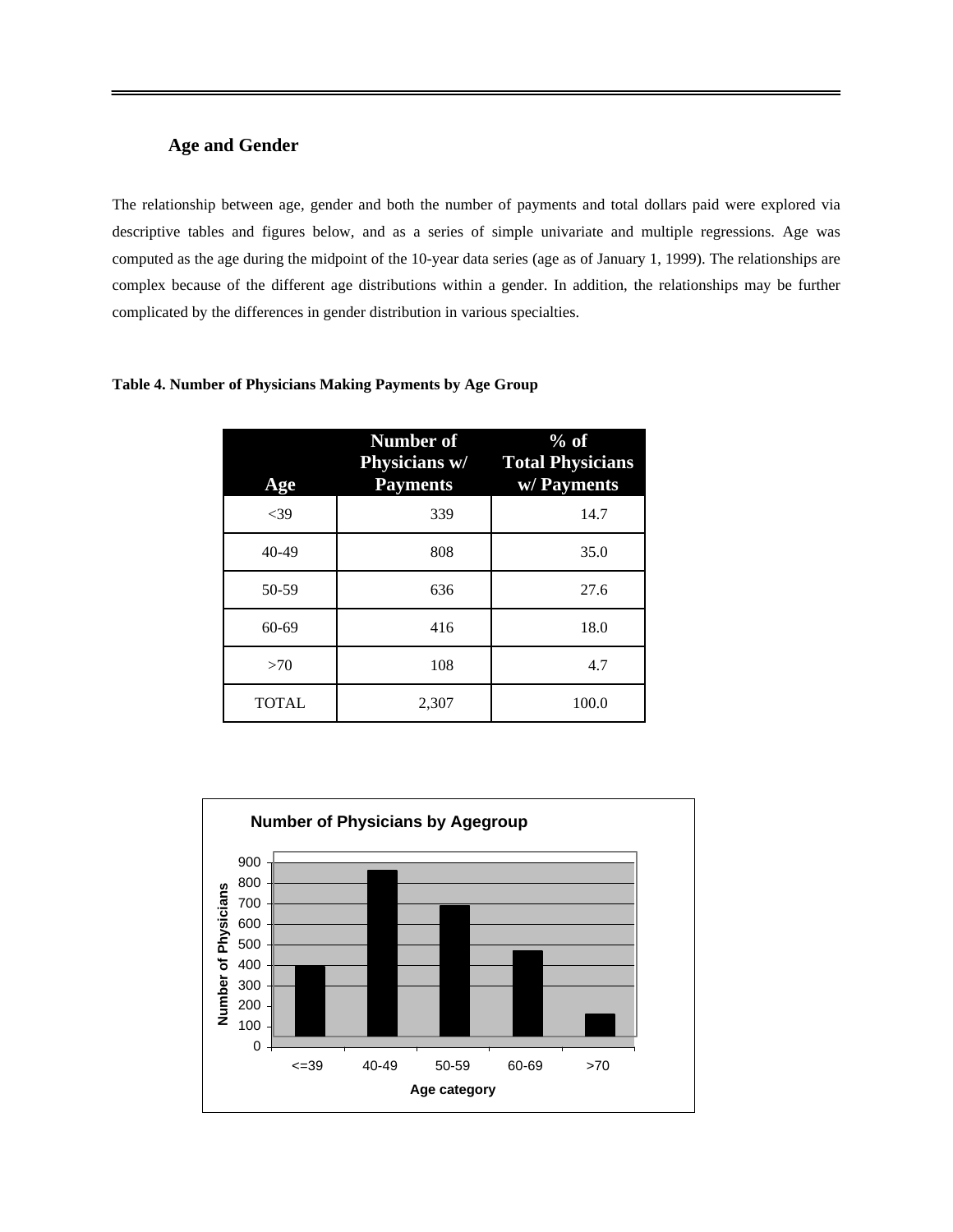The table below shows the gender distribution for the entire population of active physicians and for the population of physicians in the malpractice database. Females make up approximately 31% of the total population and approximately 16% of the malpractice population while males are 69% of the total population and 84% of the malpractice database.

|                                   | #<br><b>Male</b> | $\frac{6}{9}$<br><b>Male</b> | #<br>Female | $\frac{0}{0}$<br><b>Female</b> |
|-----------------------------------|------------------|------------------------------|-------------|--------------------------------|
| <b>All Active Physicians</b>      | 19,917           | 68.6%                        | 9,116       | 31.4%                          |
| <b>Physicians Making Payments</b> | 1.931            | 84.0%                        | 369         | 16.0%                          |

**Table 5. Gender distributions for the entire population of active physicians and population of physicians with malpractice payments**

The table below displays the age distributions by gender. Approximately 75% of the females are under 50 years of age, while only 40% of the males are under 50. (Note: gender was missing for 7 records.)

| AGE<br><b>Females</b> | Number of<br>Female<br><b>Physicians</b><br><b>Claims</b> | $%$ of<br><b>Female</b><br>With Paid Physicians with<br><b>Claims</b> |
|-----------------------|-----------------------------------------------------------|-----------------------------------------------------------------------|
| $\leq 39$             | 102                                                       | 27.6%                                                                 |
| 40-49                 | 177                                                       | 48.0%                                                                 |
| 50-59                 | 72                                                        | 19.5%                                                                 |
| 60-69                 | 18                                                        | 4.9%                                                                  |
| $>=70$                | 0                                                         | 0.0%                                                                  |
| <b>TOTAL</b>          | 369                                                       | 100.0%                                                                |

| AGE<br><b>Females</b> | Number of<br><b>Female</b><br><b>Physicians</b><br><b>With Paid</b><br><b>Claims</b> | $%$ of<br><b>Female</b><br><b>Physicians with</b><br><b>Claims</b> | AGE<br><b>Males</b> | <b>Number of</b><br><b>Male</b><br><b>Physicians</b><br>with Paid<br><b>Claims</b> | $%$ of<br><b>Male</b><br><b>Physicians with</b><br><b>Claims</b> |
|-----------------------|--------------------------------------------------------------------------------------|--------------------------------------------------------------------|---------------------|------------------------------------------------------------------------------------|------------------------------------------------------------------|
| $\leq 39$             | 102                                                                                  | 27.6%                                                              | $\leq 39$           | 177                                                                                | 9.2%                                                             |
| 40-49                 | 177                                                                                  | 48.0%                                                              | $40-49$             | 603                                                                                | 31.2%                                                            |
| 50-59                 | 72                                                                                   | 19.5%                                                              | 59-59               | 592                                                                                | 30.7%                                                            |
| 60-69                 | 18                                                                                   | 4.9%                                                               | 60-69               | 432                                                                                | 22.4%                                                            |
| $>=70$                | $\theta$                                                                             | 0.0%                                                               | $>=70$              | 127                                                                                | 6.6%                                                             |
| <b>TOTAL</b>          | 369                                                                                  | 100.0%                                                             | <b>TOTAL</b>        | 1931                                                                               | 100.0%                                                           |
|                       |                                                                                      |                                                                    |                     |                                                                                    |                                                                  |

**Table 6. Age Distribution for Physicians by Gender**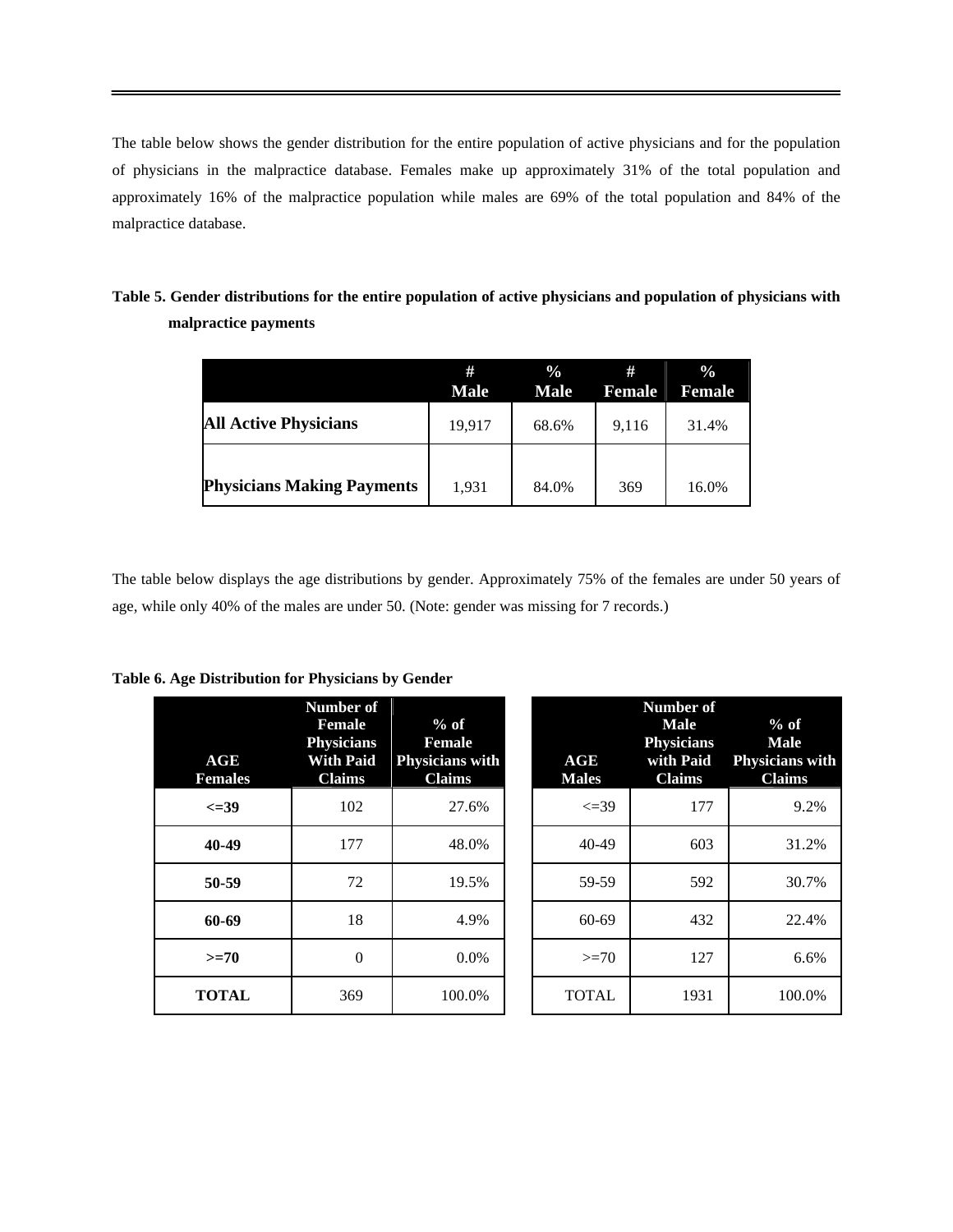**Figure 25. Age Distribution for Female Physicians**



**Figure 26. Age Distribution for Male Physicians**

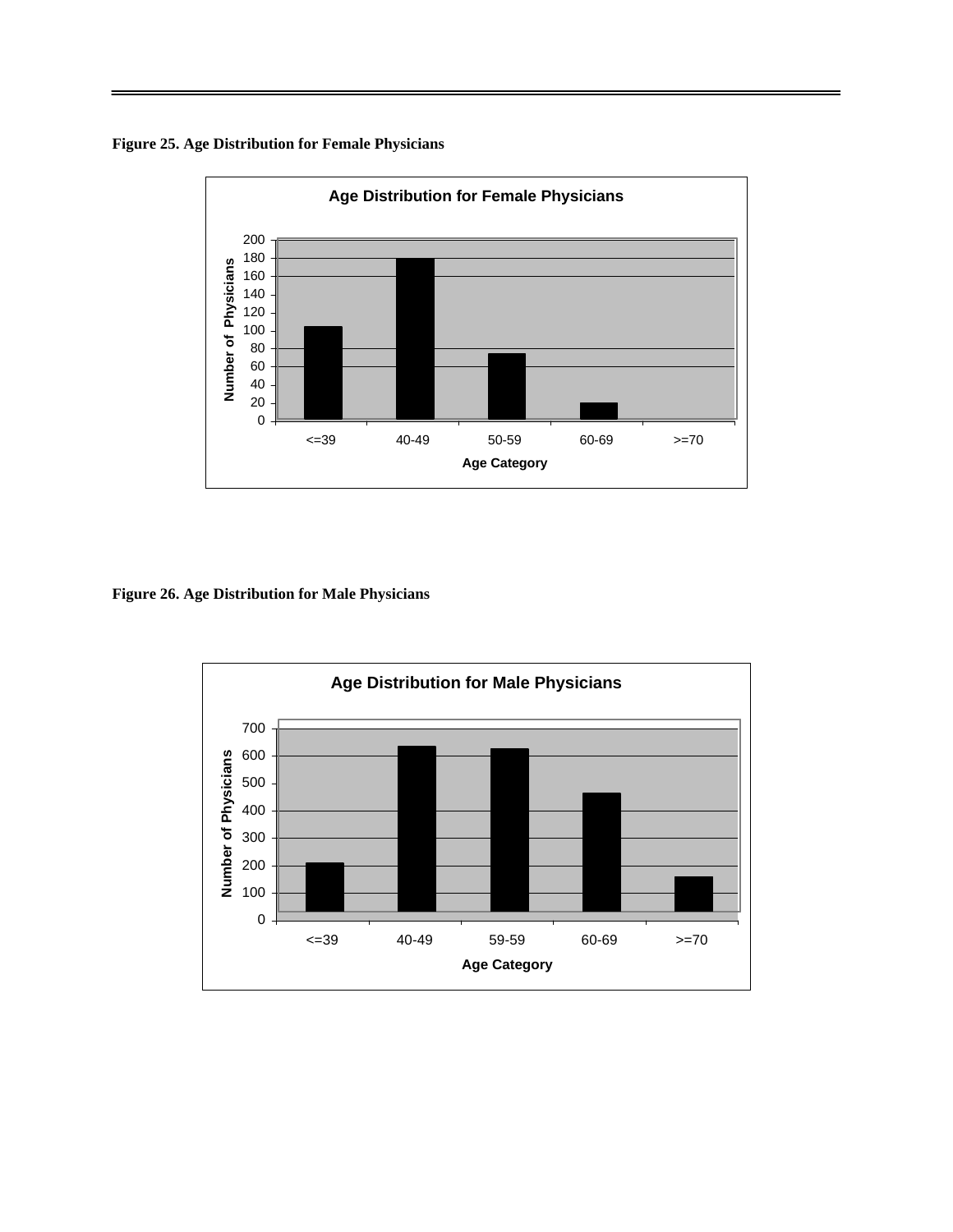#### **Age**

Univariate linear regressions were performed using number of payments and total dollars paid as the dependent variables. When age was used as the independent variable, it was significantly related to the number of claims (pvalue<.01). In other words, the greater the age, the greater the number of payments, but age is not significantly related to the size of the payment. (p-value>.8).

#### **Gender**

A univariate linear regression showed gender to be significantly positively related to number of payments. Gender was assigned as 0 for females and 1 for males.

#### **Age and Gender**

A multivariate model was built examining the relationships between age and gender as the independent variables and number of payments as the dependent variable. Gender was assigned as 0 for females and 1 for males. Both age and gender were significant (p-value <.001 and p-value <.06 respectively) such that males were more likely to have greater number of payments even when age was controlled.

#### **The Relationship between Number of Payments and Gender, Age, and Specialty**

Multiple linear regressions were performed to determine the relationships between number of payments and gender, age, and specialty (1=Specialty present and 0=Specialty not present). Board certification (certification in the area of specialty) was also examined where it was typically autocorrelated (extremely highly correlated) with specialty. Thus, only specialty was included in the model. The specialties examined are all among those with the most physicians, with a high number of paid claims or both. Other specialties have a disproportionate number of claims, but their actual numbers are small, making useful analysis difficult. The selected specialties were: anesthesiology, diagnostic radiology, emergency medicine, family practice, general surgery, internal medicine, neurosurgery, obstetrics/gynecology, orthopedics, pediatrics, and psychiatry.

Three specialties were positively associated with number of payments: Neurosurgery, Obstetrics/Gynecology and Orthopedics. Put another way, physicians in these specialties (regardless of their age or gender) have a stronger relationship with increasing number of payments compared to other specialties. One striking finding was that regardless of specialty, gender and age were very significantly related to number of payments.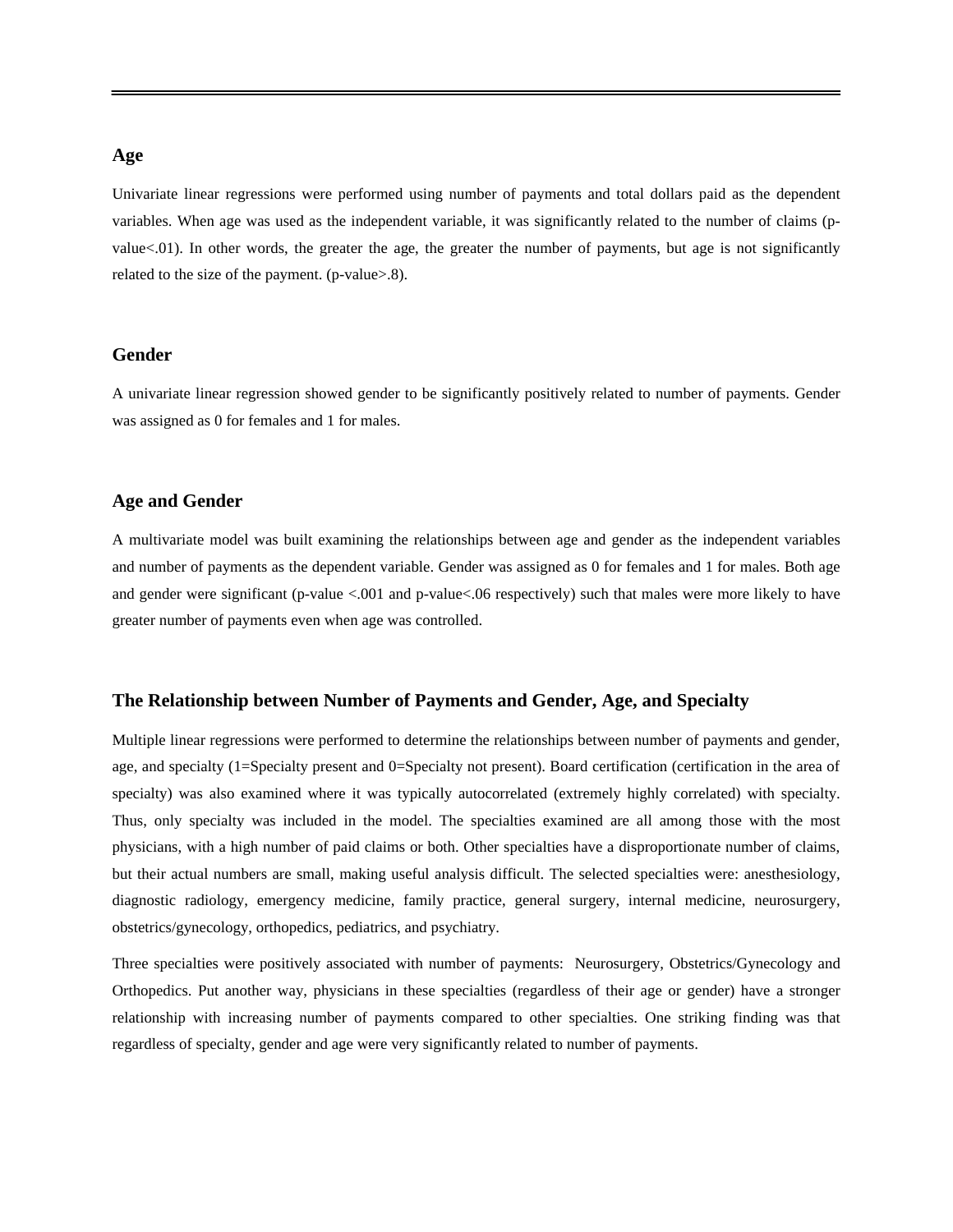#### **Paid Claims**

Tables 7 and 7A below show the lowest and highest individual malpractice payments made by specialty, and the average payment by specialty. Table 7 is sorted alphabetically by specialty. Table 7A is sorted by average amount paid.

| <b>Specialty</b>              | Count                   | Lowest         | <b>Highest</b> | Average        | <b>Total</b>    |
|-------------------------------|-------------------------|----------------|----------------|----------------|-----------------|
| <b>Abdominal Surgery</b>      | 4                       | \$29,333.00    | \$410,000.00   | \$177,333.25   | \$709,333.00    |
| Aerospace Medicine            | 3                       | \$18,000.00    | \$375,000.00   | \$151,000.00   | \$453,000.00    |
| Allergy and Immunology        | $\overline{c}$          | \$10,000.00    | \$125,000.00   | \$67,500.00    | \$135,000.00    |
| <b>Anatomic Pathology</b>     | 11                      | \$20,000.00    | \$750,000.00   | \$309,090.91   | \$3,400,000.00  |
| Anesthesiology                | 103                     | \$311.00       | \$3,050,000.00 | \$404,724.99   | \$41,686,674.00 |
| Cardiovascular Diseases       | 60                      | \$1,000.00     | \$2,000,000.00 | \$367,029.57   | \$22,021,774.00 |
| Cardiovascular Surgery        | 11                      | \$35,000.00    | \$1,455,000.00 | \$381,363.64   | \$4,195,000.00  |
| Child Neurology               | $\mathbf{1}$            | \$6,000.00     | \$6,000.00     | \$6,000.00     | \$6,000.00      |
| Child Psychiatry              | $\overline{4}$          | \$50,000.00    | \$1,500,000.00 | \$700,000.00   | \$2,800,000.00  |
| Clinical Pathology            | $\mathbf{1}$            | \$1,000,000.00 | \$1,000,000.00 | \$1,000,000.00 | \$1,000,000.00  |
| Colon and Rectal Surgery      | $\overline{\mathbf{4}}$ | \$40,000.00    | \$250,000.00   | \$186,250.00   | \$745,000.00    |
| Critical Care Medicine        | 3                       | \$187,500.00   | \$1,100,000.00 | \$605,833.33   | \$1,817,500.00  |
| Dermatology                   | 44                      | \$750.00       | \$880,000.00   | \$129,668.75   | \$5,705,425.00  |
| Diagnostic Radiology          | 131                     | \$7,000.00     | \$4,001,524.00 | \$398,716.86   | \$52,231,908.00 |
| <b>Emergency Medicine</b>     | 119                     | \$1,500.00     | \$1,600,000.00 | \$314,538.08   | \$37,430,032.00 |
| Endocrinology                 | 15                      | \$7,500.00     | \$1,000,000.00 | \$355,577.73   | \$5,333,666.00  |
| <b>Facial Plastic Surgery</b> | $\overline{c}$          | \$100,000.00   | \$300,000.00   | \$200,000.00   | \$400,000.00    |
| <b>Family Practice</b>        | 113                     | \$2,000.00     | \$1,500,000.00 | \$310,447.11   | \$35,080,523.00 |
| Family/General Practice       | $\overline{c}$          | \$150,000.00   | \$200,000.00   | \$175,000.00   | \$350,000.00    |
| <b>Forensic Pathology</b>     | 1                       | \$150,000.00   | \$150,000.00   | \$150,000.00   | \$150,000.00    |
| Gastroenterology              | 25                      | \$60,000.00    | \$1,000,000.00 | \$400,074.68   | \$10,001,867.00 |
| <b>General Practice</b>       | 21                      | \$15,000.00    | \$1,000,000.00 | \$360,354.33   | \$7,567,441.00  |
| <b>General Surgery</b>        | 250                     | \$3,876.00     | \$2,995,000.00 | \$301,973.57   | \$75,493,393.00 |
| Geriatrics                    | 5                       | \$79,500.00    | \$1,045,000.00 | \$419,900.00   | \$2,099,500.00  |
| Gynecological Oncology        | 7                       | \$10,000.00    | \$2,556,603.00 | \$1,014,006.14 | \$7,098,043.00  |
| Gynecology                    | 64                      | \$2,500.00     | \$2,466,631.00 | \$400,338.36   | \$25,621,655.00 |
| <b>Hand Surgery</b>           | 5                       | \$25,000.00    | \$145,000.00   | \$67,725.80    | \$338,629.00    |

#### **Table 7. Amount Paid by Medical Specialty, 1994-2003**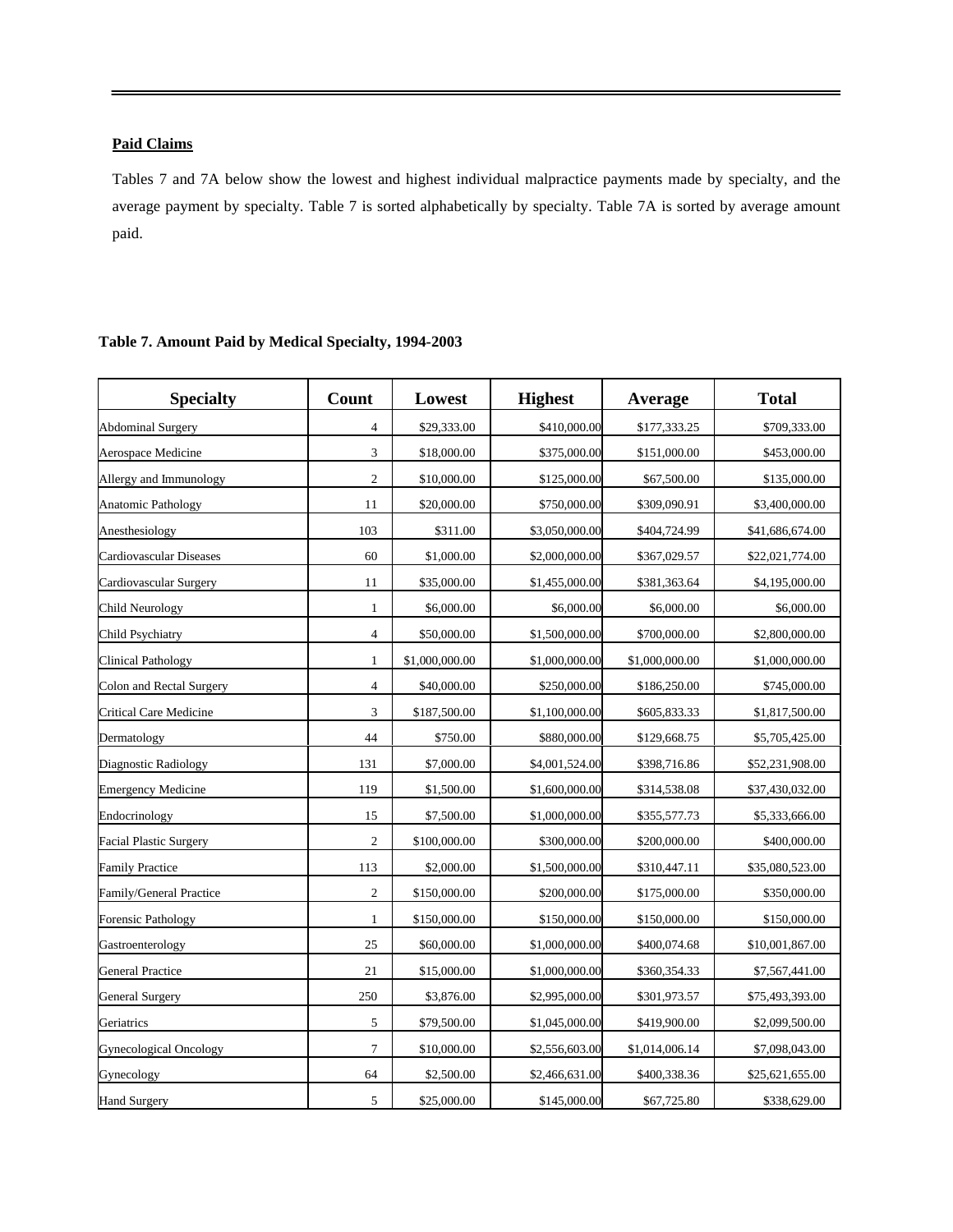| <b>Specialty</b>                   | Count          | Lowest         | <b>Highest</b> | Average        | <b>Total</b>     |
|------------------------------------|----------------|----------------|----------------|----------------|------------------|
|                                    |                |                |                |                |                  |
| Head and Neck Surgery              | $\overline{c}$ | \$1,000,000.00 | \$4,900,355.00 | \$2,950,177.50 | \$5,900,355.00   |
| Hematology                         | 6              | \$75,000.00    | \$1,000,000.00 | \$429,166.67   | \$2,575,000.00   |
| <b>Infectious Diseases</b>         | 8              | \$4,000.00     | \$2,000,000.00 | \$418,739.38   | \$3,349,915.00   |
| <b>Internal Medicine</b>           | 363            | \$371.00       | \$4,345,146.00 | \$350,327.35   | \$127,168,829.00 |
| Maternal and Fetal Medicine        | 2              | \$900,000.00   | \$3,000,000.00 | \$1,950,000.00 | \$3,900,000.00   |
| Neonatal-Perinatal Medicine        | 6              | \$562,500.00   | \$1,850,000.00 | \$1,377,961.67 | \$8,267,770.00   |
| Nephrology                         | 7              | \$52,500.00    | \$750,000.00   | \$381,785.71   | \$2,672,500.00   |
| Neurological Surgery               | 85             | \$5,000.00     | \$1,500,000.00 | \$357,820.25   | \$30,414,721.00  |
| Neurology                          | 37             | \$10,000.00    | \$2,000,000.00 | \$419,358.11   | \$15,516,250.00  |
| Nuclear Medicine                   | 2              | \$250,000.00   | \$400,000.00   | \$325,000.00   | \$650,000.00     |
| Nutrition                          | 1              | \$350,000.00   | \$350,000.00   | \$350,000.00   | \$350,000.00     |
| Obstetrics                         | 15             | \$17,500.00    | \$950,000.00   | \$270,130.00   | \$4,051,950.00   |
| Obstetrics and Gynecology          | 476            | \$1,000.00     | \$6,728,702.00 | \$447,982.81   | \$213,239,816.00 |
| Occupational Medicine              | $\overline{4}$ | \$90,000.00    | \$500,000.00   | \$322,500.00   | \$1,290,000.00   |
| Oncology                           | 11             | \$12,500.00    | \$1,000,000.00 | \$332,747.73   | \$3,660,225.00   |
| Ophthalmology                      | 40             | \$9,000.00     | \$2,437,086.00 | \$311,598.18   | \$12,463,927.00  |
| Orthopedic Surgery                 | 258            | \$3,000.00     | \$3,750,000.00 | \$288,555.97   | \$74,447,441.00  |
| Orthopedics (No Surgery)           | $\mathfrak{2}$ | \$65,000.00    | \$100,000.00   | \$82,500.00    | \$165,000.00     |
| Other Specialty                    | 14             | \$2,750.00     | \$940,000.00   | \$238,783.86   | \$3,342,974.00   |
| Otolaryngology                     | 9              | \$7,500.00     | \$1,300,000.00 | \$392,222.22   | \$3,530,000.00   |
| Otorhinolaryngology                | 25             | \$17,000.00    | \$2,000,000.00 | \$379,285.64   | \$9,482,141.00   |
| Otorhinolaryngology/Otolaryngology | 20             | \$25,000.00    | \$2,500,000.00 | \$438,750.00   | \$8,775,000.00   |
| Pathology                          | 26             | \$80,000.00    | \$1,500,000.00 | \$498,039.96   | \$12,949,039.00  |
| Pediatric Allergy                  | 1              | \$440,000.00   | \$440,000.00   | \$440,000.00   | \$440,000.00     |
| Pediatric Cardiology               | 4              | \$400,000.00   | \$3,250,000.00 | \$1,412,500.00 | \$5,650,000.00   |
| Pediatric Hematology-Oncology      | 1              | \$982,865.00   | \$982,865.00   | \$982,865.00   | \$982,865.00     |
| Pediatric Surgery                  | 4              | \$154,500.00   | \$1,980,000.00 | \$1,000,003.00 | \$4,000,012.00   |
| Pediatrics                         | 96             | \$3,500.00     | \$2,000,000.00 | \$378,332.14   | \$36,319,885.00  |
| Physical Medicine & Rehabilitation | 12             | \$2,250.00     | \$750,000.00   | \$177,125.00   | \$2,125,500.00   |
| <b>Plastic Surgery</b>             | 45             | \$1,120.00     | \$475,000.00   | \$101,252.82   | \$4,556,377.00   |
| Psychiatry                         | 105            | \$3,750.00     | \$1,500,000.00 | \$225,959.05   | \$23,725,700.00  |
| <b>Pulmonary Diseases</b>          | 18             | \$14,500.00    | \$1,000,000.00 | \$404,895.17   | \$7,288,113.00   |
| <b>Radiation Oncology</b>          | 3              | \$4,375.00     | \$250,000.00   | \$86,250.00    | \$258,750.00     |
| Radiology                          | 36             | \$5,000.00     | \$4,600,000.00 | \$563,190.17   | \$20,274,846.00  |
| Reproductive Endocrinology         | 5              | \$150,000.00   | \$695,000.00   | \$336,500.00   | \$1,682,500.00   |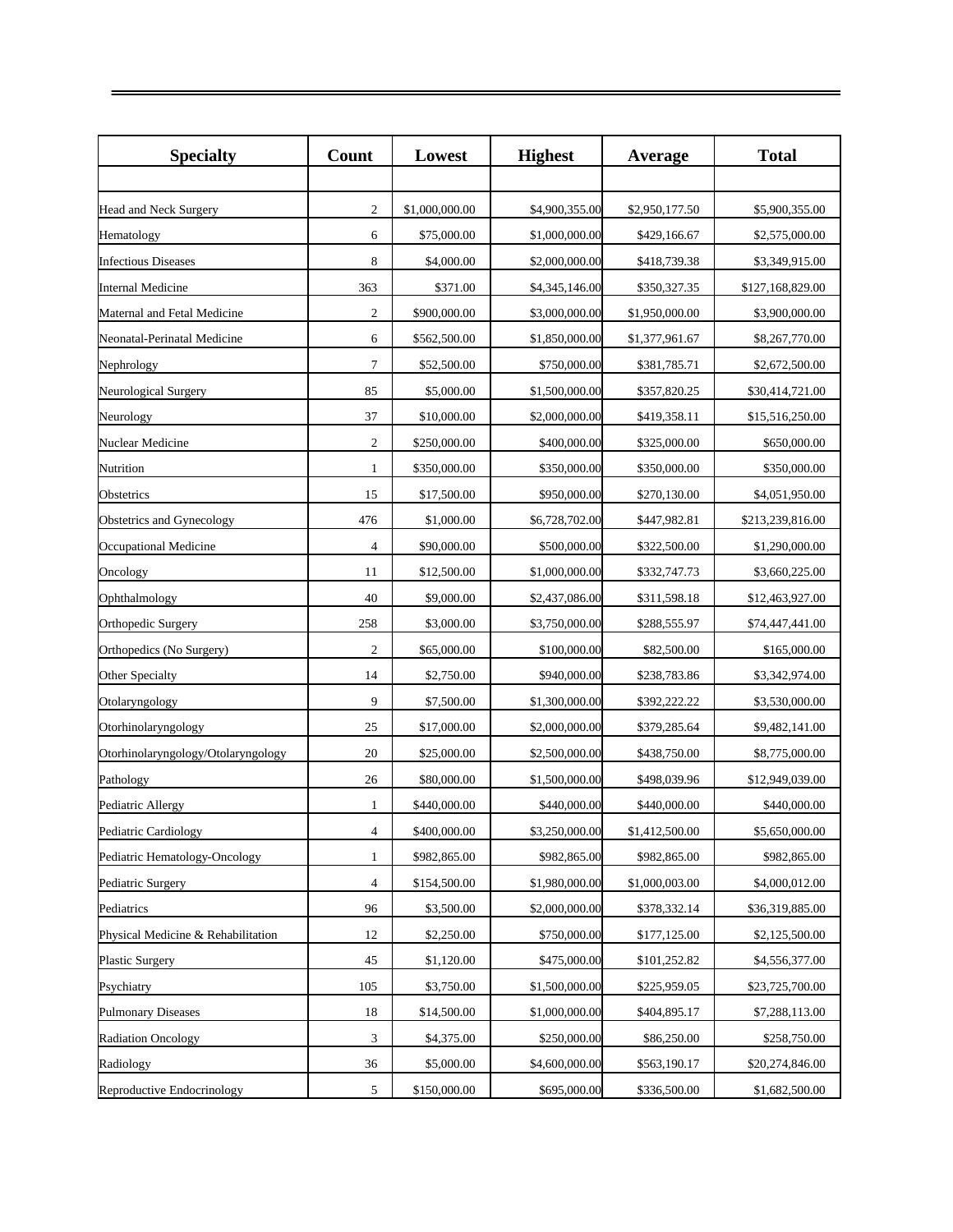| <b>Specialty</b>                  | Count | Lowest       | <b>Highest</b> | Average      | <b>Total</b>    |
|-----------------------------------|-------|--------------|----------------|--------------|-----------------|
|                                   |       |              |                |              |                 |
| Rheumatology                      | 6     | \$75,000.00  | \$1,200,000.00 | \$392,500.00 | \$2,355,000.00  |
| Therapeutic Radiology             | 5     | \$20,000.00  | \$775,000.00   | \$423,500.00 | \$2,117,500.00  |
| Thoracic Surgery                  | 11    | \$25,000.00  | \$700,000.00   | \$208,454.55 | \$2,293,000.00  |
| Trauma Surgery                    | 2     | \$85,000.00  | \$571,757.00   | \$328,378.50 | \$656,757.00    |
| <b>Urological Surgery</b>         | 33    | \$15,000.00  | \$1,000,000.00 | \$288,863.64 | \$9,532,500.00  |
| Urology                           | 41    | \$11,100.00  | \$2,250,000.00 | \$349,324.76 | \$14,322,315.00 |
| Vascular Surgery                  | 17    | \$15,000.00  | \$1,000,000.00 | \$249,264.71 | \$4,237,500.00  |
| Vascular/Interventional Radiology |       | \$600,000.00 | \$600,000.00   | \$600,000.00 | \$600,000.00    |
| <b>TOTAL</b>                      |       |              |                |              | 1,035,453,336   |

#### **Table 7A. Amount Paid by Medical Specialty, 1994-2003 (sorted by Average Amount Paid)**

| <b>Specialty</b>                   | Count          | Lowest         | <b>Highest</b> | Average        | <b>Total</b>     |
|------------------------------------|----------------|----------------|----------------|----------------|------------------|
| <b>Head and Neck Surgery</b>       | 2              | \$1,000,000.00 | \$4,900,355.00 | \$2,950,177.50 | \$5,900,355.00   |
| Maternal and Fetal Medicine        | $\overline{c}$ | \$900,000.00   | \$3,000,000.00 | \$1,950,000.00 | \$3,900,000.00   |
| Pediatric Cardiology               | 4              | \$400,000.00   | \$3,250,000.00 | \$1,412,500.00 | \$5,650,000.00   |
| Neonatal-Perinatal Medicine        | 6              | \$562,500.00   | \$1,850,000.00 | \$1,377,961.67 | \$8,267,770.00   |
| <b>Gynecological Oncology</b>      | 7              | \$10,000.00    | \$2,556,603.00 | \$1,014,006.14 | \$7,098,043.00   |
| Pediatric Surgery                  | 4              | \$154,500.00   | \$1,980,000.00 | \$1,000,003.00 | \$4,000,012.00   |
| <b>Clinical Pathology</b>          |                | \$1,000,000.00 | \$1,000,000.00 | \$1,000,000.00 | \$1,000,000.00   |
| Pediatric Hematology-Oncology      |                | \$982,865.00   | \$982,865.00   | \$982,865.00   | \$982,865.00     |
| Child Psychiatry                   | 4              | \$50,000.00    | \$1,500,000.00 | \$700,000.00   | \$2,800,000.00   |
| <b>Critical Care Medicine</b>      | 3              | \$187,500.00   | \$1,100,000.00 | \$605,833.33   | \$1,817,500.00   |
| Vascular/Interventional Radiology  |                | \$600,000.00   | \$600,000.00   | \$600,000.00   | \$600,000.00     |
| Radiology                          | 36             | \$5,000.00     | \$4,600,000.00 | \$563,190.17   | \$20,274,846.00  |
| Pathology                          | 26             | \$80,000.00    | \$1,500,000.00 | \$498,039.96   | \$12,949,039.00  |
| Obstetrics and Gynecology          | 476            | \$1,000.00     | \$6,728,702.00 | \$447,982.81   | \$213,239,816.00 |
| Pediatric Allergy                  |                | \$440,000.00   | \$440,000.00   | \$440,000.00   | \$440,000.00     |
| Otorhinolaryngology/Otolaryngology | 20             | \$25,000.00    | \$2,500,000.00 | \$438,750.00   | \$8,775,000.00   |
| Hematology                         | 6              | \$75,000.00    | \$1,000,000.00 | \$429,166.67   | \$2,575,000.00   |
| Therapeutic Radiology              | 5              | \$20,000.00    | \$775,000.00   | \$423,500.00   | \$2,117,500.00   |
| Geriatrics                         | 5              | \$79,500.00    | \$1,045,000.00 | \$419,900.00   | \$2,099,500.00   |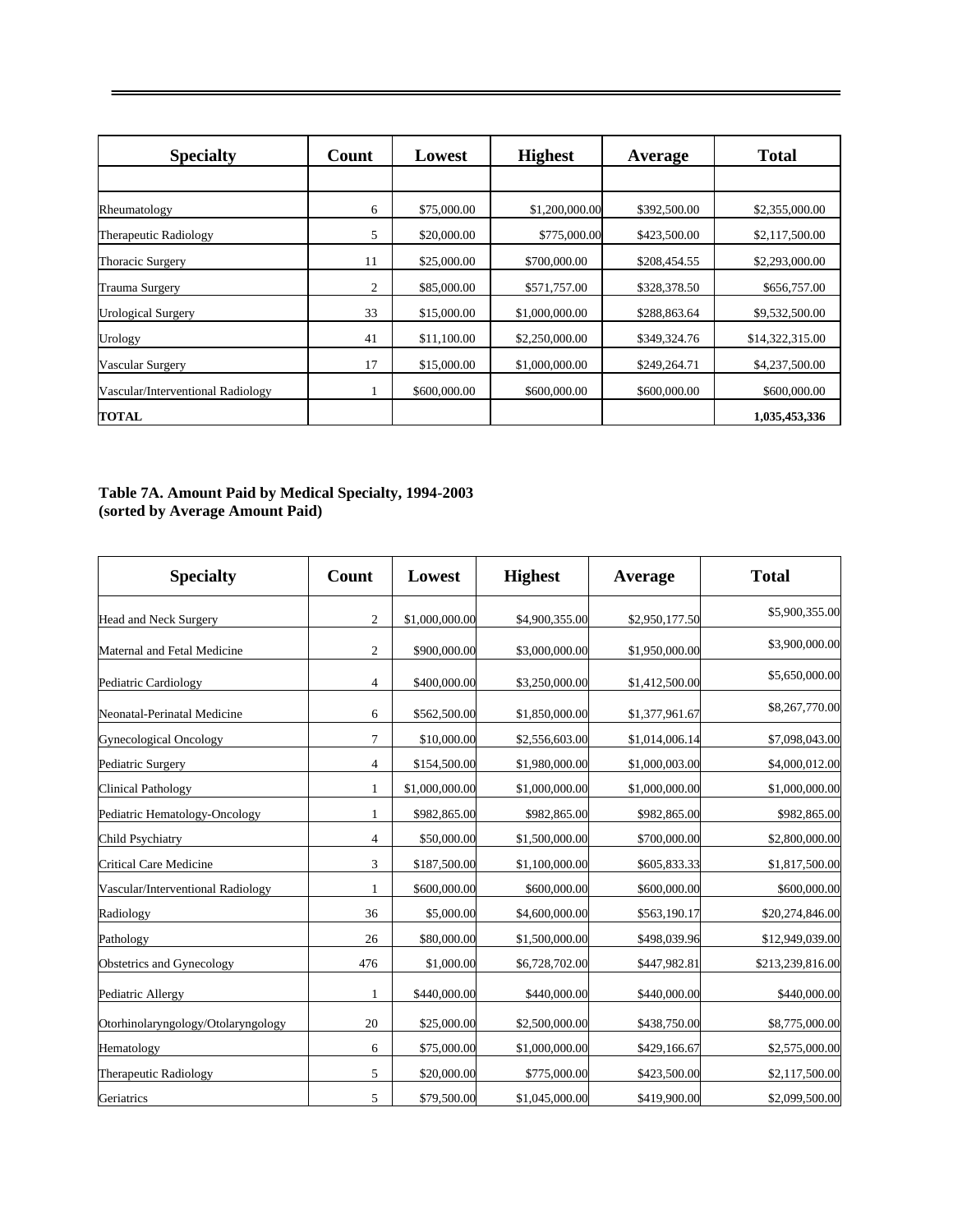| <b>Specialty</b>           | Count          | Lowest       | <b>Highest</b> | Average      | <b>Total</b>     |
|----------------------------|----------------|--------------|----------------|--------------|------------------|
| Neurology                  | 37             | \$10,000.00  | \$2,000,000.00 | \$419,358.11 | \$15,516,250.00  |
| <b>Infectious Diseases</b> | 8              | \$4,000.00   | \$2,000,000.00 | \$418,739.38 | \$3,349,915.00   |
| <b>Pulmonary Diseases</b>  | 18             | \$14,500.00  | \$1,000,000.00 | \$404,895.17 | \$7,288,113.00   |
| Anesthesiology             | 103            | \$311.00     | \$3,050,000.00 | \$404,724.99 | \$41,686,674.00  |
| Gynecology                 | 64             | \$2,500.00   | \$2,466,631.00 | \$400,338.36 | \$25,621,655.00  |
| Gastroenterology           | 25             | \$60,000.00  | \$1,000,000.00 | \$400,074.68 | \$10,001,867.00  |
| Diagnostic Radiology       | 131            | \$7,000.00   | \$4,001,524.00 | \$398,716.86 | \$52,231,908.00  |
| Rheumatology               | 6              | \$75,000.00  | \$1,200,000.00 | \$392,500.00 | \$2,355,000.00   |
| Otolaryngology             | 9              | \$7,500.00   | \$1,300,000.00 | \$392,222.22 | \$3,530,000.00   |
| Nephrology                 | 7              | \$52,500.00  | \$750,000.00   | \$381,785.71 | \$2,672,500.00   |
| Cardiovascular Surgery     | 11             | \$35,000.00  | \$1,455,000.00 | \$381,363.64 | \$4,195,000.00   |
| Otorhinolaryngology        | 25             | \$17,000.00  | \$2,000,000.00 | \$379,285.64 | \$9,482,141.00   |
| Pediatrics                 | 96             | \$3,500.00   | \$2,000,000.00 | \$378,332.14 | \$36,319,885.00  |
| Cardiovascular Diseases    | 60             | \$1,000.00   | \$2,000,000.00 | \$367,029.57 | \$22,021,774.00  |
| <b>General Practice</b>    | 21             | \$15,000.00  | \$1,000,000.00 | \$360,354.33 | \$7,567,441.00   |
| Neurological Surgery       | 85             | \$5,000.00   | \$1,500,000.00 | \$357,820.25 | \$30,414,721.00  |
| Endocrinology              | 15             | \$7,500.00   | \$1,000,000.00 | \$355,577.73 | \$5,333,666.00   |
| <b>Internal Medicine</b>   | 363            | \$371.00     | \$4,345,146.00 | \$350,327.35 | \$127,168,829.00 |
| Nutrition                  | 1              | \$350,000.00 | \$350,000.00   | \$350,000.00 | \$350,000.00     |
| Urology                    | 41             | \$11,100.00  | \$2,250,000.00 | \$349,324.76 | \$14,322,315.00  |
| Reproductive Endocrinology | 5              | \$150,000.00 | \$695,000.00   | \$336,500.00 | \$1,682,500.00   |
| Oncology                   | 11             | \$12,500.00  | \$1,000,000.00 | \$332,747.73 | \$3,660,225.00   |
| <b>Trauma Surgery</b>      | $\overline{c}$ | \$85,000.00  | \$571,757.00   | \$328,378.50 | \$656,757.00     |
| Nuclear Medicine           | 2              | \$250,000.00 | \$400,000.00   | \$325,000.00 | \$650,000.00     |
| Occupational Medicine      | 4              | \$90,000.00  | \$500,000.00   | \$322,500.00 | \$1,290,000.00   |
| <b>Emergency Medicine</b>  | 119            | \$1,500.00   | \$1,600,000.00 | \$314,538.08 | \$37,430,032.00  |
| Ophthalmology              | $40\,$         | \$9,000.00   | \$2,437,086.00 | \$311,598.18 | \$12,463,927.00  |
| <b>Family Practice</b>     | 113            | \$2,000.00   | \$1,500,000.00 | \$310,447.11 | \$35,080,523.00  |
| <b>Anatomic Pathology</b>  | 11             | \$20,000.00  | \$750,000.00   | \$309,090.91 | \$3,400,000.00   |
| <b>General Surgery</b>     | 250            | \$3,876.00   | \$2,995,000.00 | \$301,973.57 | \$75,493,393.00  |
| <b>Urological Surgery</b>  | 33             | \$15,000.00  | \$1,000,000.00 | \$288,863.64 | \$9,532,500.00   |
| Orthopedic Surgery         | 258            | \$3,000.00   | \$3,750,000.00 | \$288,555.97 | \$74,447,441.00  |
| Obstetrics                 | 15             | \$17,500.00  | \$950,000.00   | \$270,130.00 | \$4,051,950.00   |
| Vascular Surgery           | 17             | \$15,000.00  | \$1,000,000.00 | \$249,264.71 | \$4,237,500.00   |
| Other Specialty            | 14             | \$2,750.00   | \$940,000.00   | \$238,783.86 | \$3,342,974.00   |
| Psychiatry                 | 105            | \$3,750.00   | \$1,500,000.00 | \$225,959.05 | \$23,725,700.00  |
| Thoracic Surgery           | 11             | \$25,000.00  | \$700,000.00   | \$208,454.55 | \$2,293,000.00   |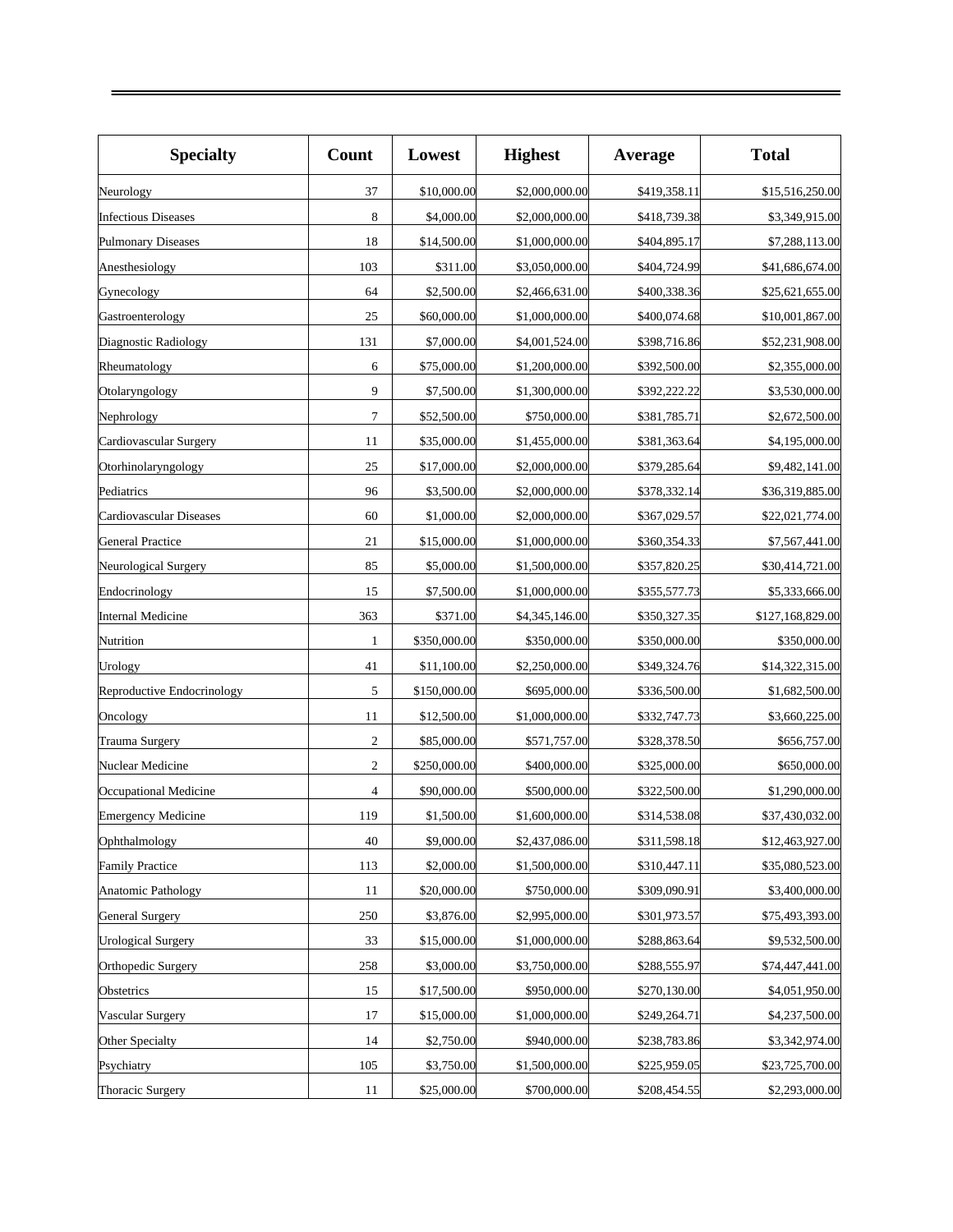| <b>Specialty</b>                   | Count          | Lowest       | <b>Highest</b> | Average      | <b>Total</b>   |
|------------------------------------|----------------|--------------|----------------|--------------|----------------|
| <b>Facial Plastic Surgery</b>      | 2              | \$100,000.00 | \$300,000.00   | \$200,000.00 | \$400,000.00   |
| Colon and Rectal Surgery           | 4              | \$40,000.00  | \$250,000.00   | \$186,250.00 | \$745,000.00   |
| <b>Abdominal Surgery</b>           | 4              | \$29,333.00  | \$410,000.00   | \$177,333.25 | \$709,333.00   |
| Physical Medicine & Rehabilitation | 12             | \$2,250.00   | \$750,000.00   | \$177,125.00 | \$2,125,500.00 |
| Family/General Practice            | 2              | \$150,000.00 | \$200,000.00   | \$175,000.00 | \$350,000.00   |
| Aerospace Medicine                 | 3              | \$18,000.00  | \$375,000.00   | \$151,000.00 | \$453,000.00   |
| <b>Forensic Pathology</b>          |                | \$150,000.00 | \$150,000.00   | \$150,000.00 | \$150,000.00   |
| Dermatology                        | 44             | \$750.00     | \$880,000.00   | \$129,668.75 | \$5,705,425.00 |
| <b>Plastic Surgery</b>             | 45             | \$1,120.00   | \$475,000.00   | \$101,252.82 | \$4,556,377.00 |
| <b>Radiation Oncology</b>          | 3              | \$4,375.00   | \$250,000.00   | \$86,250.00  | \$258,750.00   |
| Orthopedics (No Surgery)           | $\overline{c}$ | \$65,000.00  | \$100,000.00   | \$82,500.00  | \$165,000.00   |
| <b>Hand Surgery</b>                | 5              | \$25,000.00  | \$145,000.00   | \$67,725.80  | \$338,629.00   |
| Allergy and Immunology             | 2              | \$10,000.00  | \$125,000.00   | \$67,500.00  | \$135,000.00   |
| <b>Child Neurology</b>             |                | \$6,000.00   | \$6,000.00     | \$6,000.00   | \$6,000.00     |
| TOTAL                              |                |              |                |              | 1,035,453,336  |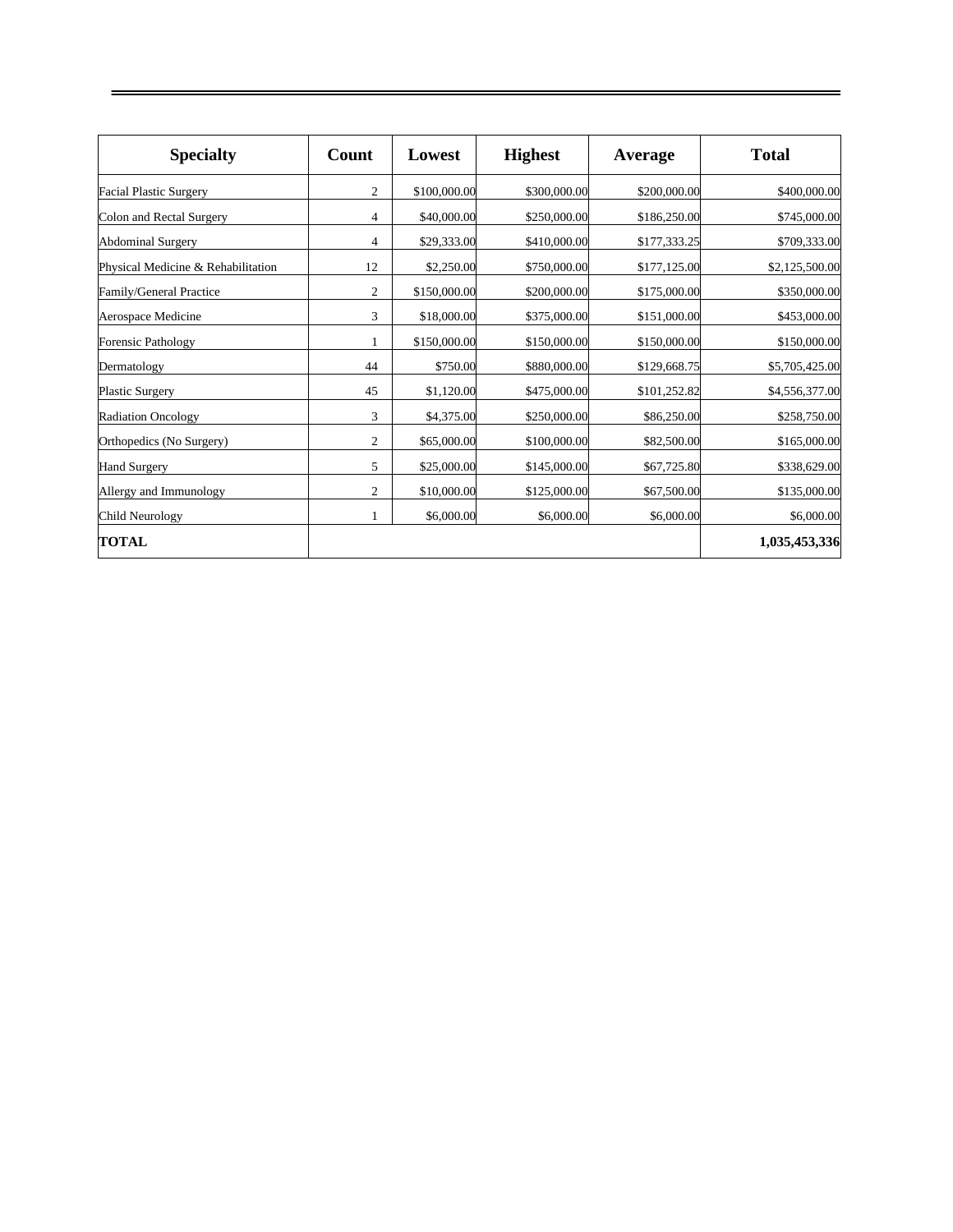#### **Conclusions and Recommendations**

An encouraging finding of this report is that, since 2001, the number of malpractice payments made annually has declined, as has the total value of those payments. In contrast, the number of physicians being sued for malpractice continues to increase, as does the size of individual payments made and the percentage of the overall physician population making them. Furthermore, certain specialties continue to be affected more than others. The average pediatric surgery malpractice payment, for example, is three times the average general surgery award. From 1994 to 2003 nearly 1 in 4 obstetrics/gynecology specialists made a malpractice payment, as did 1 in 5 gynecologists and 1 in 6 neurosurgeons. And those are just the physicians making a payment. The number being sued, and defending their skills and livelihoods, is considerably higher.

Every malpractice suit is the result of a real or perceived adverse patient outcome. But what is the *cause* of those adverse outcomes? As this and a previous Board report on medical malpractice payments demonstrate, there is no direct cause and effect relationship between any given malpractice payment and the practice of good medicine, but clearly clinical competence accounts for some proportion of malpractice cases. And what other factors are at work? More importantly, what policies and procedures can be put in place to address both clinical skills and the other factors driving malpractice suits and awards?

The insurance industry, the physician community and others have made a variety of recommendations for reforming the medical malpractice system. Some have been proposed in Massachusetts and elsewhere, some have in fact been adopted in other states:

- Cap amounts awarded for non-economic damages
- Establish expert medical courts
- Limit the amount paid to attorneys
- Pay large awards over time rather than in a lump sum
- Reduce awards by amounts collected from collateral sources
- Eliminate joint and several liability

All of these proposals are worth serious and thoughtful consideration by lawmakers, and debate on them is welcome. That debate, however, will occur mostly in the halls of government. Other proposals, those to reduce the incidence of actual medical malpractice in the first place, can be debated – and adopted – in the halls of hospitals and other health care facilities, as well as by the Board. The Board's primary responsibility is patient safety, and so this report focuses on proposals whose effects will be felt *before* a malpractice event ever happens.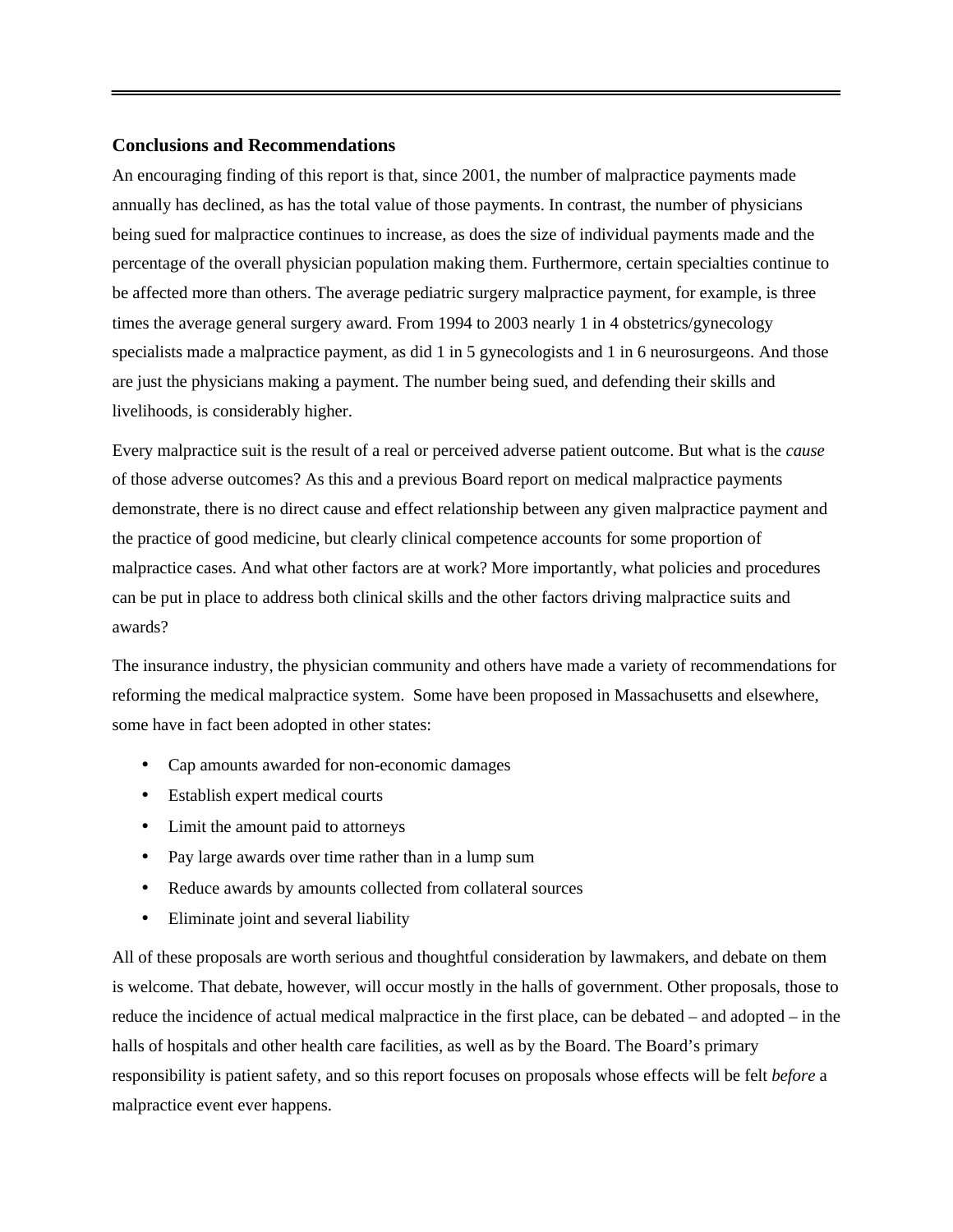#### **Central Physician Data Repository**

Information is the foundation of good decision-making, but the system for collecting information on physicians in Massachusetts is fragmented, burdensome and far from user-friendly. Physicians currently report required personal and professional information, including malpractice cases and hospital discipline, biennially to three different entities: the Board at license renewal, any hospital to acquire or maintain privileges and any health plan in which they participate. The Board proposes to become a central "trusted agent" to capture and electronically store data on physicians.

Today no one party has timely or efficient access to all relevant information on any given physician. A hospital at which a physician is privileged, for example, does not necessarily have any knowledge of that physician's record at another hospital where he or she may be, or have been, privileged. The Board may not be informed of an incident of hospital discipline until months afterward.

A single electronic data collection system will eliminate a costly and duplicative administrative burden from physicians and health care providers, reduce data entry error, allow for better and more timely dissemination of pertinent physician information, and support more informed decision-making by the Board, hospitals and health plans. It is hoped that patient safety will be the real beneficiary.

#### **Clinical Skills Assessment**

Centralized, shared information on physicians will present an opportunity to examine more closely physician performance over time and may suggest instances where an individual physician's clinical skills should be evaluated. Clinical skills are, obviously, the very heart of good medical practice, and appropriate review of those skills can hardly be the subject of argument.

 If agreement on the need to determine physicians' clinical competence is well established, however, agreement on the methods to do so is not. In 2004 clinical skills assessment became a component of the U.S. Medical Licensing Examination (USMLE), the multi-part test all medical school students must pass before they may be licensed. The day-long test requires students to examine 12 standardized patients, people trained to act like real patients, and assesses their abilities to take a medical history, perform physical examinations, document and record findings, and communicate with the patients.

The test was not greeted with universal approval. In fact the American Medical Association (AMA) opposed it as unnecessary and unproven. Even more controversial is requiring a clinical skills assessment for physicians already in practice, either as a requirement for re-licensure or after questions of competence are raised.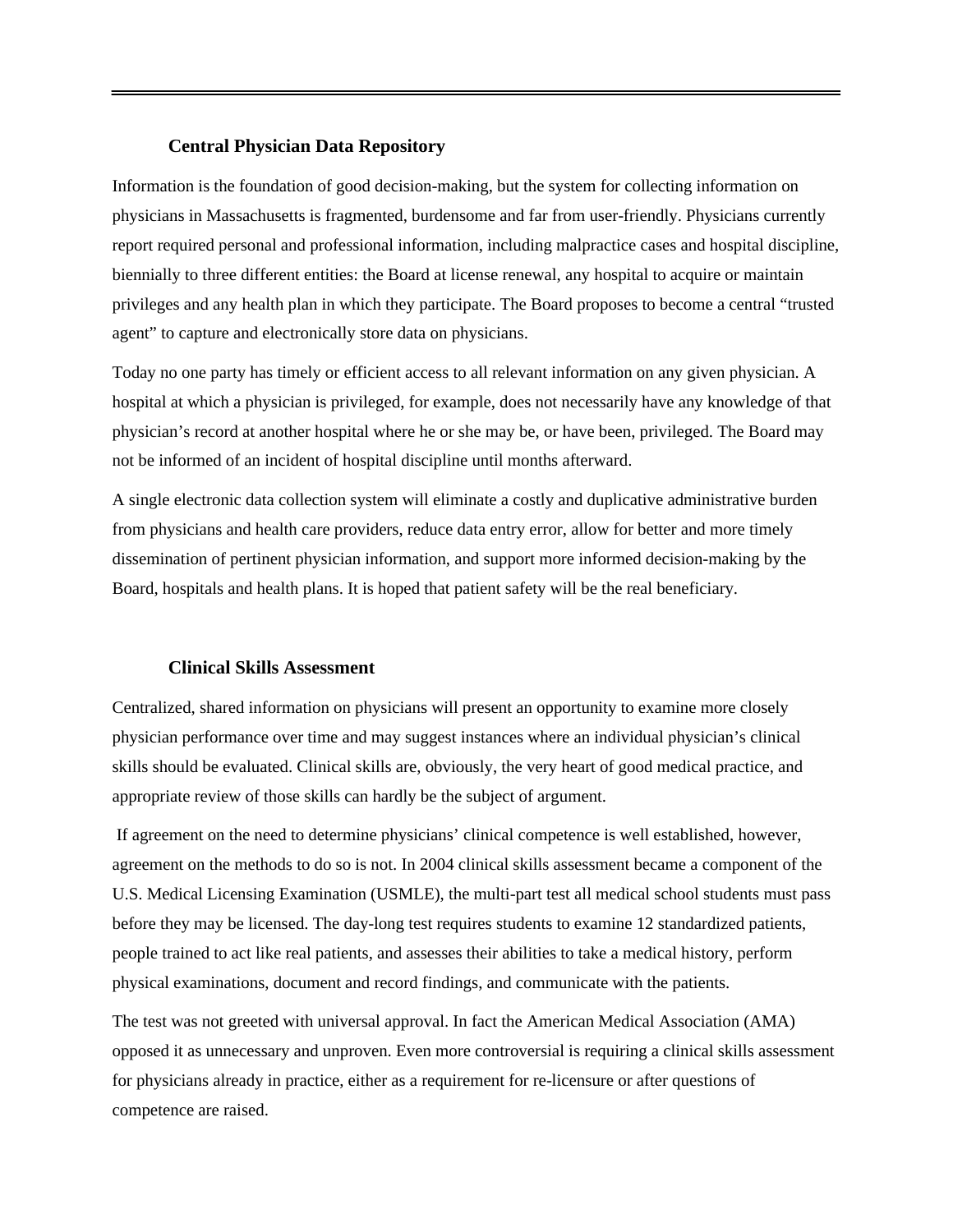The Board, however, supports creating a center for clinical skills assessment to which physicians identified as having potentially substandard skills may be referred and their skills evaluated in much the same way as the USMLE. Hospitals and other care facilities, insurers, or the Board could make referrals. This is a common sense approach: physicians who are of concern can be evaluated, and any deficiencies in skills will be identified *before* any potential patient harm – or a malpractice payment -- might occur.

As shown in this report, a tiny percentage of physicians account for a disproportionate share of malpractice payments. A clinical skills assessment center that could have identified these physicians before repeated instances of adverse patient outcomes might well have prevented both patient harm and the related malpractice costs.

#### **Clinical Skills Enhancement**

When a physician's clinical skills are found to be substandard, what is the next step? The Board believes that a skills assessment center can also function as a skills enhancement center and offer physicians the opportunity to address areas in need of improvement in a standardized and monitored clinical setting.

Clearly, the best way to drive down malpractice costs is to eliminate patient injury. The Board believes that a comprehensive approach to clinical skill assessment and skill enhancement must be implemented. Such a program would have three components:

- · The establishment and tracking of objective quality data to identify physician "outliers" in terms of these objective measures. The Central Physician Data Repository could serve this purpose.
- · A comprehensive clinical skills assessment program to evaluate both the "outliers" identified through aggressive quality data analysis and any other physicians who may be referred to the program by health plans, hospitals, or other means.
- · A coordinated program of education and training to bring physicians whose clinical skills evaluations identify competency concerns back into safe and competent practice. This program could also be a resource for all physicians who wish to receive training on specific procedures, become familiar with new medical devices and procedures, or receive training in current "best practices" to enhance their performance.

Along with the benefit to the individual physician, such programs would position Massachusetts as a leader in the development of "best practices" standard of care. Clearly, this environment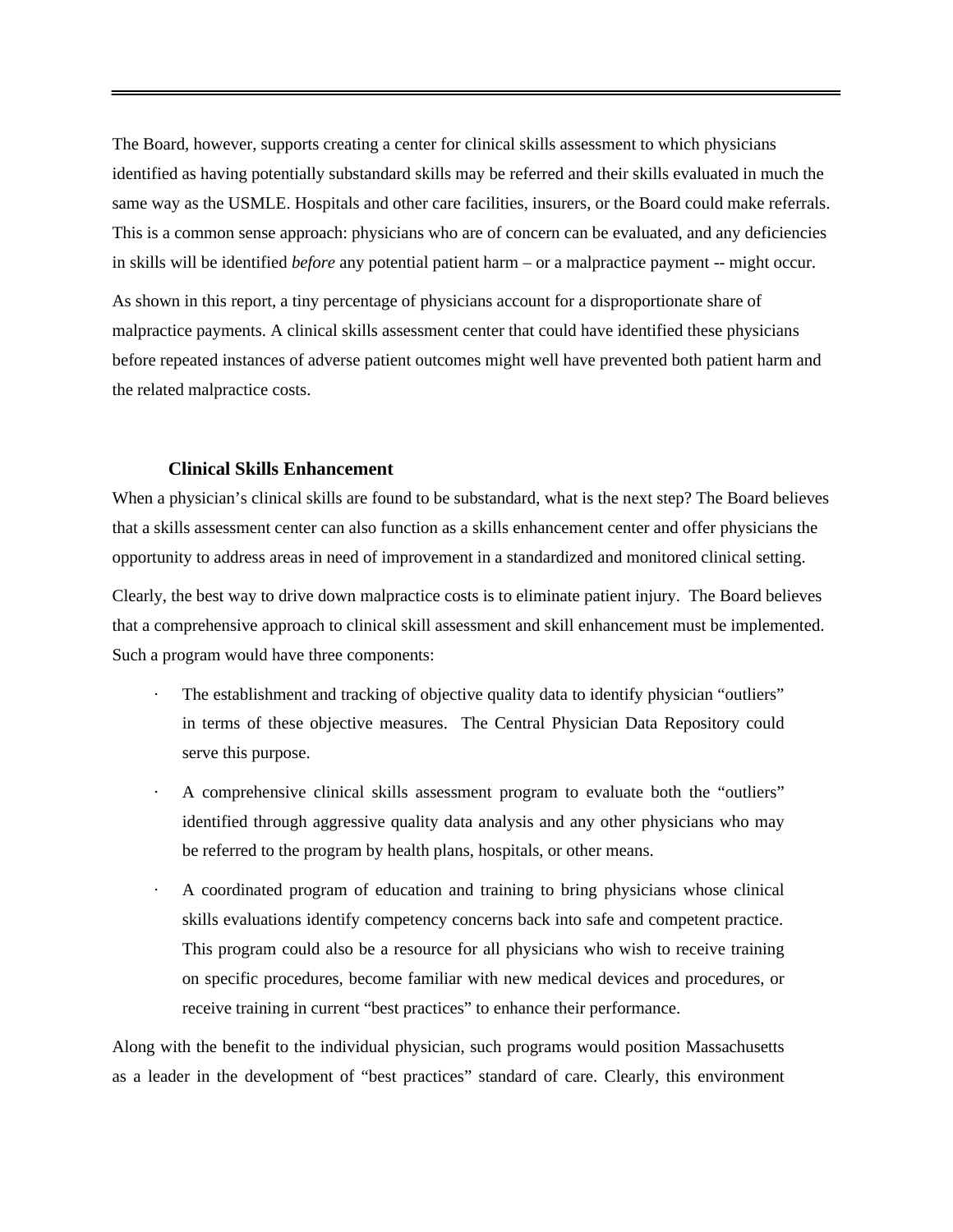would enhance Massachusetts' standing within the health care-technology field – an important component of the Massachusetts economy.

It is easy to envision the benefits of a comprehensive physician education and training center in terms of the implementation of new technology in hospitals and in individual physician practices. The rapid technological advancements in medicine provide tremendous opportunity to save lives and reduce suffering, but the development of these innovations is not sufficient to improve health outcomes. As biotech firms, many based in Massachusetts, bring gene therapies, micro-surgical devices, and other innovations to market, it is of vital importance that individual physicians have a safe and effective means to develop competency in using the innovations to treat patients and save lives. Massachusetts is uniquely positioned to be successful in the implementation of clinical skills assessment and improvement programs due to the quality and quantity of medical schools, teaching hospitals, and health-related industries in Massachusetts.

#### **Doctor-Patient Communication**

**Think like a wise man but communicate in the language of the people.** 

*~William Butler Yeats*

With respect to skills improvement, the Board believes that doctor-patient communication is an area worthy of special attention. Virtually everyone in the medical community agrees that good doctor-patient communication is essential to good medical care. Unfortunately, the Board's experience with patient complaints against physicians suggests that while everyone agrees good communication is important, not every physician actually communicates well. This can lead to misunderstandings, misdiagnoses, errors and, inevitably, malpractice suits.

The Board is encouraging the development of continuing medical

education (CME) programs to address good doctor-patient communication. Even when the Board has determined a particular physician's practice of medicine is negatively affected by his poor communication skills, there are few professional training options to address the problem. The creation of a doctor-patient communication CME program or programs would finally offer the Board, hospitals, group practices and individual physicians a way to improve communication skills, improve the practice of medicine and perhaps reduce the incidence of complaints and malpractice suits.

Communication training for all physicians remains a goal of the Board, and permanent CME programs will be the means to achieve it.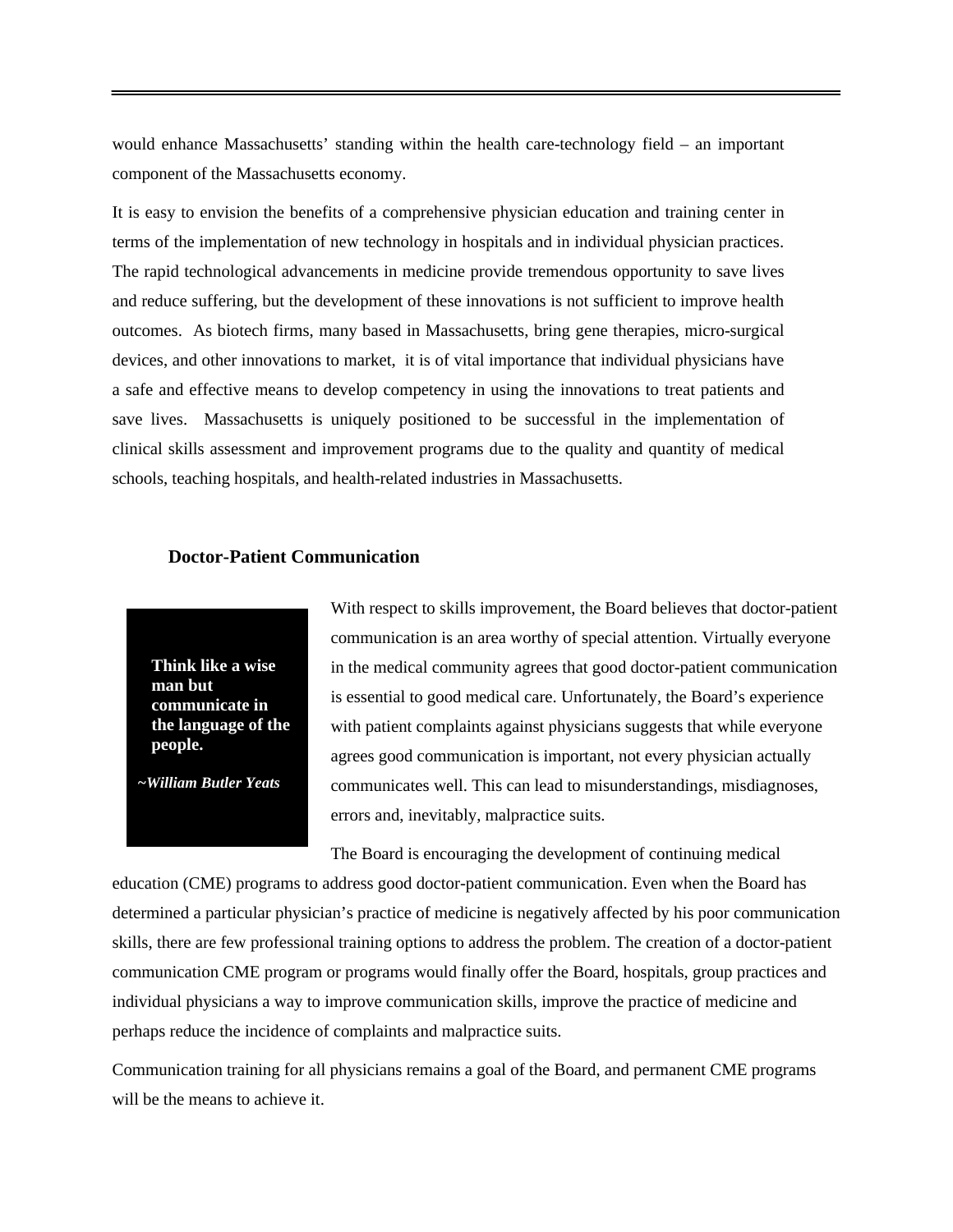### **Other Recommendations**

At the Board's request, several stakeholders, including insurers and the Massachusetts Medical Society, submitted proposals for improving the medical malpractice system in Massachusetts. Many of their proposals are among the reforms to the handling of actual malpractice suits found above.

Proposals by CRICO's Risk Management Foundation were notable for their focus on preventing malpractice suits up front. As previously mentioned, the Board is keenly interested in preventing malpractice, not just improving outcomes after a suit has been filed. The Board will carefully review the following recommendations submitted by CRICO:

- Implement team training for clinicians who function in high acuity settings such as labor and delivery, ICUs, ERs, and ORs.
- Discard the traditional "informed consent" process, and establish an "informed *decision making*" process that engages the patient more fully in vital decisions.
- Create impartial, non-adversarial ombudsman programs that have the potential to reduce the *assertion* of malpractice claims.
- Develop a statewide electronic medical record system including features such as flagging critical test results, alerting providers to unresolved patient problems, and automated decision support.

The Board's 1990-1999 Special Report on Medical Malpractice Payments observed that medical malpractice has two components: the potential for the existence of actual substandard patient care, and the tremendous cost of malpractice litigation. To that list today might be added the growth in medical malpractice insurance premiums, and the effects those higher premiums may or may not be having on medical care in the Commonwealth.

Clearly the overall upward trend in the number of malpractice suits, percentage of physicians sued and size of malpractice payments over the last 10 years is not sustainable in the long term – not if the health care system in Massachusetts is to remain viable. The improvements in overall annual payments and claims made since 2001 noted in this report are welcome, but whether they represent a systemic shift, or just a brief statistical anomaly, remains to be seen. One hopes for the former, but history suggests the latter.